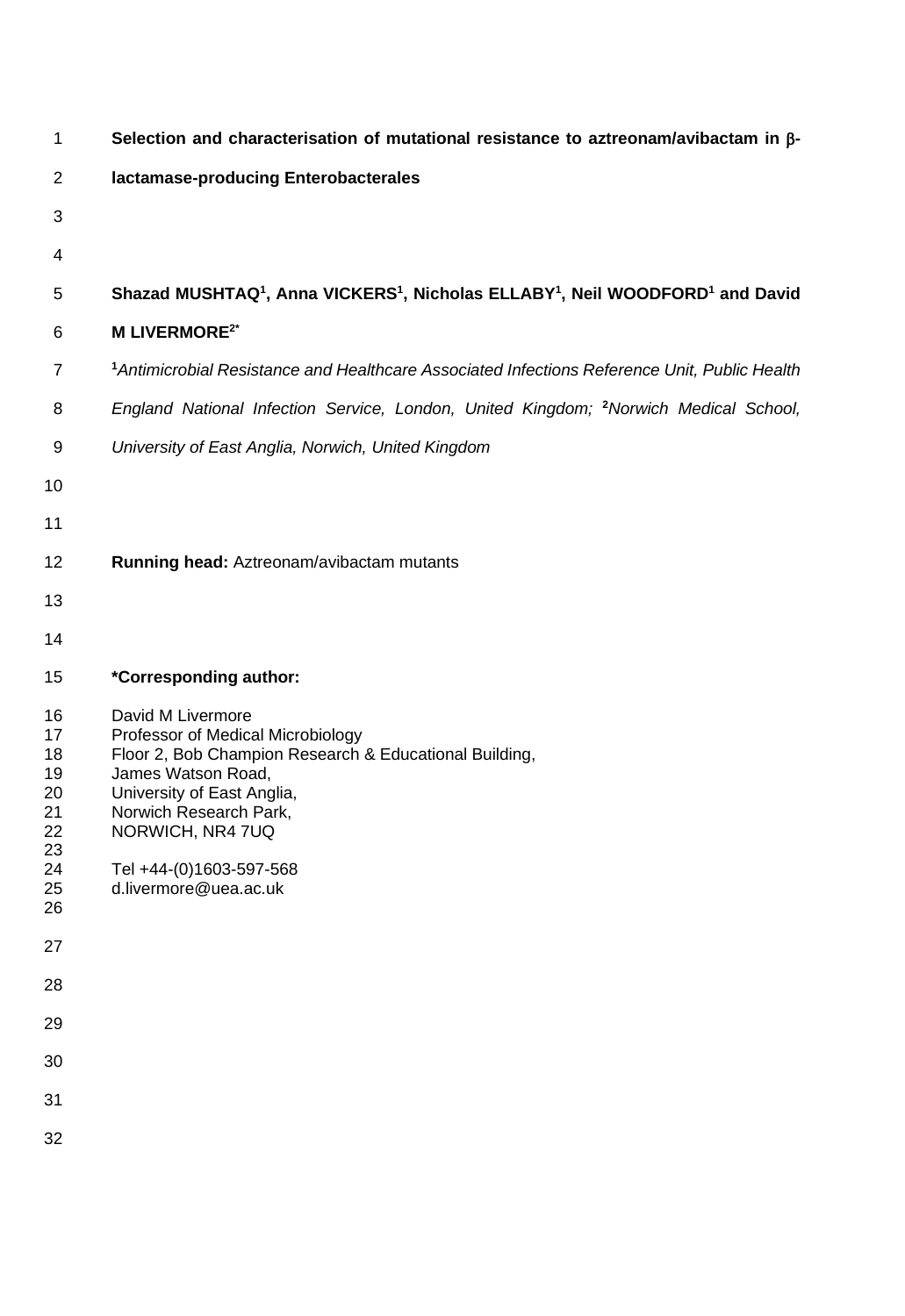**Synopsis**

 **Introduction.** Aztreonam/avibactam is being developed for its broad activity against carbapenemase-producing Enterobacterales, including those with metallo- $\beta$ -lactamases (MBLs). Its potential to select resistance in target pathogens was explored. Findings are compared with previous data for ceftazidime/avibactam and ceftaroline/avibactam. **Methods.** Single-step mutants were sought from 52 Enterobacterales with AmpC, ESBL, KPC, MBL and OXA-48-like enzymes. Mutation frequencies were calculated. MICs were determined by CLSI agar dilution. Genomes were sequenced using Illumina methodology. **Results**. Irrespective 41 of  $\beta$ -lactamase type and of whether avibactam was used at 1 or 4 mg/L, mutants could rarely be obtained at >4x the starting MIC, and most MIC rises were correspondingly small. Putative 43 resistance (MIC >8+4 mg/L) associated with changes to  $\beta$ -lactamases was seen only for mutants of AmpC, where it was associated with Asn346Tyr and Tyr150Cys substitutions. Asn346Tyr led to broad resistance to avibactam combinations; Tyr150Cys significantly affected only aztreonam/avibactam. MIC rises up to 4+4 mg/L were seen for producers of mutant KPC-2 or -3 enzymes, and were associated with Trp105Arg, Ser106Pro and Ser109Pro 48 substitutions, which all reduced the MICs of other  $\beta$ -lactams. For producers of other  $\beta$ - lactamase types, we largely found mutants with lesions in *baeRS* or *envZ*, putatively affecting drug accumulation. Single mutants had lesions in *ampD*, affecting AmpC expression or *ftsI*, encoding PBP3. **Conclusion**. The risk of mutational resistance to aztreonam/avibactam appears smaller than for ceftazidime/avibactam where Asp179Tyr arises readily in KPC enzymes, conferring frank resistance. Asn346 substitutions in AmpC enzymes may remain a risk, having been repeatedly selected with multiple avibactam combinations *in vitro*.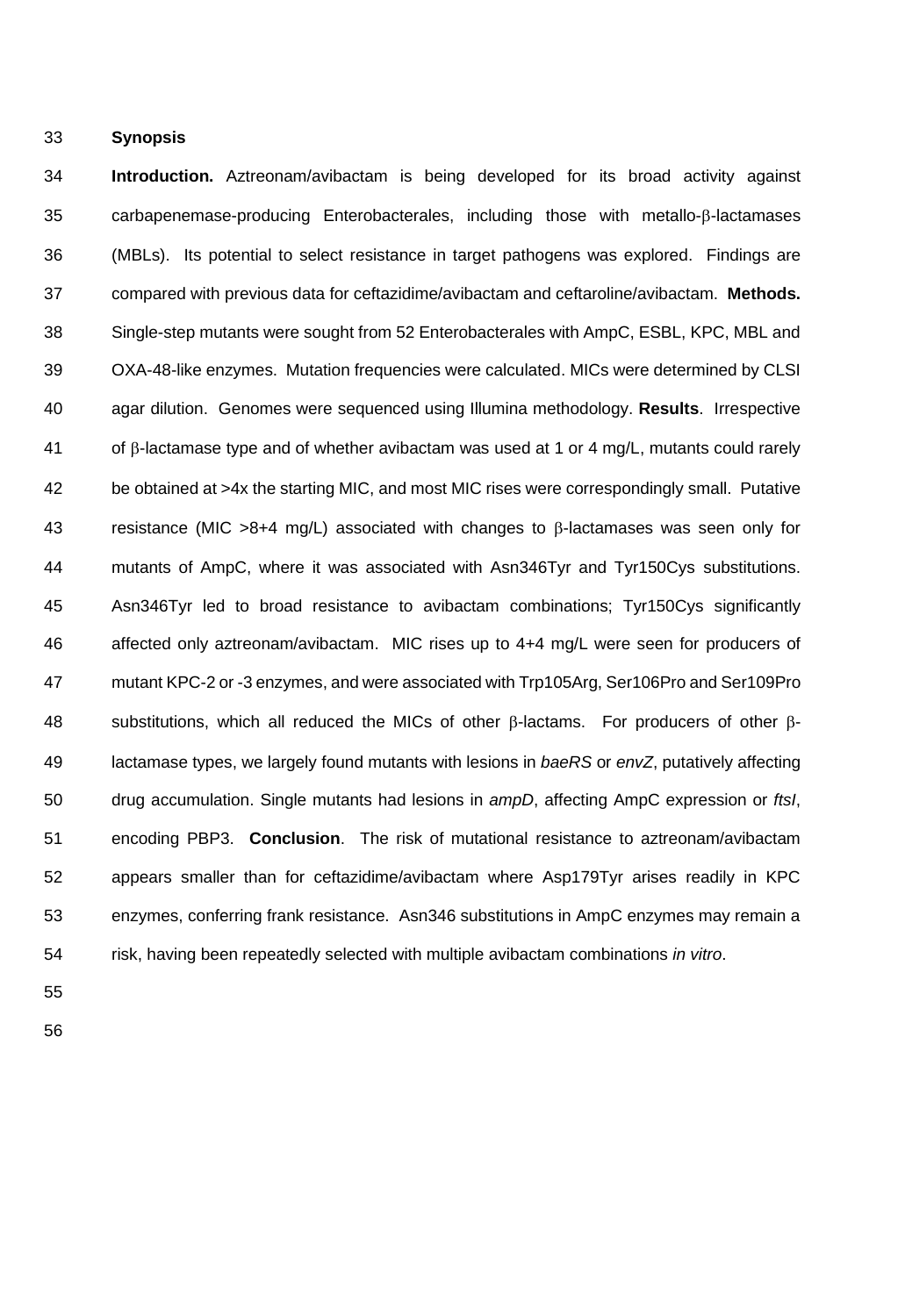57 **Introduction**

58 Combinations of  $\beta$ -lactams with diazabicyclooctane (DBO)  $\beta$ -lactamase inhibitors provide one 59 answer to the challenge of multi-resistant Gram-negative bacteria.<sup>1</sup> Ceftazidime/avibactam, 60 the first such combination, has been used successfully against Enterobacterales with KPC  $^{2,3}$ 61 and OXA-48<sup>4,5</sup> carbapenemases; Metallo- $\beta$ -lactamase (MBL) producers however remain 62 resistant. This limitation might be overcome by combining avibactam with aztreonam, which is 63 Stable to MBLs, but which requires protection from co-produced ESBLs and AmpC enzymes.<sup>6</sup> 64 Aztreonam/avibactam 1.5+0.5g q6h is being progressed on this rationale, with Phase III trials 65 underway<sup>7</sup> and with comprehensive activity demonstrated against carbapenemase-producing Enterobacterales *in vitro*. <sup>8</sup> 66

67 The combination's development, including assessment of resistance risks, is informed by 68 experience with ceftazidime/avibactam and ceftaroline/avibactam, which was investigated but 69 not progressed.<sup>9-11</sup> In vitro, we could select single-step resistance-conferring mutations - most 70 often Asp179Tyr - in KPC carbapenemases with ceftazidime/avibactam,<sup>9</sup> but not 71 ceftaroline/avibactam.<sup>10</sup> Both ceftazidime/avibactam and ceftaroline/avibactam readily 72 selected resistance-conferring mutations in AmpC enzymes, but very rarely did so in 73 ESBLs.<sup>10,11</sup> Since ceftazidime/avibactam entered use, concern has centred on mutations in 74 KPC carbapenemases, where Asp179Tyr substitutions been associated with clinical failure.<sup>12</sup> 75 This change increases ceftazidime binding by KPC enzymes, rendering them harder to 76 inhibit.<sup>13</sup> Activity against other  $\beta$ -lactams is less affected or, as with meropenem, is  $77$  decreased.<sup>14</sup> There is a single report of clinical selection of a CTX-M-14  $\beta$ -lactamase mutant 78 with reduced ceftazidime/avibactam susceptibility, but the case history is complicated by prior 79 use of unprotected ceftazidime.<sup>15</sup>

80 In the present study we investigated the resistance selection risk with 81 aztreonam/avibactam, using similar approaches to those employed previously with 82 ceftazidime/avibactam and ceftaroline/avibactam.

83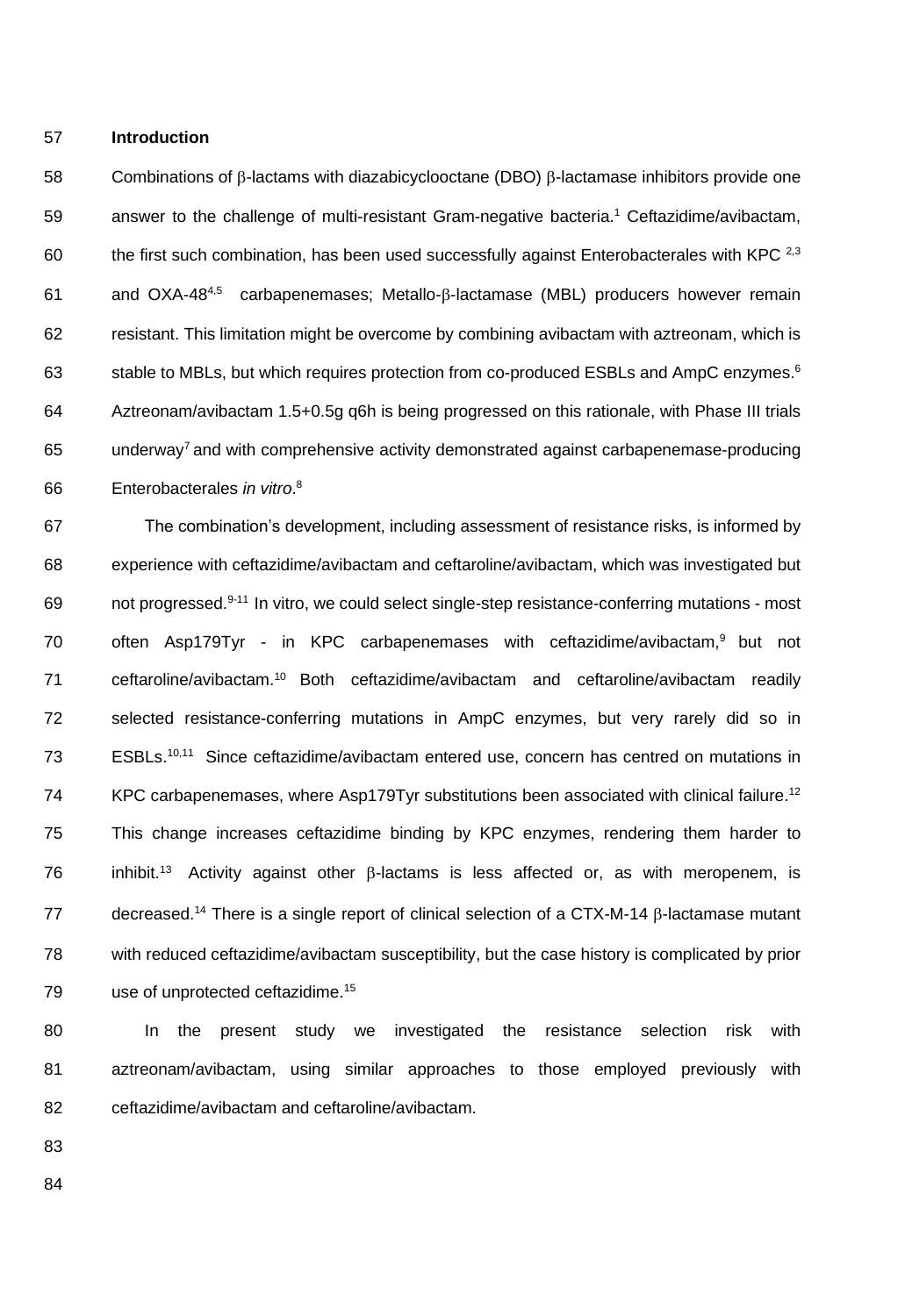# **Materials and methods**

#### *Bacteria*

 Test strains (Table 1) were clinical *Escherichia coli, Klebsiella pneumoniae* and *Enterobacter cloacae* submitted to PHE's Antimicrobial Resistance and Healthcare Associated Infections 89 (AMRHAI) Reference Unit for investigation of resistance.  $\beta$ -Lactamase genes were identified by prior WGS. Within the species, we represented prevalent carbapenemases (KPC, IMP, NDM and VIM and OXA-48-like types), ESBLs (TEM-10, SHV-2 and -5, CTX-M-14 and -15 types) and both acquired (CMY-2 and -44) and chromosomal (*Enterobacter*) AmpC enzymes.

#### *Selection methodology*

95 Selection was with the single-step procedure used previously.<sup>9-11</sup> Briefly, overnight nutrient broth cultures were spread on to Mueller-Hinton agar containing aztreonam combined with avibactam 1 mg/L or 4 mg/L at 2, 4, 8 and 16 x MIC. Colonies were counted after overnight incubation. Serial dilutions of the broth cultures were also spread onto drug-free agar and these counts were used as denominators for calculation of the mutation frequency for each MIC multiple.

#### *Determination of MICs for mutants*

 For each parent organism and selective condition we retained up to 6 presumptive mutants, confirming species identity by MALDI-ToF mass spectroscopy (Bruker Biotyper, Bruker 105 Daltonics, Bremen, Germany) then determined MICs by CLSI agar dilution<sup>16</sup> for aztreonam alone (0.03-128 mg/L), aztreonam/avibactam 1 mg/L and 4 mg/L (0.03-128 mg/L), ceftazidime (0.03-128 mg/L), ceftazidime-avibactam 4 mg/L (0.03-128 mg/L), cefepime (0.03-128 mg/L), cefepime/avibactam 4 mg/L (0.03-128 mg/L), ceftaroline (0.03-128 mg/L) ceftaroline/avibactam 4 mg/L (0.03-128 mg/L), cefotaxime (0.03-128 mg/L), meropenem (0.03- 128 mg/L), piperacillin/tazobactam 4 mg/L (0.03-128 mg/L), ciprofloxacin (0.03-128 mg/L) and amikacin (0.03-128 mg/L). In general, we favoured retaining and testing mutants obtained at 112 the highest selective concentrations where they were obtained. Antibiotics were from suppliers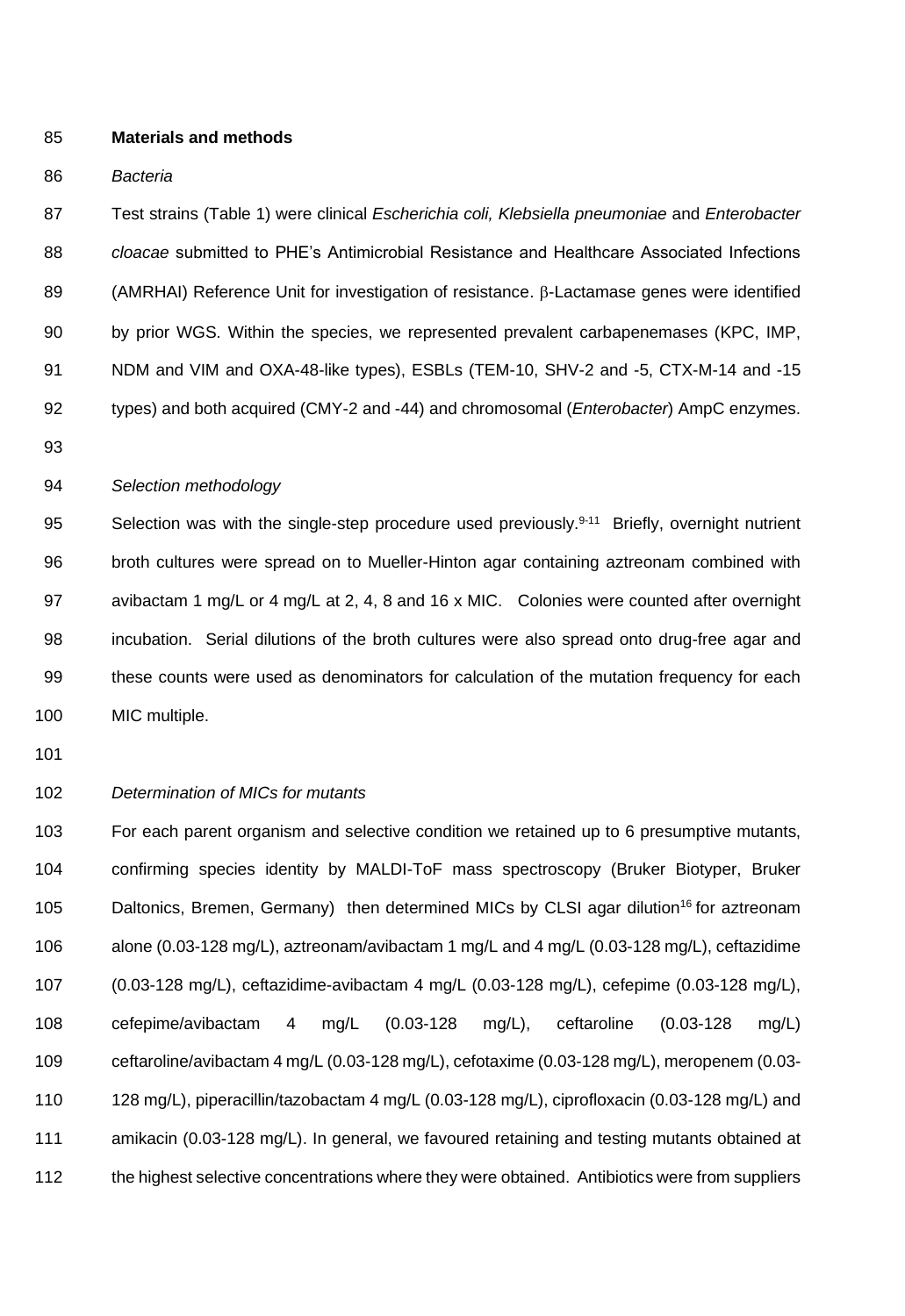as follows: avibactam, and ceftaroline (Pfizer), aztreonam (Alfa Aesar, Heysham, UK), ceftazidime, cefotaxime, cefepime, meropenem, piperacillin, ciprofloxacin and amikacin (Merck, Gillingham, UK). MICs are based on single determinations; accordingly, single tube 116 shifts should be viewed having low significance.

#### *WGS of selected mutants*

 $\blacksquare$  DNA was extracted as previously,<sup>11</sup> then fragmented and tagged for multiplexing using NexteraXT library preparation Kits (Illumina, Cambridge, UK). Sequencing was on an Illumina HiSeq platform to produce 2x100 bp reads. Parent strain genome assembly was performed 122 using SPAdes 3.5.0 genome assembler software with *k-mer* values 55,77,91.<sup>17</sup> The presence of β-lactamase variants was confirmed by BLAST searches, using the newly assembled genomes as query sequences against a reference database downloaded from the NCBI β-125 lactamase data.<sup>18</sup> Sequencing reads for mutants were mapped to the corresponding parent 126 using the PHEnix algorithm,<sup>19</sup> with variants called and filtered using Genome Analysis Toolkit 127 v2.<sup>20</sup> Sequences flanking confirmed alterations were manually inspected for gene structure and functional annotation, with Blast searches determine whether any changes lay in an open reading frame, promoter or intergenic region. Changes within structural genes were confirmed by aligning the protein-encoding sequences for the parent and mutant assemblies. To detect gene amplifications we compared the number of reads that mapped to β-lactamase genes relative to those for the single copy chromosomal genes *gyrA* and *parC.*

133 Amino acid numbering for Class A  $\beta$ -lactamases follows Ambler's scheme;<sup>21</sup> that for Class 134 C enzymes follows Mack *et al.*<sup>22</sup>

#### **Results.**

*Mutation frequency* 

 Susceptibility testing for avibactam combinations, including aztreonam/avibactam, is routinely performed with a fixed inhibitor concentration of 4 mg/L. Here, however, we undertook selection and corresponding MIC determinations with both 1 and 4 mg/L avibactam on the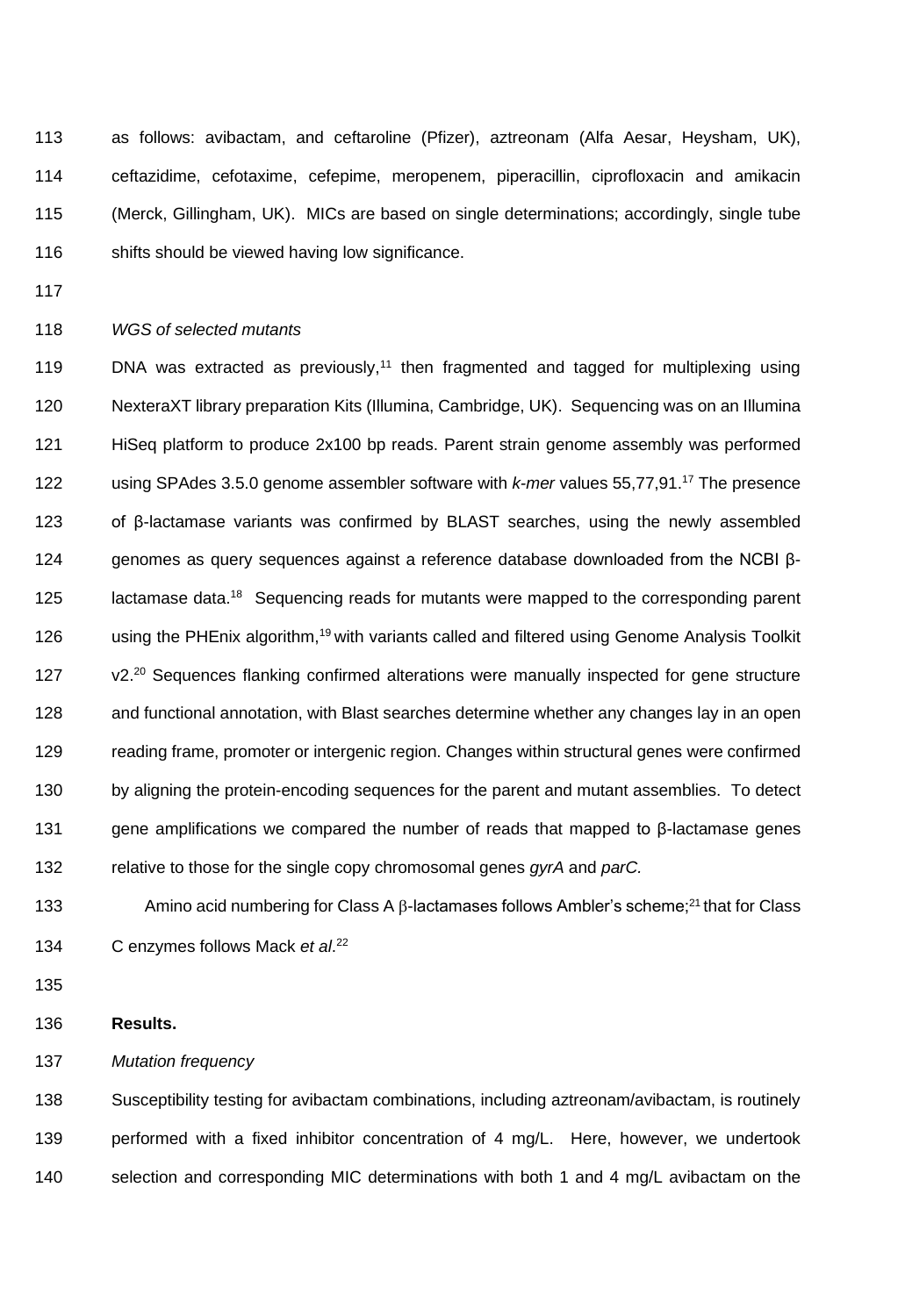rationale that bacteria in infections and the gut flora are exposed to dynamically changing concentrations of both aztreonam and avibactam. Unsurprisingly, mutants were more readily selected at with low MIC multiples, and when avibactam was used at 1 rather than 4 mg/L (Table 1). Nonetheless, even with avibactam at 1 mg/L we rarely obtained mutants at 8x MIC and never did so at 16 x MIC; with 4 mg/L avibactam we obtained mutants as 8 x MIC for only 146 two strains. High mutation frequencies (i.e.  $>10^{-7}$  range) were largely confined to tests with 2 to 4 x MIC, particularly with avibactam at 1 mg/L, and showed no clear association with 148 particular  $\beta$ -lactamase types.

 Specifically, for 11/12 parent isolates with KPC carbapenemases we only obtained mutants at two or four times the starting MIC; the exception was *E. cloacae* PF19\_8 where, with 1 mg/L avibactam, we obtained mutants up to 16 x MIC. Among 18 isolates with MBLs we obtained mutants at 8 x MIC for one organism – *E. coli* PF19\_51; otherwise mutants were only selected, if at all, at two of four times the parent MIC. Among four isolates with OXA-48- 154 like enzymes, we only obtained mutants up to four times MIC. We tested 12 isolates chosen as ESBL producers, representing CTX-M, TEM and SHV enzymes. In addition, 14/34 isolates included primarily as carbapenemase producers also produced ESBLs. Among the former 12, we could obtain mutants at only two- to four- times the aztreonam/avibactam MIC, even with avibactam at 1 mg/L. Finally, among six isolates with plasmid-mediated or derepressed chromosomal AmpC (two *E. coli* with CMY-2 or CMY-44 enzymes and 4 *E. cloacae* respectively) we obtained mutants at eight times MIC in one case, but otherwise only at two to four times MIC.

- 
- 

### *MIC distributions for selected mutants*

 MICs of aztreonam/avibactam 1 or 4 mg/L and comparators were determined for a total of 314 165 mutants, derived from parents with principal  $\beta$ -lactamases as follows: KPC (n=69), MBLs (n=112), OXA-48 (n=32), ESBLs (n=61) and AmpC (n=40). Fold increases in MIC aztreonam/avibactam 4 mg/L compared with parent strains are shown in fig 1A, whilst fig 1B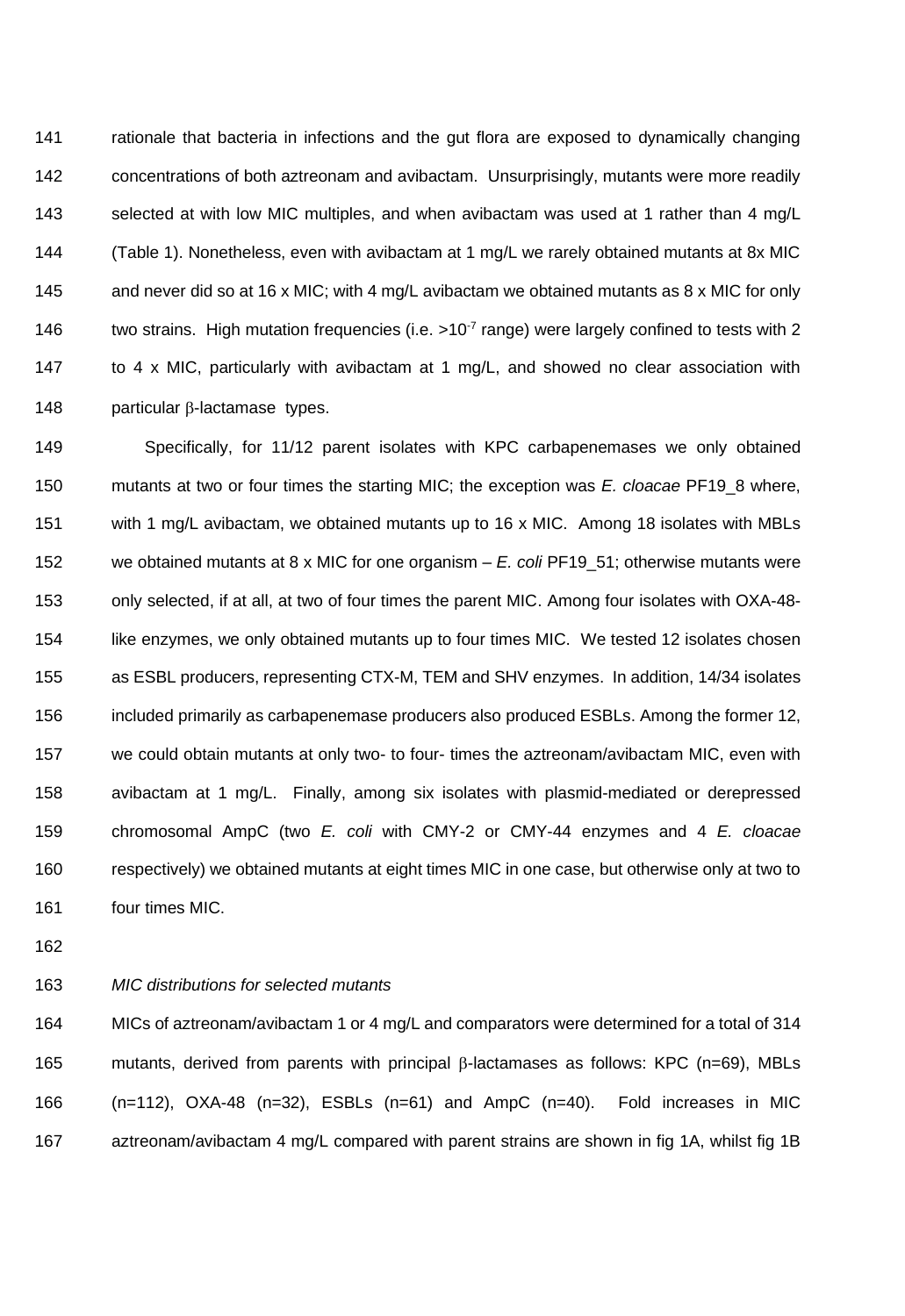168 illustrates the actual MICs. MIC increases were mostly two- to eight- fold, with rises  $\geq 64$ -fold seen only for AmpC producers.

 All the mutants selected from parents with KPC carbapenemases were inhibited by aztreonam/avibactam 4+4 mg/L, as were all those selected from producers of ESBLs or OXA- 48-like enzymes. MICs exceeding the provisional breakpoint of 8+4 mg/L were seen only for mutants of strains with AmpC enzymes, where values of >64+4 were observed in four instances, and for those derived from *E. coli* with NDM-5 or -7 enzymes, where the 'starting' 175 parent MICs were relatively high at 1-4 mg/L. Aztreonam/avibactam MICs >4+4 mg/L were not seen for mutants of other MBL producers, where the starting MICs were lower, at 0.06 to 0.25 mg/L. This nuance is apparent in figure 1, showing that the *fold* increases in MICs for the mutants of MBL producers were normally distributed, with a peak at four-fold, whereas the actual MICs were bimodal, with peaks at 0.25 and 16 mg/L.

#### *Mutant characterisation*

 For WGS we preferred those mutants with the greatest rises in aztreonam/avibactam MICs and those with the greatest diversity of MIC changes to comparator antibiotics as tested alone or combined with avibactam. Accordingly, it should be noted that the MICs for most mutants were below those for the mutant studied in detail.

 *Strains with KPC enzymes.* We sequenced 15 mutants from 10 parents with KPC carbapenemases; four parents also had ESBLs (Table 2). Seven of the 15 mutants had nucleotide changes leading to substitutions in their KPC enzymes. Four, variously from parents with KPC-2 and -3 enzymes, had Trp105Arg; two, from parents with KPC-2 and -3 enzymes, had Ser106Pro, and one had Ser109Pro (numbering based on Ambler's scheme; positions in the mature KPC protein itself are 104, 105 and 108). MICs of aztreonam/avibactam 4 mg/L for these variants ranged from 0.5 to 4 mg/L compared with 0.06 to 0.25 mg/L for their parent strains. The MICs of meropenem were reduced for all seven mutants, variously by four- to 32- fold. MICs of cefepime, ceftazidime and cefotaxime also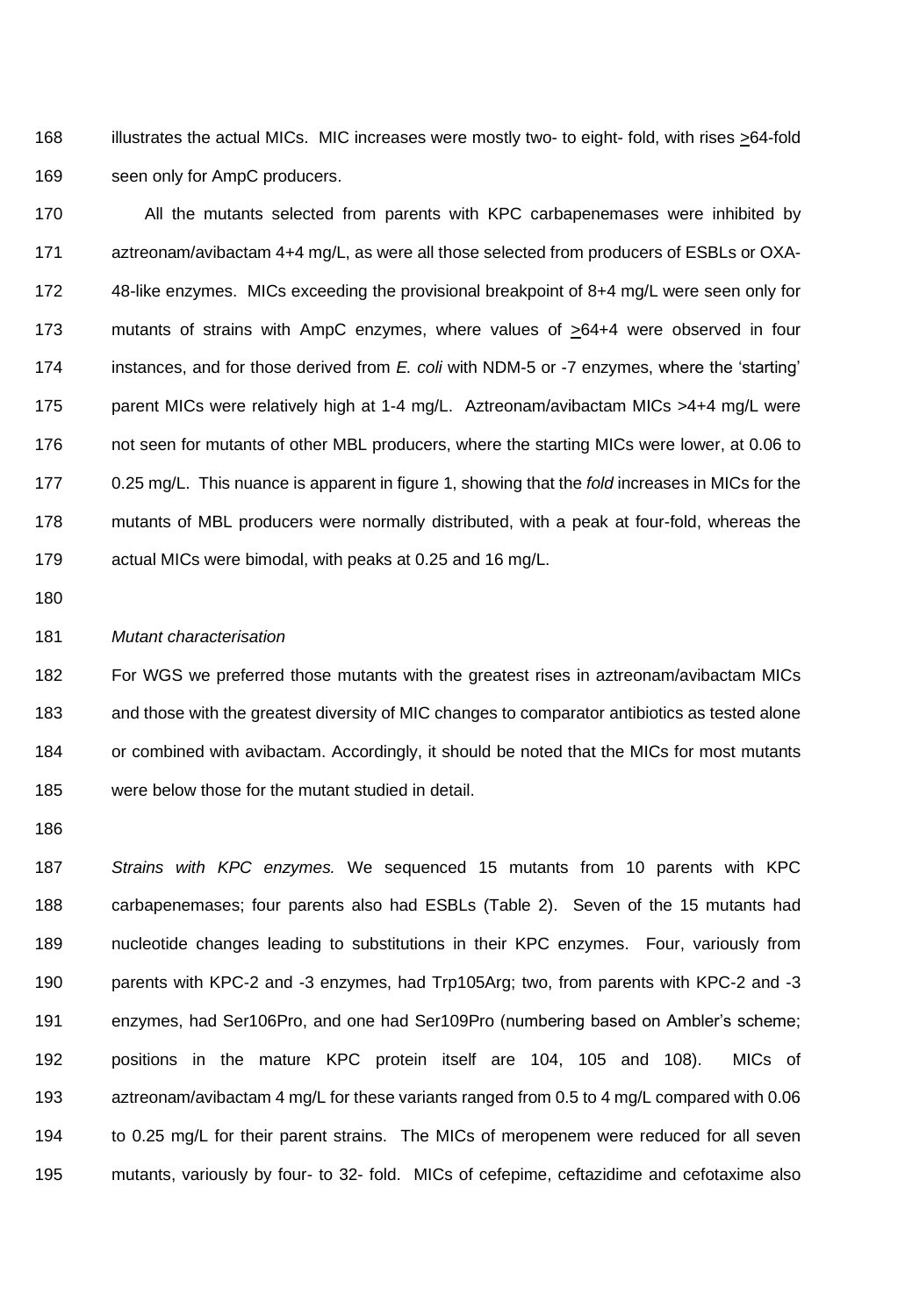were widely reduced, although precise interpretation was confounded by (i) by off-scale cephalosporin MICs for some parent strains, precluding assessment of change, and (ii) by co- production of unaltered ESBLs, except in strains *K. pneumoniae* PF\_19-1 and *E. coli* PF\_19- 9 and their mutants. In general, ceftaroline MICs were less reduced than those of other oxyimino cephalosporins, whilst MICs of all cephalosporin/avibactam combinations remained within one doubling dilution of those for the parent strains. Mutant *E. cloacae* PF\_19-7e, with a Ser106Pro substitution in KPC-2 additionally had a mutation in its LamB maltoporin. Whilst 203 this porin is not generally considered to be a major entry channel for  $\beta$ -lactams in Enterobacterales, one group associated decreased expression with broad, small, reductions 205 in antibiotic susceptibility.<sup>23</sup>

206 The remaining eight sequenced mutants lacked changes in *bla<sub>KPC</sub>*. They all showed small, generalised MIC rises for cephalosporins, cephalosporin/avibactam combinations and meropenem. One - *E. cloacae* PF\_19-8h) - was an *ampD* mutant, with this lesion predicting 209 derepression of its AmpC  $\beta$ -lactamase. Another – *E. cloacae* PF\_19-6d – had a mutation in *baeS*, leading to an Asp111Val substitution in the corresponding histidine kinase, BaeS; this 211 is part of the BaeSR sensor system and is linked to efflux pump and porin expression.  $24,25$  A third– *E. cloacae* PF\_19-7h) – had a mutation affecting its LamB maltoporin (with no change 213 to *bla<sub>KPC</sub>*), though, as above, the significance of this is uncertain. Last, mutant *E. coli* PF\_19- 12c had a premature stop codon in *rfaG.* The product of this gene is involved in LPS biogenesis and its inactivation may affect outer membrane architecture. We failed to find any significant changes in the remaining four mutants sequenced and the basis of raised MICs for these organisms must, perforce, remain uncertain.

 *Strains with MBLs*. We sequenced 16 mutants derived from 13 parents with MBLs, including VIM, IMP and NDM types (Table 3). Thirteen were selected at only 2x the starting the MIC, two at 4x and one at 8x, reflecting the paucity of mutants at high MIC multiples. Despite these 'mild' conditions, MIC rises for aztreonam/avibactam were raised up to 16- or 32-fold for *E. coli*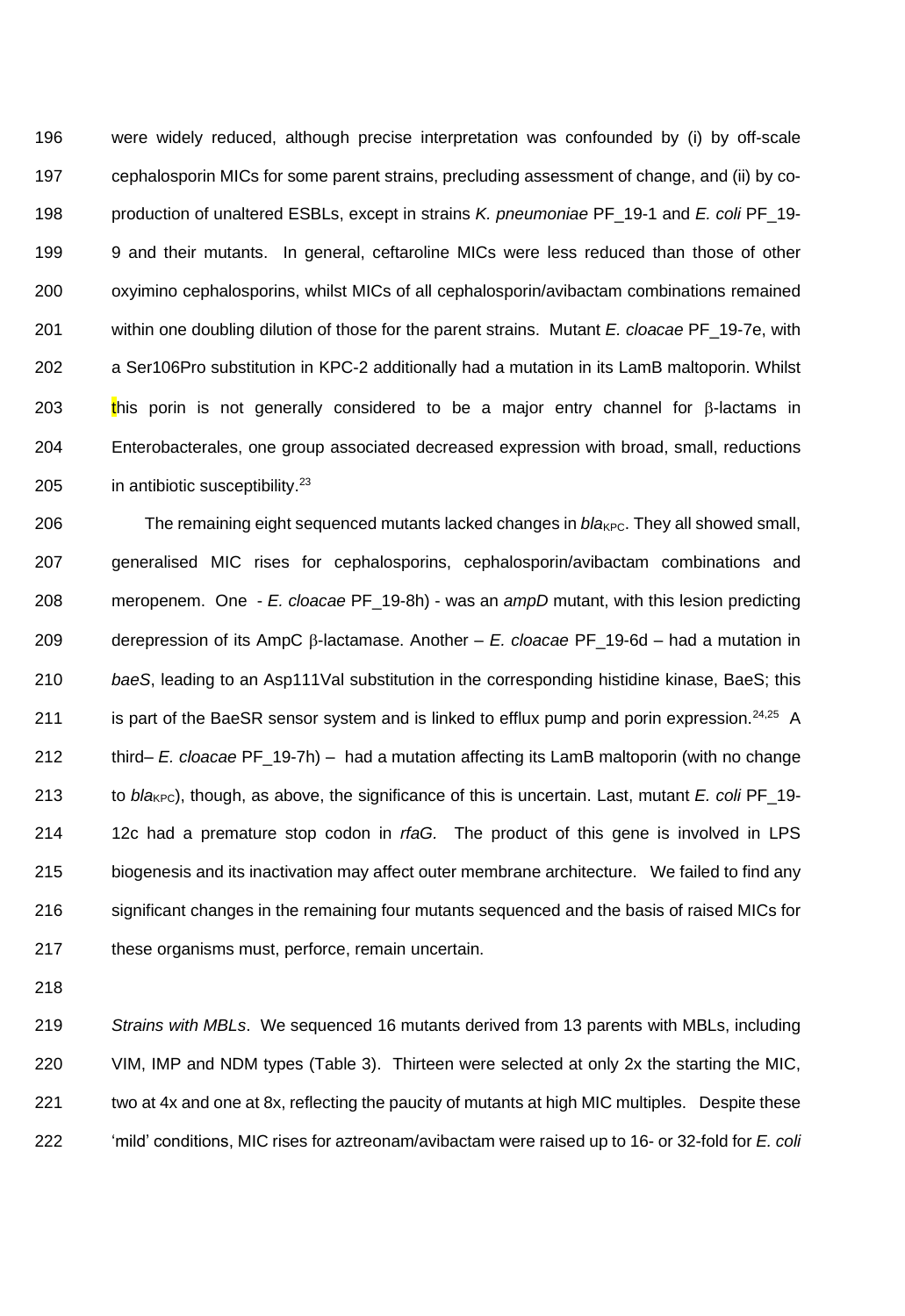mutants PF\_19-39b, PF\_19-43c and PF\_19-51e, PF\_19-51n, though most rises for mutants of MBL producers were smaller, with a mode of 4-fold (fig. 1a).

 The parent MBL strains were broadly resistant to comparator agents, reducing the scope to assess the wider effect of the mutations seen; nevertheless, generalised MICs rises clearly were frequent, and extended up to four- and eight-fold in the case of meropenem and *E. coli* mutants PF\_19-43c and PF\_19-44f. Significant MIC reductions were not seen for any antibiotic.

 Eight of the 16 mutants had alterations in *baeS*, and five (one with a *baeS* lesion) had mutations in *envZ*, encoding an expression regulator of porins OmpC and OmpF and their 232 equivalents. Mutations in genes not obviously linked to the activity of  $\beta$ -lactams were variously found in *asnS* (asparagine synthase), *rpoB* (mRNA polymerase), *smtA* (S- adenosylmethionine-dependent methyltransferase), and *araA* (L-arabinose isomerase). One *envZ* mutant *E. coli* (PF\_19-44f) had an additional stop codon in an already inactivated *lamB* maltoporin gene. Four mutants had no mutations detected and, again, mechanisms here remain unresolved.

 *Strains with OXA-48-like enzymes.* Only three mutants of isolates (two *E. coli* and one *K. pneumoniae*) with OXA-48-like carbapenemases were sequenced; two additionally had ESBLs (Table 4). These small numbers reflect the fact that few mutants were selected and that these showed little MIC diversity. These mutants exhibited two- to eight- fold MIC rises for aztreonam/avibactam and cephalosporin/avibactam, with no marked increases for the unprotected cephalosporins or meropenem. All three had lesions in *baeS*.

 *Strains with ESBLs.* Five mutants of ESBL producers were sequenced – two *E. coli* and three *K. pneumoniae* (Table 5). These showed small MICs increases for some or all cephalosporin/avibactam combinations as well as up to 8 to 16-fold for aztreonam/avibactam and, also, in the case of *E. coli* PF\_19-23d, for meropenem and piperacillin/tazobactam. MICs of aztreonam/avibactam remained in the likely clinical range. Two mutants had alterations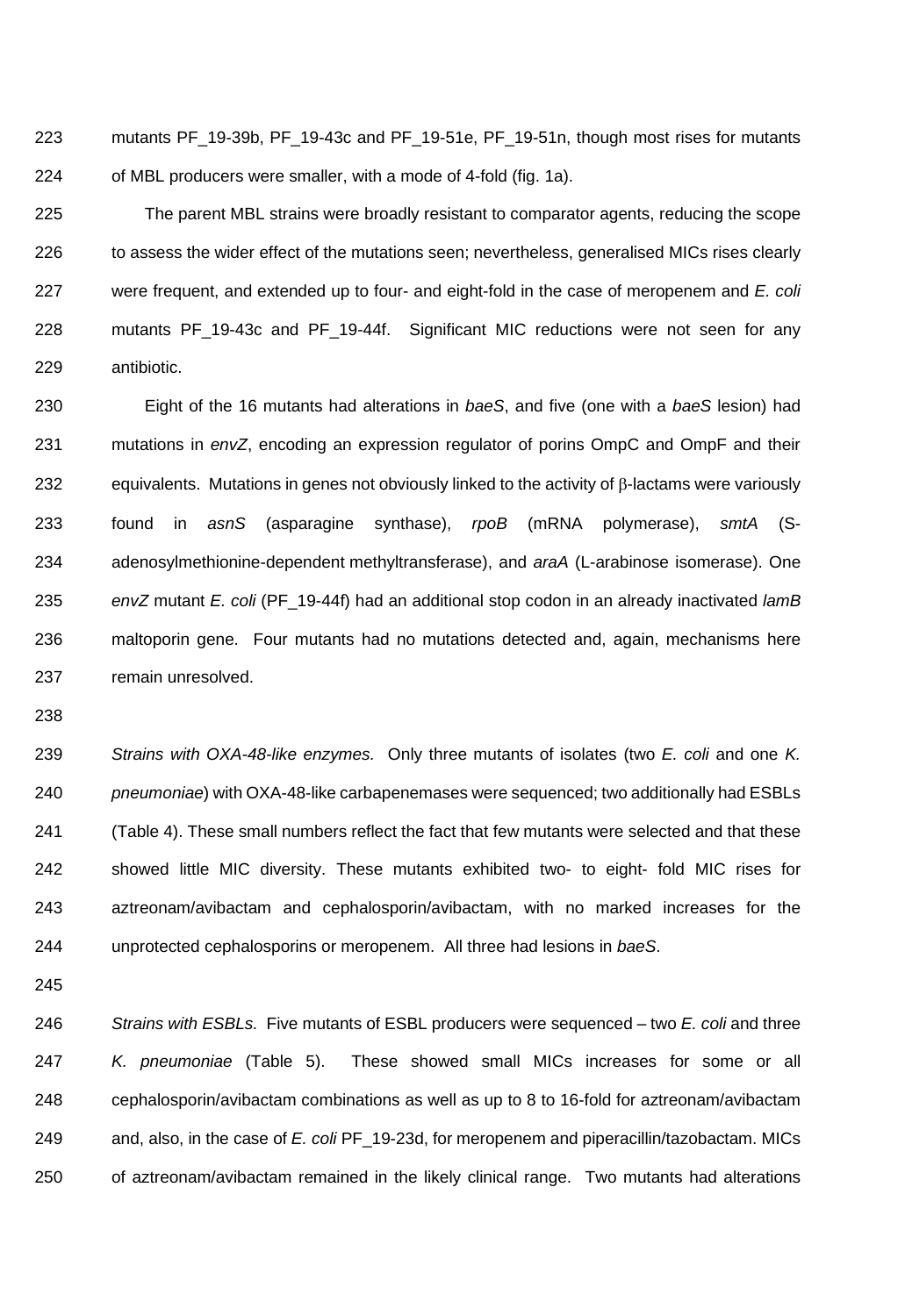affecting the porin regulator EnvZ and one had a lesion in the histidine kinase sensor BaeS; no changes of relevance were found in the remaining two mutants.

 *Strains with AmpC enzymes.* Eleven mutants were sequenced from six parents; three were from *E. coli* with acquired CMY enzymes and eight from *E. cloacae* strains with derepressed chromosomal AmpC (Table 6). The sequenced mutants included three with MICs exceeding 257 the provisional aztreonam/avibactam breakpoint of 8+4 mg/L. These all had changes within *ampC*. Two – *E. coli* PF\_19-26a (aztreonam/avibactam MIC 16+4 mg/L) and *E. cloacae* PF\_19-30a (MIC 128+4 mg/L) – had Tyr150Cys substitutions, in acquired CMY-44 and in 260 chromosomal AmpC respectively (numbering based on Mack *et al.<sup>22</sup>* and corresponding to the actual sequence of the mature proteins). Asides from resistance to aztreonam/avibactam, Tyr150Cys was associated with small rises in ceftaroline/avibactam MICs, unchanged low MICs for other cephalosporin/avibactam combinations and by frequent, though not universal, reductions in piperacillin/tazobactam and oxyimino-cephalosporins MICs. The third mutant with frank aztreonam/avibactam resistance– *E. cloacae* PF\_19-30h (aztreonam/avibactam MIC 16+4 mg/L) – had an Asn346Tyr substitution. This was associated with raised MICs for all avibactam combinations.

 The remaining eight mutants, all with aztreonam/avibactam MICs <8+4 mg/L, lacked 269 mutations in *ampC* and largely showed unchanged MICs for other  $\beta$ -lactams besides aztreonam/avibactam, or showed only small changes. Only one – PF-28b – had a mutation with potential relevance, leading to an Ala498Thr substitution in PBP3. This mutant showed large MIC rises for ceftazidime/avibactam, from 0.5+4 to the breakpoint of 8+4 mg/L, and for cefepime, from 2+4 to 32+4 mg/L. The other mutations found were of doubtful significance, variously affecting the lipopolysaccharide transporter LptD, the replication initiation protein RepZ, the RNA polymerase RpoC, the glycerol-3-phosphotase UgpE and the UTP glucose-1- phosphate uridylphosphotransferase GalU.

**Discussion**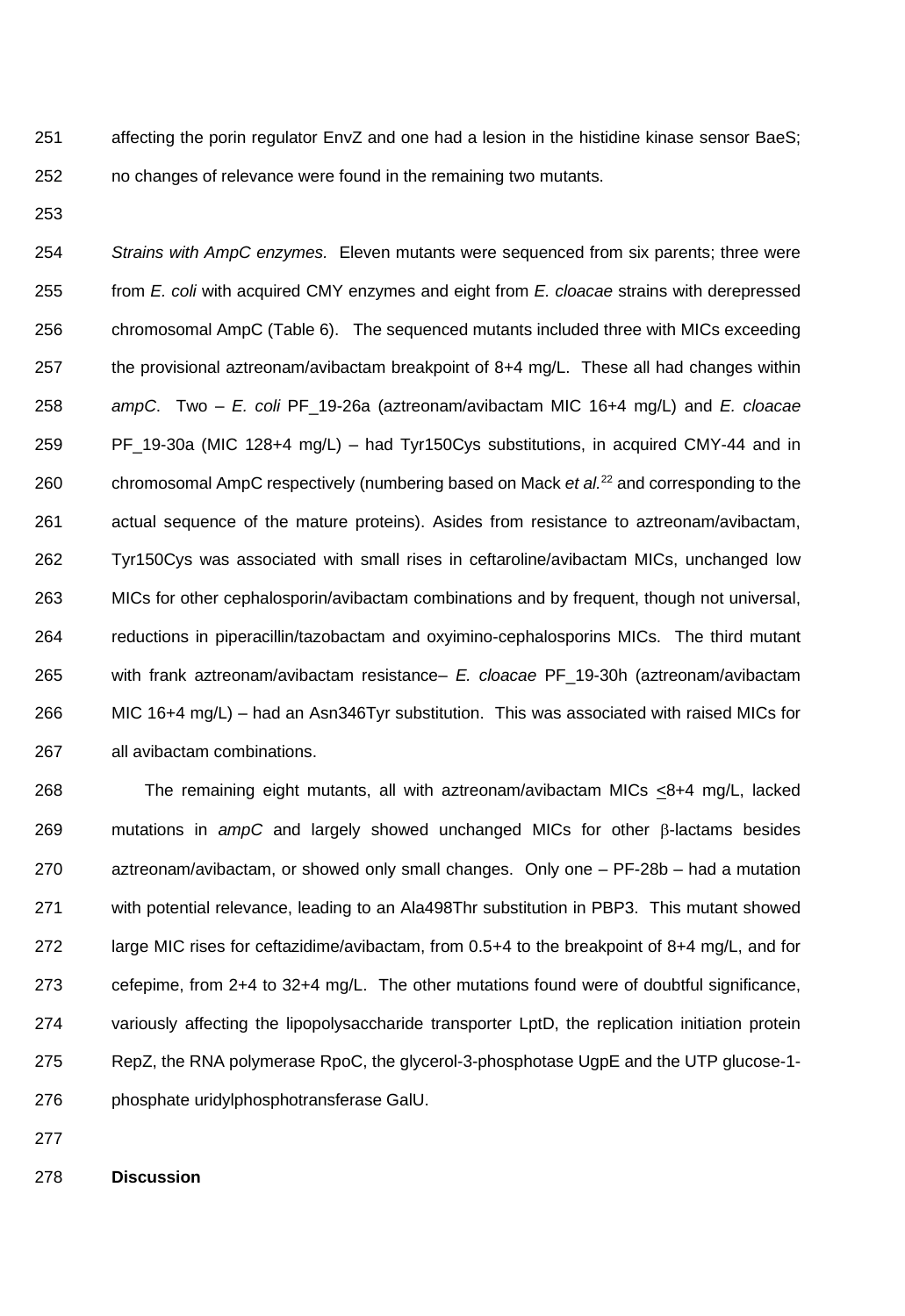Aztreonam/avibactam is the third avibactam combination where we have undertaken selection 280 studies, following ceftaroline/avibactam and ceftazidime/avibactam.<sup>9-11</sup>

 With the 'standard' concentration of 4 mg/l avibactam we only obtained mutants at 282 frequencies in the 'concerning' 10<sup>-6</sup>/10<sup>-7</sup> range at 2xMIC or, for two strains (*E. cloacae* PF19\_28 with derepressed AmpC and *E. coli* PF19\_39 with NDM-7) at 4xMIC; frequencies at 8xMIC 284 were <10<sup>-8</sup> in all cases and, except for *E. cloacae* PF19\_30 with derepressed AmpC and *E. coli* PF19\_39 with NDM-7, were below detection limits (Table 1). We additionally undertook 286 selection with 1 mg/L avibactam, on the rationale that bacteria in infections and the gut flora are exposed to dynamically changing concentrations of both aztreonam and avibactam and that selection may occur in milieux and body compartments where the avibactam exposure is reduced. Unsurprisingly, mutants were more readily selected with this lower avibactam 290 concentration but, even so, frequencies in the  $10^{-6}$ /10<sup>-7</sup> range were only seen at >4xMIC with two parent strains, one (*E. cloacae* PF19\_8) with KPC-2 and the other (*E. coli* PF19-51) with NDM-5 enzyme. These low mutation frequencies recapitulate experience with 293 ceftaroline/avibactam.<sup>10</sup> For ceftazidime/avibactam, by contrast, it was notably easy to select single-step mutants of strains with KPC carbapenemases at 8 to16 x MIC even with 4 mg/L avibactam.<sup>9</sup>

 In terms of the mutant types selected several patterns become apparent across the three studies. First, we have consistently selected substantially resistant AmpC mutants (MIC >8+4 mg/L) with each avibactam combinations, with Asn346 mutants invariably among those seen (these appear as Asn366 mutants in earlier publications, with numbering based on the entire protein, including the signal peptide). Here, and with ceftazidime/avibactam, we saw Asn346Tyr substitutions; previously, with ceftaroline/avibactam, we obtained Asn346His and Asn346Ile variants. Other AmpC mutants found in the various studies had proximate substitutions. Thus, here we twice selected mutants with Tyr150Cys, whereas with ceftazidime/avibactam we selected mutants with Arg148His and Gly156Arg/Asp and deletions 305 around positions 289-294.<sup>11</sup> These observations are consistent with the known structure/function relationships of AmpC enzymes. Asn346 is involved in avibactam binding,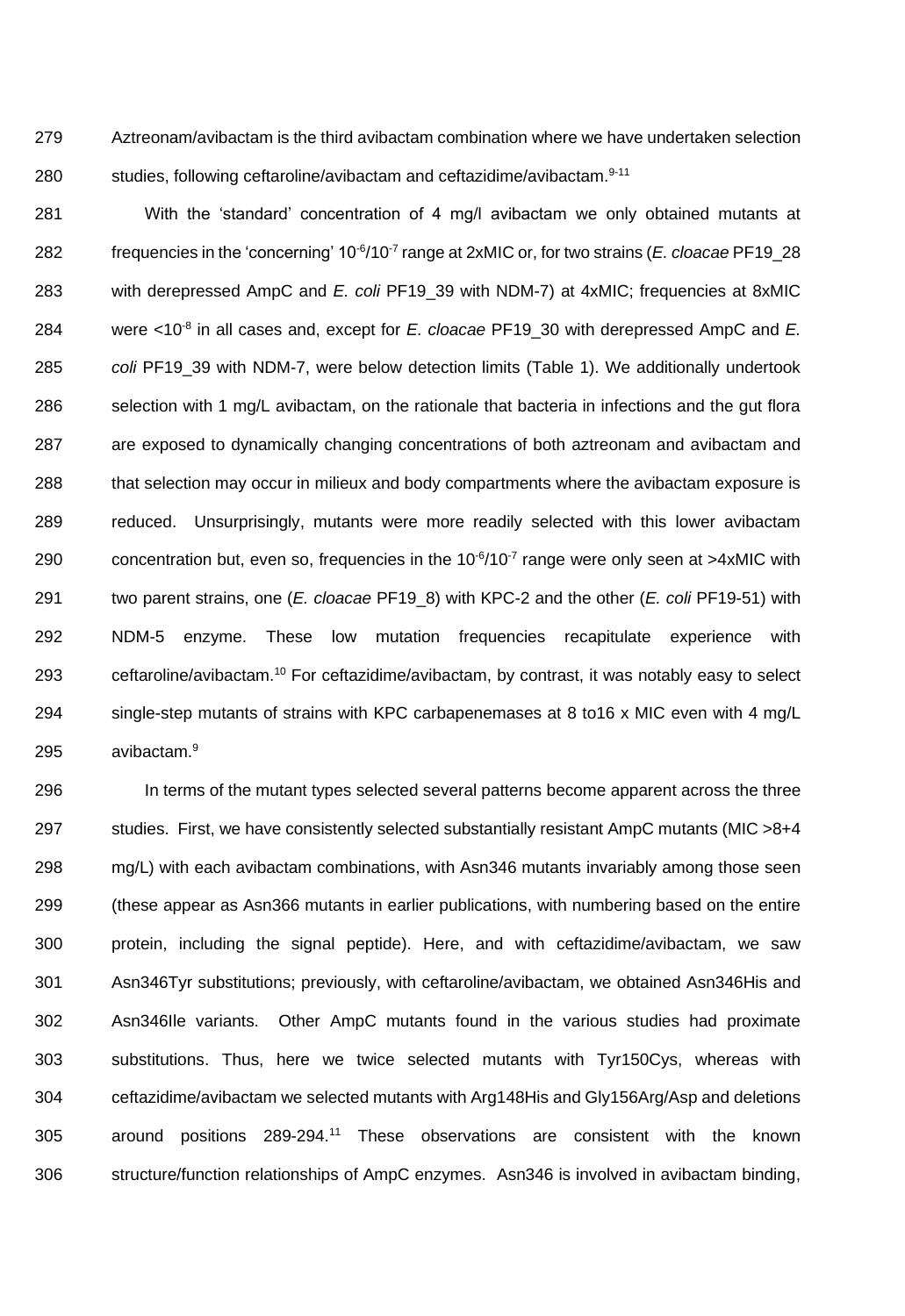which is dramatically reduced if it is replaced by tyrosine, whereas this does not compromise 308 cephalosporin hydrolysing activity.<sup>26</sup> Similarly, Tyr150 forms part of the active site<sup>22,27</sup> and is strongly conserved; consequently, it is unsurprising its replacement, or replacement of nearby residues (e.g., Arg148) have major effects. Notably, the present Tyr150Cys mutants gained resistance (MICs >8+4 mg/L) to aztreonam/avibactam but substantially lost resistance to oxyimino-cephalosporins. By contrast, as found repeatedly by ourselves and others, Asn346 313 mutants gain broad resistance to avibactam combinations without obvious compromise.<sup>10,11,26</sup> We accordingly anticipate Asn346 mutants may be seen in clinical practice, but would be surprised to see evolutionary success by the broadly compromised Tyr150 mutants.

 Second, whereas it has consistently been possible to select AmpC mutants, it has repeatedly proved extremely difficult to select such mutations in ESBLs, of the CTX-M, SHV 318 and TEM families.<sup>10,11</sup> No ESBL mutants were selected here and, although we did select mutants of CTX-M-15 with ceftaroline/avibactam and ceftazidime/avibactam, these were 320 greatly compromised in respect to being able to confer resistance to other  $\beta$ -lactams. It is hard 321 to believe that they could achieve evolutionary success in a 'real world' of diverse  $\beta$ -lactam usage. Clinically, emerging resistance with to ceftazidime/avibactam has been associated, 323 once each, with mutations in CTX-M-14, -15 and VEB-1 enzymes;<sup>15,28</sup> it is unknown whether these changes also compromised aztreonam/avibactam.

 Third, also consistent, is the fact that we have never been able to select resistance-326 conferring mutations in any  $\beta$ -lactamase that ordinarily lacks activity against the partner  $\beta$ - lactam. In context, aztreonam is stable to MBLs and OXA-48, whereas ceftazidime is stable to OXA-48 carbapenemases. To our knowledge, no monobactam-hydrolysing MBL has yet been described, so failure to select such activity in IMP, NDM and VIM enzymes is unsurprising. Failure to select  $\beta$ -lactamase-related resistance in organisms with OXA-48-like is more notable, insofar as some OXA-48-related enzymes (e.g. OXA-163) do hydrolyse 332 oxyimino cephalosporins and aztreonam.<sup>29</sup> Others have selected OXA-48 laboratory mutants 333 with raised ceftazidime and ceftazidime/avibactam MICs, though without frank resistance.<sup>30</sup> These had both Pro68Ala and Tyr211Ser mutations and substantially lost resistance to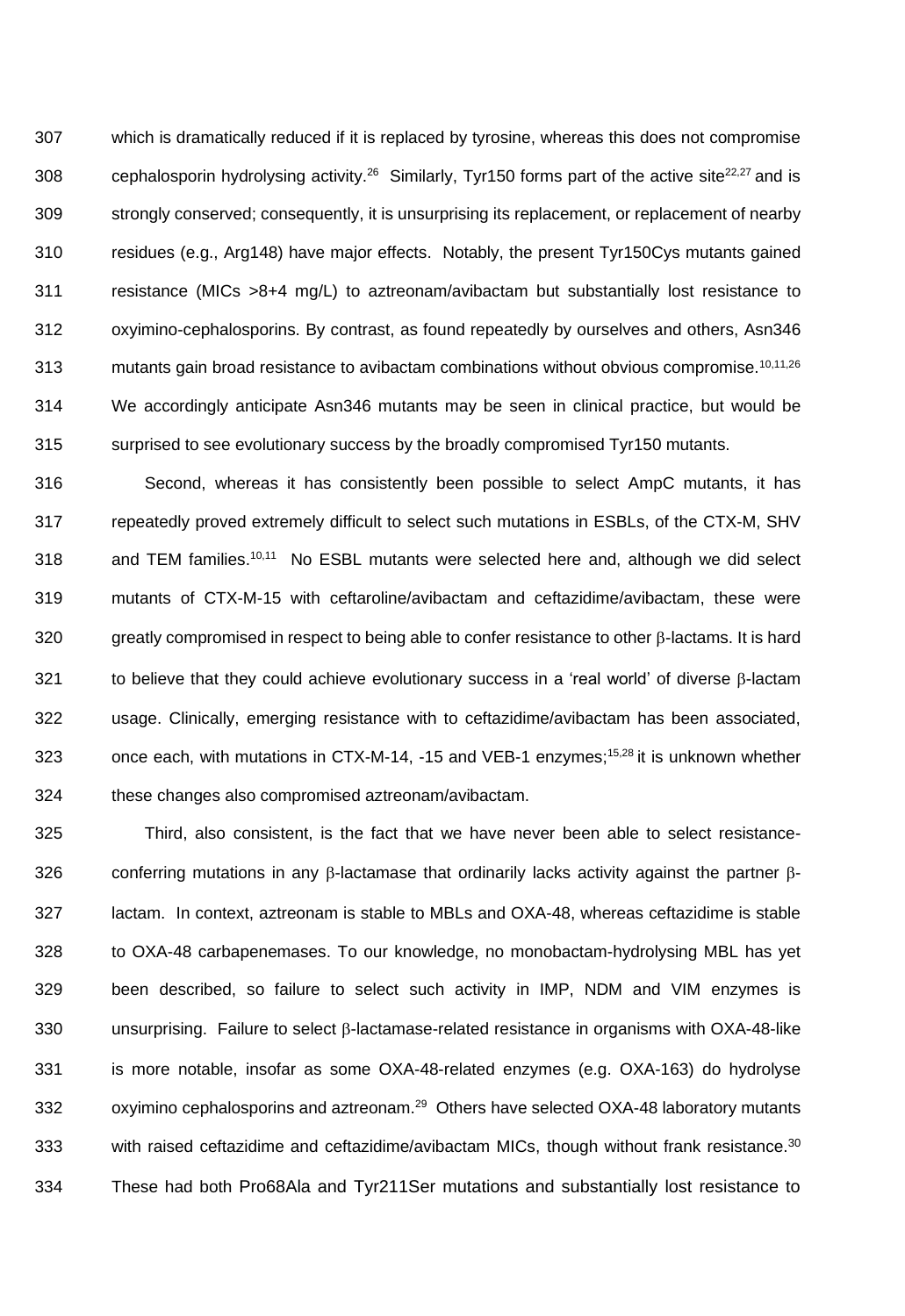piperacillin/tazobactam and carbapenems, as also applies with wild type OXA-163 enzyme.

 Fourth, KPC carbapenemases present the least consistent case across the different 338 avibactam combinations. With ceftaroline/avibactam we selected no resistant mutants.<sup>10</sup> With ceftazidime/avibactam we readily selected mutants with high-level resistance (MICs 340 up to 128+4 mg/L) mostly with mutations around the  $\Omega$  loop, principally Asp179Tyr. Here, with aztreonam/avibactam, we selected mutants with Trp105Arg or Ser106Pro substitutions or, in one case only, Ser109Pro. Asp179Tyr increases ceftazidimase activity and the 343 stability of the ceftazidime-KPC acyl enzyme,<sup>13</sup> thus protecting the  $\beta$ -lactamase from inhibition by avibactam. The substitution *reduces* activity against many other  $\beta$ -lactams, including meropenem and aztreonam; resistance is not conferred to 346 aztreonam/avibactam,<sup>31</sup> explaining the lack of selection here. The present mutations around positions 105-109, reduced the ability of KPC-2 and -3 enzymes to confer resistance to other  $\beta$ -lactams besides aztreonam; moreover, aztreonam/avibactam MICs never reached the clinical breakpoint, and ceftazidime/avibactam was not compromised. We therefore doubt that they present a significant potential threat. Trp105 ordinarily is a highly conserved residue in 351 KPC and other Class A  $\beta$ -lactamases, forming part of the active site.<sup>32</sup> It is unsurprising that replacement with arginine, a dissimilar amino acid, has a substantial effect. Introduction of proline at position 106 or 109 is also likely to consequential, as the rigidity of this amino acid distorts protein secondary structure and, potentially, the alignment of Trp105.

 Besides mutations affecting  $\beta$ -lactamase structure, we encountered multiple lesions affecting *baeRS*, which encode a histidine kinase sensor system co-regulating multiple 357 efflux systems<sup>24</sup> and porins;<sup>25</sup> also in envZ, which co-regulates expression of major porins.<sup>33</sup> Mutations affecting *envZ* were widely encountered in our previous selection studies with ceftazidime/avibactam<sup>11</sup> whilst those affecting both *envZ* and *baeRS* were 360 selected in studies with monobactam BOS-228.<sup>34</sup> Lesions in these genes were associated with broad, albeit small, rises in the MICs of  $\beta$ -lactams, compatible with general increases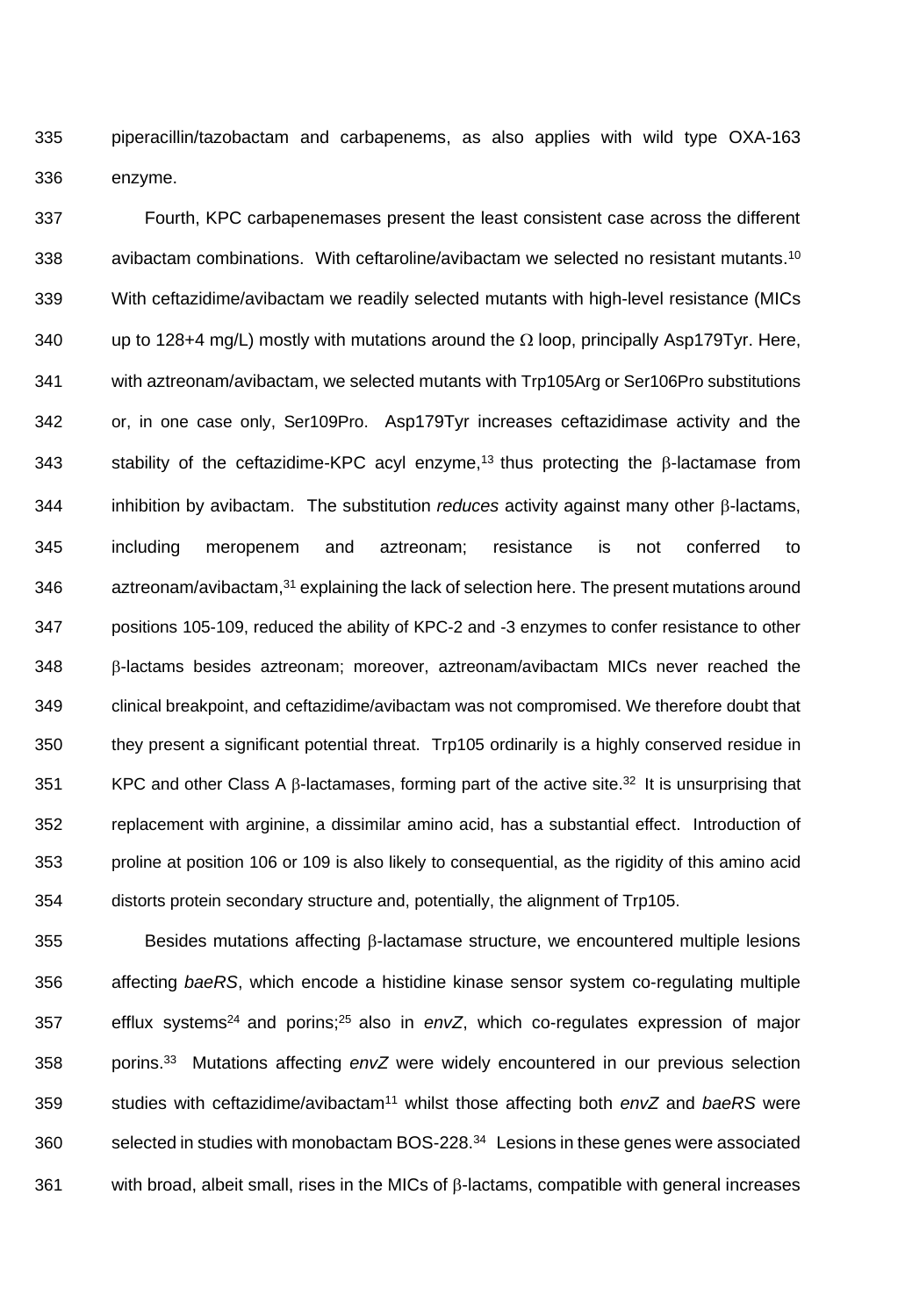in efflux or reductions in permeability. Another mutation of potential relevance led to an Ala498Thr substitution in PBP3 of *E. cloacae* PF\_19-28b, an AmpC-derepressed strain. This mutant showed raised MICs for the all tested  $\beta$ -lactams, which universally target 365 PBP3, <sup>35-37</sup> and for their inhibitor combinations; MICs remained within likely clinical ranges, though that for ceftazidime/avibactam reached the breakpoint of 8+4 mg/L. Lastly, mutant *E. cloacae* PF\_19-8h, with a KPC carbapenemase, acquired an *ampD* lesion putatively 368 causing derepression of its chromosomal  $AmpC \beta$ -lactamase. We previously showed that ceftazidime/avibactam could select AmpC-derepressed Enterobacter mutants, albeit less frequently than ceftazidime alone and that, as here, these caused small rises in the MIC 371 of avibactam combinations.<sup>11</sup> Sequestration of avibactam by copious AmpC enzyme – up to 3-4% of total cell protein in a derepressed strain – likely reduces the amount available 373 to inhibit the KPC carbapenemase.<sup>38</sup>

 Overall, these results are favourable for aztreonam/avibactam. Single-step mutations in KPC carbapenemases did not confer resistance at the provisional breakpoint and 376 reduced the enzyme's ability to confer resistance to other  $\beta$ -lactams, suggesting that they should be counter-selected in clinical settings. This contrasts to the single step Asp179Tyr mutants most often selected with ceftazidime/avibactam, which confers unequivocal resistance to that combination. There does appear to be a potential risk for selection of AmpC mutants, with Asn346 substitutions compromising all avibactam combination without degrading the enzymes' ability to cause resistance. Nonetheless we are not aware of this mutation having been selected clinically. The hazard cannot, however, be dismissed: AmpC sequence mutants of *P. aeruginosa* have been selected during 384 ceftolozane/tazobactam therapy and show cross resistance to ceftazidime/avibactam.<sup>39,40</sup> There is no evidence that *baeRS* and *envZ* mutants will present a real hazard: these have been selected *in vitro* with other antibiotics, but have not been recorded as emerging during therapy. Mutants with lesions in porin structural genes were not seen in any of our avibactam studies but may be a risk, given that they have been selected e.g. with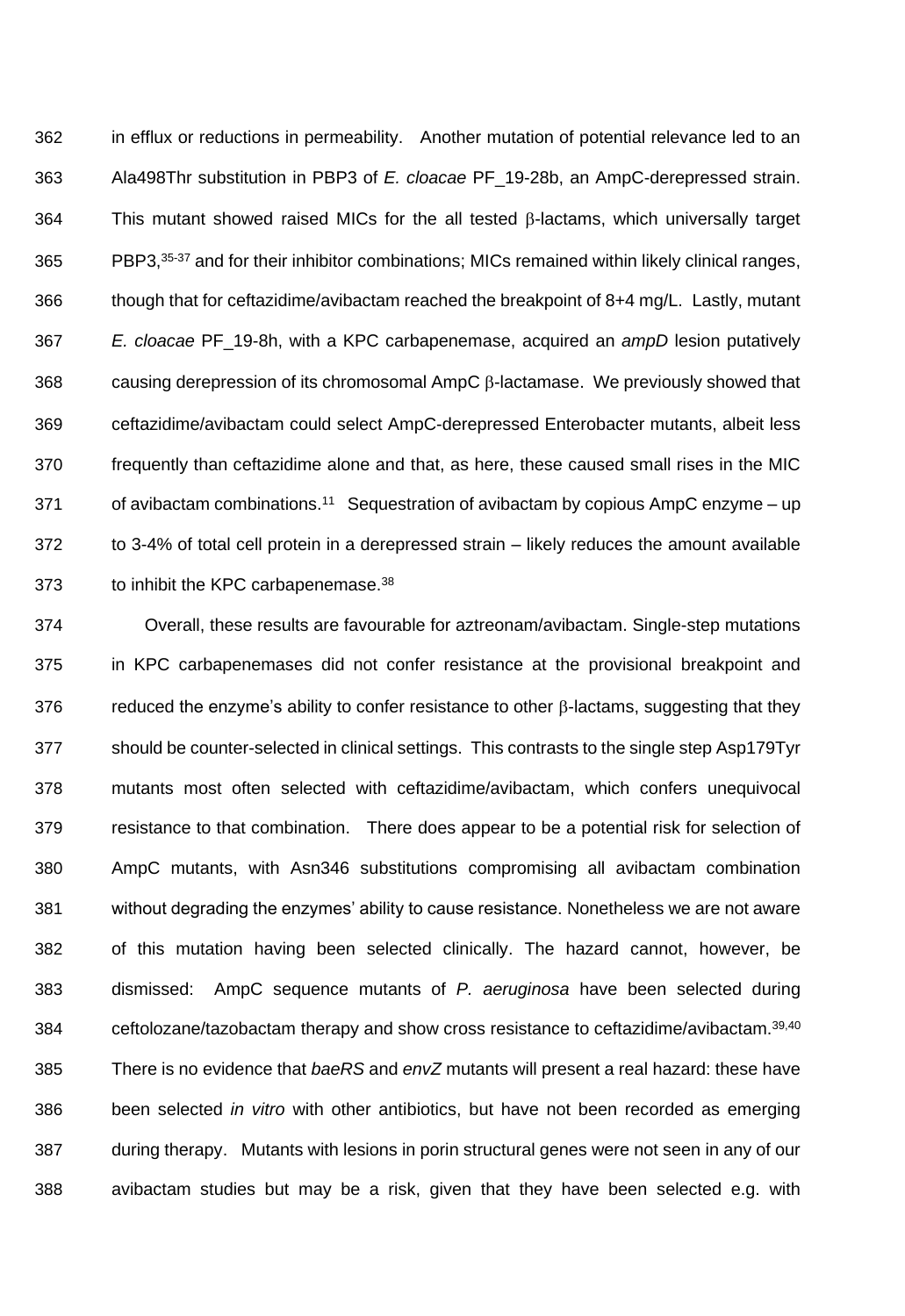389 meropenem/vaborbactam and occasionally during carbapenem usage.<sup>41-43</sup> Last, there remains the issue that four of the present *E. coli* isolates 'began' with aztreonam/avibactam MICs of 1-4 mg/L, rather than the more typical 0.06-0.25 mg/L, meaning that relatively small MIC rises raised the MICs above the breakpoint. Raised starting MICs for aztreonam/avibactam have been associated with Tyr-Arg-Ile-Asn/Pro inserts at position 394 334 in PBP3,<sup>44,45</sup> but these were not found. The parent has diverse OmpC sequences (not shown), and this may be pertinent. Although these isolates had NDM-5 and -7 MBLs rather than NDM-1 we do not count this as directly relevant, since all these NDM variants are 397 similarly unable to raise aztreonam MICs when transferred into a new host strain.<sup>46</sup> In short, the resistance risk to aztreonam/avibactam seems relatively small, is not strongly associated with particular carbapenemases; in the case of KPC enzymes the hazard seems less than for ceftazidime/avibactam, which itself has proved a successful agent.

- 
- 

## **Acknowledgements**

- We are grateful to Matthew Ellington for helpful discussions on genomic analysis.
- **Funding**
- We are grateful to Pfizer for financial support.
- 

### **Transparency declarations.**

 **DML** has undertaken Advisory Boards or ad-hoc consultancy for Accelerate, Antabio, Centauri, Discuva/Summit, Entasis, GlaxoSmithKline, J&J, Meiji, Menarini, Mutabilis, Nordic, Paion, ParaPharm, Pfizer, Pharmacytics, QPEX, Shionogi, T.A.Z., Sumitovant, Summit, Tetraphase, VenatoRx, Wockhardt and Zambon. He has received lectures fees from bioMérieux, Beckman Coulter, Cardiome, Cepheid, GSK, Hikma, Merck/MSD, Menarini, Nordic, Pfizer and Shionogi. He has direct relevant shareholdings or options in Dechra, GSK, Merck, Perkin Elmer, Pfizer, and T.A.Z, amounting to <10% of portfolio value. He also has nominated holdings in Angle, Arecor Therapeutics, Avacta, C4X Drug Discovery, Creo Medical,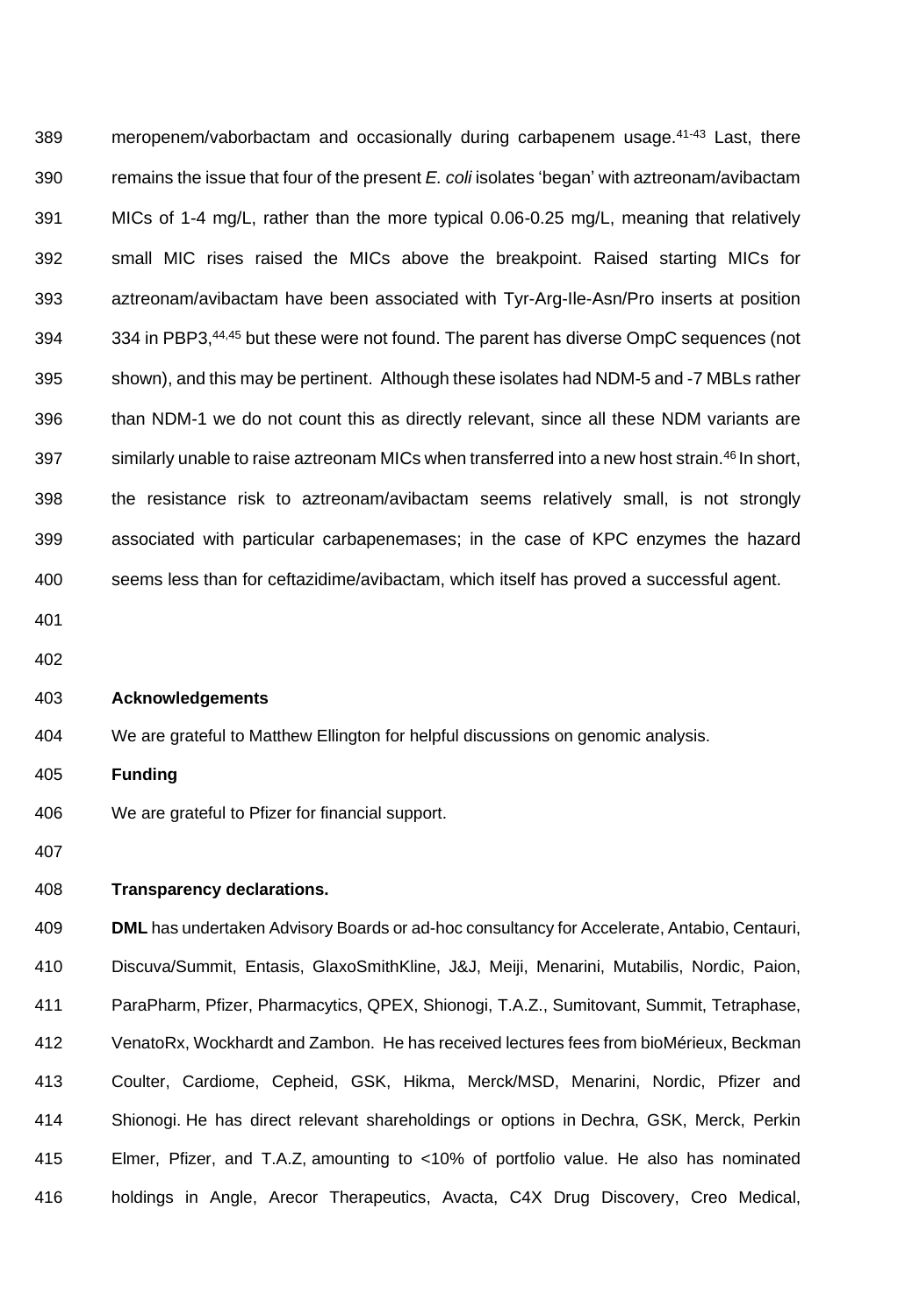DeepVerge, Deltex Medical, Directa Plus, Diaceutics, Diurnal, Evgen, Faron, Genedrive, Ixico, MaxCyte, Renalytics AI, Rua Life Sciences, Synairgen and Trellus Health (all with research/products pertinent to medical and diagnostic innovation) through Enterprise Investment Schemes but has no authority to trade these shares directly. **SM, AV, NE** and **NW** are members of PHE's Antimicrobial Resistance and Healthcare Associated Infections Reference Unit, which has received financial support for conference attendance, lectures, research projects, or contracted evaluations from numerous sources, including Accelerate Diagnostics, Achaogen Inc., Allecra Therapeutics, Amplex, AstraZeneca UK Ltd, AusDiagnostics, Basilea Pharmaceutica, Becton Dickinson Diagnostics, bioMérieux, Bio-Rad Laboratories, BSAC, Cepheid, Check-Points B.V., Cubist Pharmaceuticals, Department of Health, Enigma Diagnostics, Food Standards Agency, GlaxoSmithKline Services Ltd, Helperby Therapeutics, Henry Stewart Talks, IHMA Ltd, Innovate UK, Kalidex Pharmaceuticals, Melinta Therapeutics, Merck Sharpe & Dohme Corp, Meiji Seika Pharma Co. Ltd, Mobidiag, Momentum Biosciences Ltd, Neem Biotech, Nordic Pharma Ltd, Norgine Pharmaceuticals, Rempex Pharmaceuticals Ltd, Roche, Rokitan Ltd, Smith & Nephew UK Ltd, Shionogi & Co. Ltd, Trius Therapeutics, T.A.Z., VenatoRx Pharmaceuticals and Wockhardt Ltd.

## **References**

- 1. Shlaes DM. New β-lactam-β-lactamase inhibitor combinations in clinical development. *Ann N Y Acad Sci* 2013; **1277:** 105-14.
- 2. Shields RK, Nguyen MH, Chen L *et al.* Ceftazidime-avibactam is superior to other treatment regimens against carbapenem-resistant *Klebsiella pneumoniae* bacteremia. *Antimicrob Agents Chemother* 2017; **61:** e00883-17.
- 3. van Duin D, Lok JJ, Earley M *et al.* Colistin versus ceftazidime-avibactam in the treatment of infections due to carbapenem-resistant Enterobacteriaceae. *Clin Infect Dis* 2018; **66:**163-171.
- 4. Sousa A, Pérez-Rodríguez MT, Soto A *et al*. Effectiveness of ceftazidime/avibactam as salvage therapy for treatment of infections due to OXA-48 carbapenemase-producing Enterobacteriaceae. *J Antimicrob Chemother* 2018; **73:** 3170-3175.
- 5. De la Calle C, Rodríguez O, Morata L *et al*. Clinical characteristics and prognosis of infections caused by OXA-48 carbapenemase-producing Enterobacteriaceae in patients treated with ceftazidime-avibactam. *Int J Antimicrob Agents* 2019; **53:** 520-4.
- 6. Livermore DM, Mushtaq S, Warner M *et al.* Activities of NXL104 combinations with ceftazidime and aztreonam against carbapenemase-producing Enterobacteriaceae. *Antimicrob Agents Chemother* 2011; **55:** 390-4.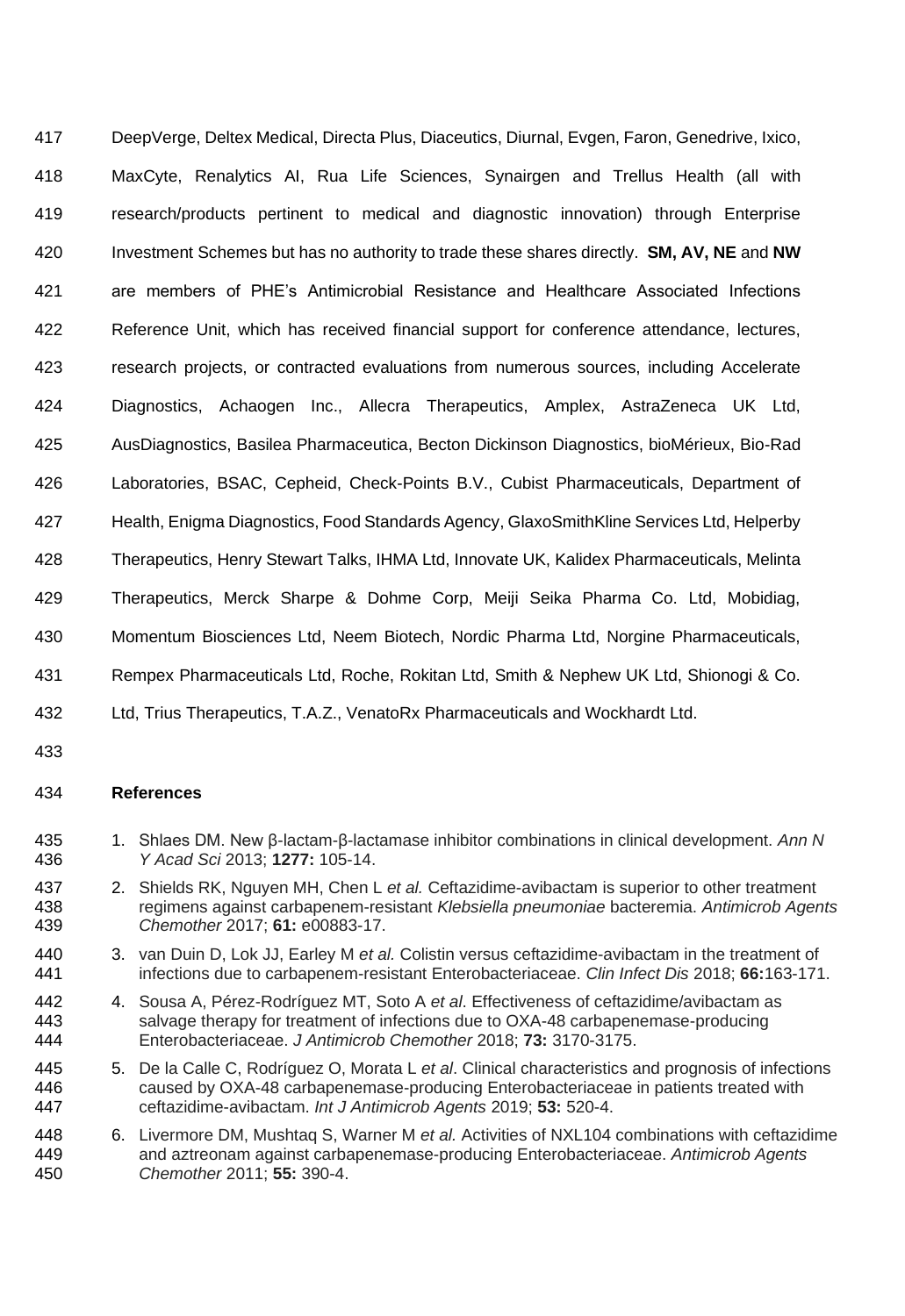- 7. Yahav D, Giske CG, Grāmatniece A *et al*. New β-lactam-β-lactamase inhibitor combinations. *Clin Microbiol Rev* 2020; **34:** e00115-20.
- 8. Karlowsky JA, Kazmierczak KM, de Jonge BLM *et al*. *In vitro* activity of aztreonam-avibactam against Enterobacteriaceae and *Pseudomonas aeruginosa* isolated by clinical laboratories in 40 countries from 2012 to 2015. *Antimicrob Agents Chemother* 2017; **61:** e00472-17.
- 9. Livermore DM, Warner M, Jamrozy D *et al*. In vitro selection of ceftazidime-avibactam resistance in Enterobacteriaceae with KPC-3 carbapenemase. *Antimicrob Agents Chemoth*er 2015; **59:** 5324-30.
- 10. Livermore DM, Mushtaq S, Barker K *et al*. Characterization of β-lactamase and porin mutants of Enterobacteriaceae selected with ceftaroline + avibactam (NXL104). *J Antimicrob Chemother* 2012; **67:** 1354-8.
- 11. Livermore DM, Mushtaq S, Doumith M *et al*. Selection of mutants with resistance or diminished susceptibility to ceftazidime/avibactam from ESBL- and AmpC-producing Enterobacteriaceae. *J Antimicrob Chemother* 2018; **73:** 3336-45.
- 12. Shields RK, Chen L, Cheng S, *et al.* Emergence of ceftazidime-avibactam resistance due to 466 plasmid-borne *bla*<sub>KPC-3</sub> mutations during treatment of carbapenem-resistant *Klebsiella pneumoniae* infections. *Antimicrob Agents Chemother* 2017; **61:** e02097-16.
- 13. Barnes MD, Winkler ML, Taracila MA *et al*. *Klebsiella pneumoniae* Carbapenemase-2 (KPC- 2), substitutions at Ambler position Asp179, and resistance to ceftazidime-avibactam: unique antibiotic-resistant phenotypes emerge from β-lactamase protein engineering. *mBio* 2017; **8:** e00528-17.
- 14. Castanheira M, Arends SJR, Davis AP *et al*. Analyses of a ceftazidime-avibactam-473 resistant *Citrobacter freundii* isolate carrying *bla*<sub>KPC-2</sub> reveals a heterogenous population and reversible genotype. *mSphere* 2018; **3:** e00408-18.
- 15. Both A, Büttner H, Huang J *et al.* Emergence of ceftazidime/avibactam non-susceptibility in an MDR *Klebsiella pneumoniae* isolate. *J Antimicrob Chemother* 2017; **72:** 2483-8.
- 16. CLSI. *Methods for Dilution Antimicrobial Susceptibility Tests for Bacteria that Grow Aerobically - Tenth Edition*: *Approved Standard M7-A10*. 2015.
- 17. Bankevich A, Nurk S, Antipov D *et al.* SPAdes: a new genome assembly algorithm and its applications to single-cell sequencing. *J Comput Biol* 2012; **19:** 455-477.
- 18. [https://www.ncbi.nlm.nih.gov/pathogens/beta-lactamase-data-resources.](https://www.ncbi.nlm.nih.gov/pathogens/beta-lactamase-data-resources)
- 482 19. Anon. Public Health England SNP calling pipeline. [https://github.com/phe-](https://github.com/phe-bioinformatics/PHEnix)[bioinformatics/PHEnix.](https://github.com/phe-bioinformatics/PHEnix)
- 20. DePristo MA, Banks E, Poplin R *et al*. A framework for variation discovery and genotyping using next-generation DNA sequencing data. *Nat Genet* 2011; **43:** 491-8.
- 486 21. Ambler RP, Coulson AF, Frère JM *et al.* A standard numbering scheme for the class A β-lactamases. *Biochem J* 1991; **276:** 269-70.
- 22. Mack AR, Barnes MD, Taracila MA *et al*. A standard numbering scheme for class C β-lactamases. *Antimicrob Agents Chemother* 2020; **64:** e01841-19.
- 23. Lin XM, Yang MJ, Li H *et al.* Decreased expression of LamB and Odp1 complex is crucial for antibiotic resistance in *Escherichia coli. J Proteomics* 2014; **98:** 244-53.
- 24. Rosner JL, Martin RG. Reduction of cellular stress by TolC-dependent efflux pumps in *Escherichia coli* indicated by BaeSR and CpxARP activation of *spy* in efflux mutants. *J Bacteriol* 2013; **195:** 1042-50.
- 25. Wang S, You C, Memon FQ *et al.* BaeR Participates in cephalosporins susceptibility by regulating the expression level of outer membrane proteins in *Escherichia coli. J Biochem* 2020 Sep 3:mvaa100.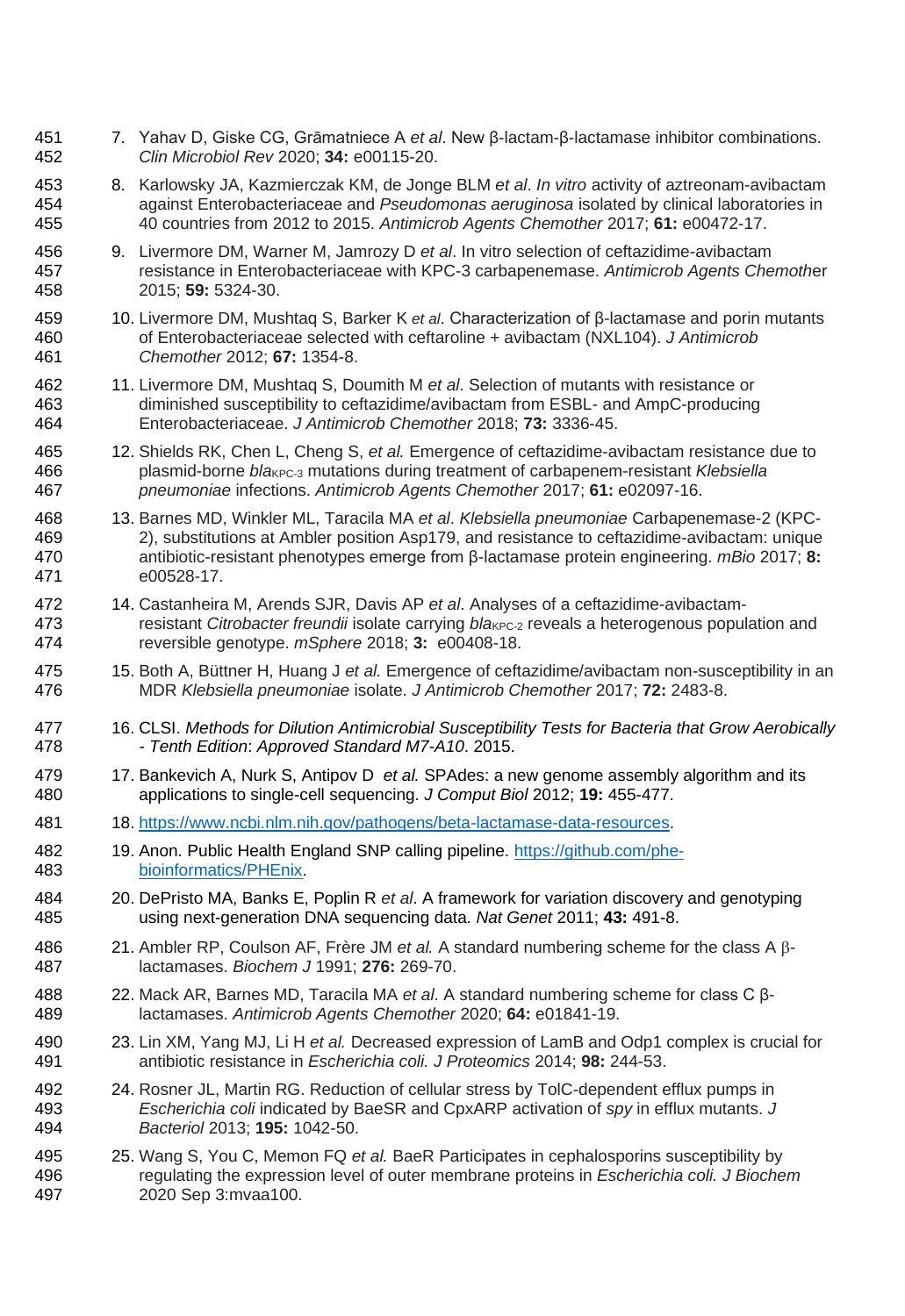- 26. Compain F, Debray A, Adjadj P *et al*. Ceftazidime-avibactam resistance mediated by the N<sup>346</sup> Y substitution in various AmpC β-lactamases. *Antimicrob Agents Chemother* 2020; **64:** e02311- 19.
- 501 27. Powers RA, Shoichet BK. Structure-based approach for binding site identification on AmpC  $\beta$ -lactamase*. J Med Chem* 2002; **45:** 3222-34.
- 28. Galani I, Karaiskos I, Souli M *et al*. Outbreak of KPC-2-producing *Klebsiella pneumoniae* endowed with ceftazidime-avibactam resistance mediated through a VEB-1- mutant (VEB-25), Greece, September to October 2019. *Euro Surveill* 2020; **25:** 2000028.
- 29. Poirel L, Castanheira M, Carrër A *et al.* OXA-163, an OXA-48-related class D β-lactamase with extended activity toward expanded-spectrum cephalosporins. *Antimicrob Agents Chemother* 2011; **55:** 2546-51.
- 30. Fröhlich C, Sørum V, Thomassen AM *et al*. OXA-48-mediated ceftazidime-avibactam resistance is associated with evolutionary trade-offs. *mSphere* 2019; **4:** e00024-19.
- 31. Compain F, Arthur M. Impaired inhibition by avibactam and resistance to the ceftazidimeavibactam combination due to the D<sup>179</sup> Y substitution in the KPC-2 β-lactamase. *Antimicrob Agents Chemother* 2017; **61:** e00451-17.
- 32. Galdadas I, Lovera S, Pérez-Hernández G *et al.* Defining the architecture of KPC-2 carbapenemase: identifying allosteric networks to fight antibiotic resistance. *Sci Rep* 2018; **8,** 12916.
- 33. Forst S, Comeau D, Norioka S, Inouye M. Localization and membrane topology of EnvZ, a protein involved in osmoregulation of OmpF and OmpC in *Escherichia coli. J Biol Chem* 1987; **262:** 16433-8.
- 34. Dean CR, Barkan DT, Bermingham A *et al.* Mode of action of the monobactam LYS228 and mechanisms decreasing *in vitro* susceptibility in *Escherichia coli* and *Klebsiella pneumoniae. Antimicrob Agents Chemother* 2018; **62:** e01200-18.
- 35. Georgopapadakou NH, Smith SA, Sykes RB. Mode of action of azthreonam. *Antimicrob Agents Chemother* 1982; **21:** 950-6.
- 525 36. Curtis NA, Orr D, Ross GW *et al.* Competition of  $\beta$ -lactam antibiotics for the penicillin-binding proteins of *Pseudomonas aeruginosa, Enterobacter cloacae, Klebsiella aerogenes, Proteus rettgeri,* and *Escherichia coli*: comparison with antibacterial activity and effects upon bacterial morphology. *Antimicrob Agents Chemother* 1979; **16:** 325-8.
- 37. Sumita Y, Fukasawa M. Potent activity of meropenem against *Escherichia coli* arising from its simultaneous binding to penicillin-binding proteins 2 and 3. *J Antimicrob Chemother* 1995; **36:** 53-64.
- 532 38. Livermore DM.  $\beta$ -Lactamases in laboratory and clinical resistance. *Clin Microbiol Rev* 1995; **8:** 557-84.
- 39. MacVane SH, Pandey R, Steed LL *et al*. Emergence of ceftolozane-tazobactam-resistant *Pseudomonas aeruginosa* during treatment Is mediated by a single AmpC structural mutation. *Antimicrob Agents Chemother* 2017; **61:** e01183-17.
- 40. Fraile-Ribot PA, Cabot G, Mulet X *et al*. Mechanisms leading to in vivo ceftolozane/tazobactam resistance development during the treatment of infections caused by MDR *Pseudomonas aeruginosa. J Antimicrob Chemother* 2018; **73:** 658-63.
- 41. Shields RK, McCreary EK, Marini RV *et al*. Early experience with meropenem-vaborbactam for treatment of carbapenem-resistant Enterobacteriaceae infections. *Clin Infect Dis* 2020; **71:** 667-71.
- 42. Satlin MJ, Calfee DP, Chen L *et al.* Emergence of carbapenem-resistant Enterobacteriaceae as causes of bloodstream infections in patients with hematologic malignancies*. Leuk Lymphoma* 2013; **54:** 799-806.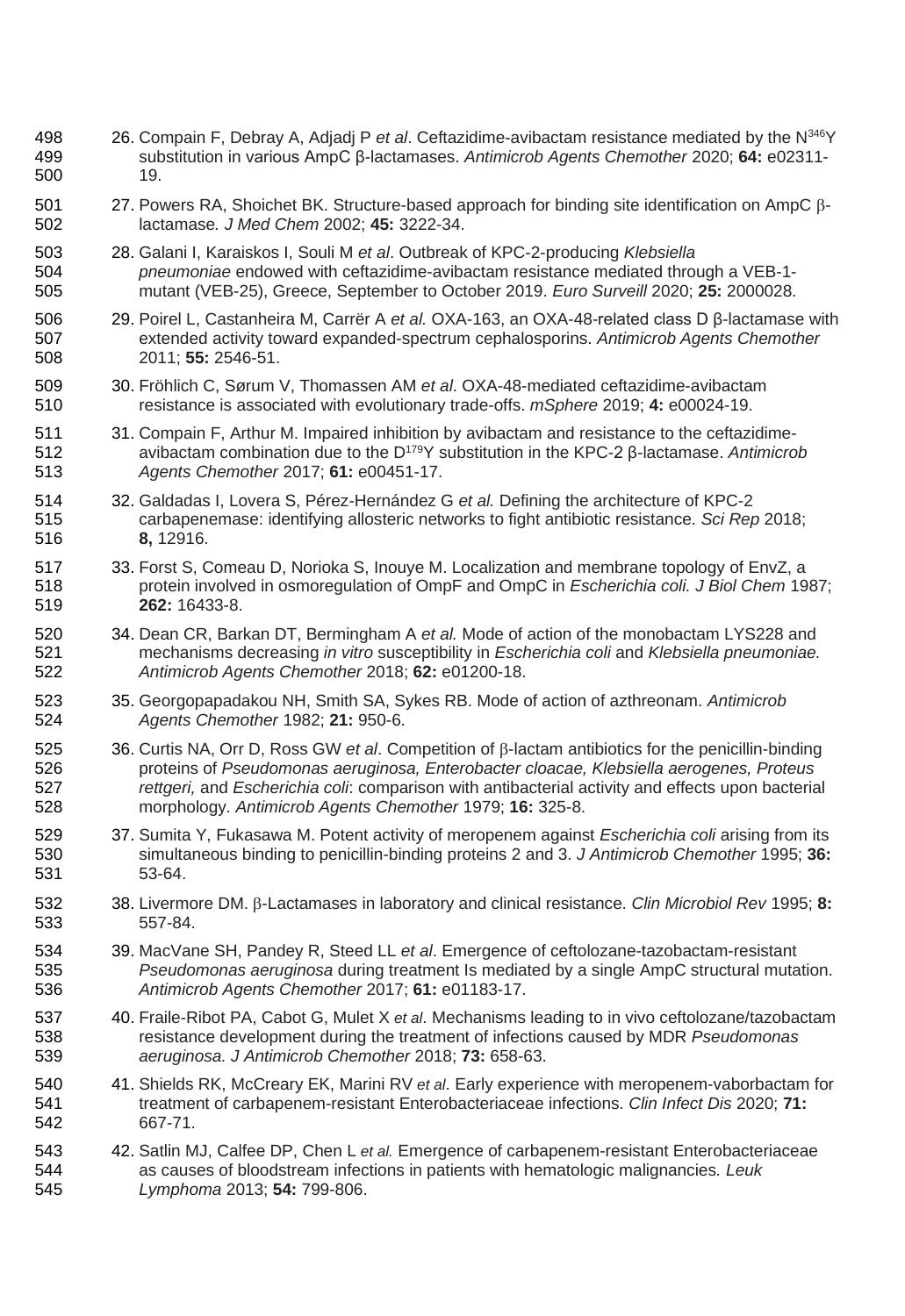- 43. Elliott E, Brink AJ, van Greune J *et al.* In vivo development of ertapenem resistance in a patient 547 with pneumonia caused by Klebsiella pneumoniae with an extended-spectrum β-lactamase. *Clin Infect Dis* 2006; **42:** e95-8.
- 44. Alm RA, Johnstone MR, Lahiri SD. Characterization of *Escherichia coli* NDM isolates with decreased susceptibility to aztreonam/avibactam: role of a novel insertion in PBP3*. J Antimicrob Chemother* 2015; **70:** 1420-8.
- 45. Periasamy H, Joshi P, Palwe S, *et al.* High prevalence of *Escherichia coli* clinical isolates in India harbouring four amino acid inserts in PBP3 adversely impacting activity of aztreonam/avibactam. *J Antimicrob Chemother* 2020; **75:** 1650-1.
- 46. Rahman M, Shukla SK, Prasad KN *et al.* Prevalence and molecular characterisation of New Delhi metallo-β-lactamases NDM-1, NDM-5, NDM-6 and NDM-7 in multidrug-resistant Enterobacteriaceae from India. *Int J Antimicrob Agents* 2014; **44:** 30-7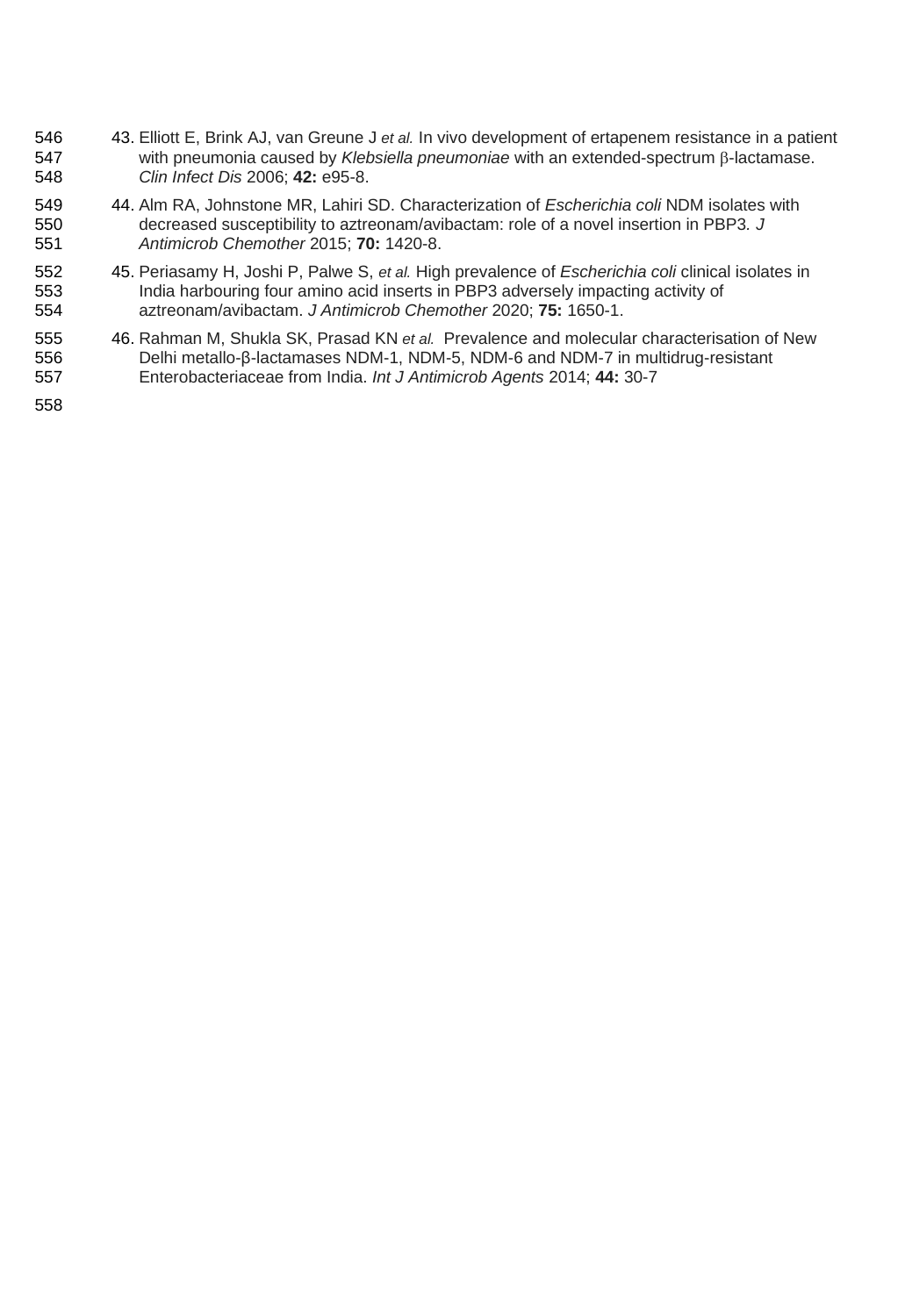| Species                 | Enzyme  | Secondary $\beta$ -<br>lactamases |                         | Frequency at MIC multiple, avibactam at 1 mg/L |                                    |                         |                                    |                                    | Frequency at MIC multiple, avibactam at 4 mg/L |                           |
|-------------------------|---------|-----------------------------------|-------------------------|------------------------------------------------|------------------------------------|-------------------------|------------------------------------|------------------------------------|------------------------------------------------|---------------------------|
|                         |         |                                   | 2x                      | 4x                                             | 8x                                 | 16x                     | 2x                                 | 4x                                 | 8x                                             | 16x                       |
| K. pneumoniae<br>PF19_1 | KPC-2   | OXA-1, SHV-1                      | $2.57x10^{-7}$          | $1.71x10^{-7}$                                 | $< 10^{-8}$                        | $< 10^{-8}$             | $2.14x10^{-7}$                     | $< 10^{-8}$                        | $< 10^{-8}$                                    | $< 10^{-8}$               |
| K. pneumoniae<br>PF19_2 | KPC-2   | SHV-1                             | $< 10^{-8}$             | $< 10^{-8}$                                    | $< 10^{-8}$                        | $< 10^{-8}$             | $< 10^{-8}$                        | $< 10^{-8}$                        | $< 10^{-8}$                                    | $< 10^{-8}$               |
| K. pneumoniae<br>PF19_3 | KPC-2   | OXA-9v, SHV-2,<br>TEM-1           | $1.09x10^{-6}$          | $<$ 3.77 $x10^{-9}$                            | $<$ 3.77 $\times$ 10 <sup>-9</sup> | $< 3.77 \times 10^{-9}$ | $<$ 3.77 $\times$ 10 <sup>-9</sup> | $<$ 3.77 $\times$ 10 <sup>-9</sup> | $<$ 3.77 $\times$ 10 <sup>-9</sup>             | $<$ 3.77 $x10^{-9}$       |
| K. pneumoniae<br>PF19_4 | KPC-3   | SHV-11, OXA-9,<br>TEM-1           | $< 5.97 \times 10^{-9}$ | $< 5.97 \times 10^{-9}$                        | $< 5.97 \times 10^{-9}$            | $< 5.97 \times 10^{-9}$ | $< 5.97 \times 10^{-9}$            | $< 5.97 \times 10^{-9}$            | $< 5.97x10^{-9}$                               | $< 5.97 \times 10^{-9}$   |
| E. cloacae PF19_5       | KPC-2   | AmpC, TEM-1                       | $3.51 \times 10^{-7}$   | $< 2.60 \times 10^{-9}$                        | $< 2.60 \times 10^{-9}$            | $< 2.60 \times 10^{-9}$ | $3.38x10^{-7}$                     | $< 2.60 \times 10^{-9}$            | $< 2.60 \times 10^{-9}$                        | $< 2.60 \times 10^{-9}$   |
| E. cloacae PF19_6       | KPC-2   | AmpC, TEM-1                       | $1.15x10^{-7}$          | $5.94x10^{-9}$                                 | $<$ 1.98x10-9                      | $< 1.98 \times 10^{-9}$ | $5.54x10^{-7}$                     | $7.92x10^{-9}$                     | $<$ 1.98x10 <sup>-9</sup>                      | $< 1.98 \times 10^{-9}$   |
| E. cloacae PF19 7       | KPC-2   | AmpC, CTX-M-9,<br>OXA-9, TEM-191  | $1.34x10^{-6}$          | $1.82 \times 10^{-7}$                          | $< 6.06 \times 10^{-9}$            | $< 6.06 \times 10^{-9}$ | $1.15x10^{-7}$                     | $< 6.06 \times 10^{-9}$            | $< 6.06 \times 10^{-9}$                        | $< 6.06 \times 10^{-9}$   |
| E. cloacae PF19_8       | KPC-2   | AmpC                              | $2.78x10^{-6}$          | $1.05x10^{-6}$                                 | $3.91x10^{-7}$                     | $3.35x10^{-7}$          | $1.91x10^{-7}$                     | $<$ 3.23x10 <sup>-9</sup>          | $<$ 3.23x10 <sup>-9</sup>                      | $<$ 3.23x10 <sup>-9</sup> |
| E. coli PF19 9          | KPC-2   | TEM-1                             | $2.33x10^{-8}$          | $< 2.00 \times 10^{-9}$                        | $< 2.00 \times 10^{-9}$            | $< 2.00 \times 10^{-9}$ | $< 2.00 \times 10^{-9}$            | $< 2.00 \times 10^{-9}$            | $< 2.00 \times 10^{-9}$                        | $< 2.00 \times 10^{-9}$   |
| E. coli PF19_10         | KPC-2   |                                   | $< 1.20 \times 10^{-9}$ | $< 1.20 \times 10^{-9}$                        | $< 1.20 \times 10^{-9}$            | $< 1.20 \times 10^{-9}$ | $<$ 1.20 $\times$ 10 <sup>-9</sup> | $< 1.20 \times 10^{-9}$            | $< 1.20 \times 10^{-9}$                        | $< 1.20 \times 10^{-9}$   |
| E. coli PF19 11         | KPC-3   | CTX-M-15, OXA-1                   | $2.31x10^{-8}$          | $5.76x10^{-9}$                                 | $< 5.76 \times 10^{-9}$            | $< 5.76 \times 10^{-9}$ | $< 5.76 \times 10^{-9}$            | $< 5.76 \times 10^{-9}$            | $< 5.76 \times 10^{-9}$                        | $< 5.76 \times 10^{-9}$   |
| E. coli PF19_12         | $KPC-3$ |                                   | $2.22 \times 10^{-9}$   | $< 2.22 \times 10^{-9}$                        | $< 2.22 \times 10^{-9}$            | $< 2.22 \times 10^{-9}$ | $4.24 \times 10^{-7}$              | $2.22 \times 10^{-9}$              | $< 2.22 \times 10^{-9}$                        | $< 2.22 \times 10^{-9}$   |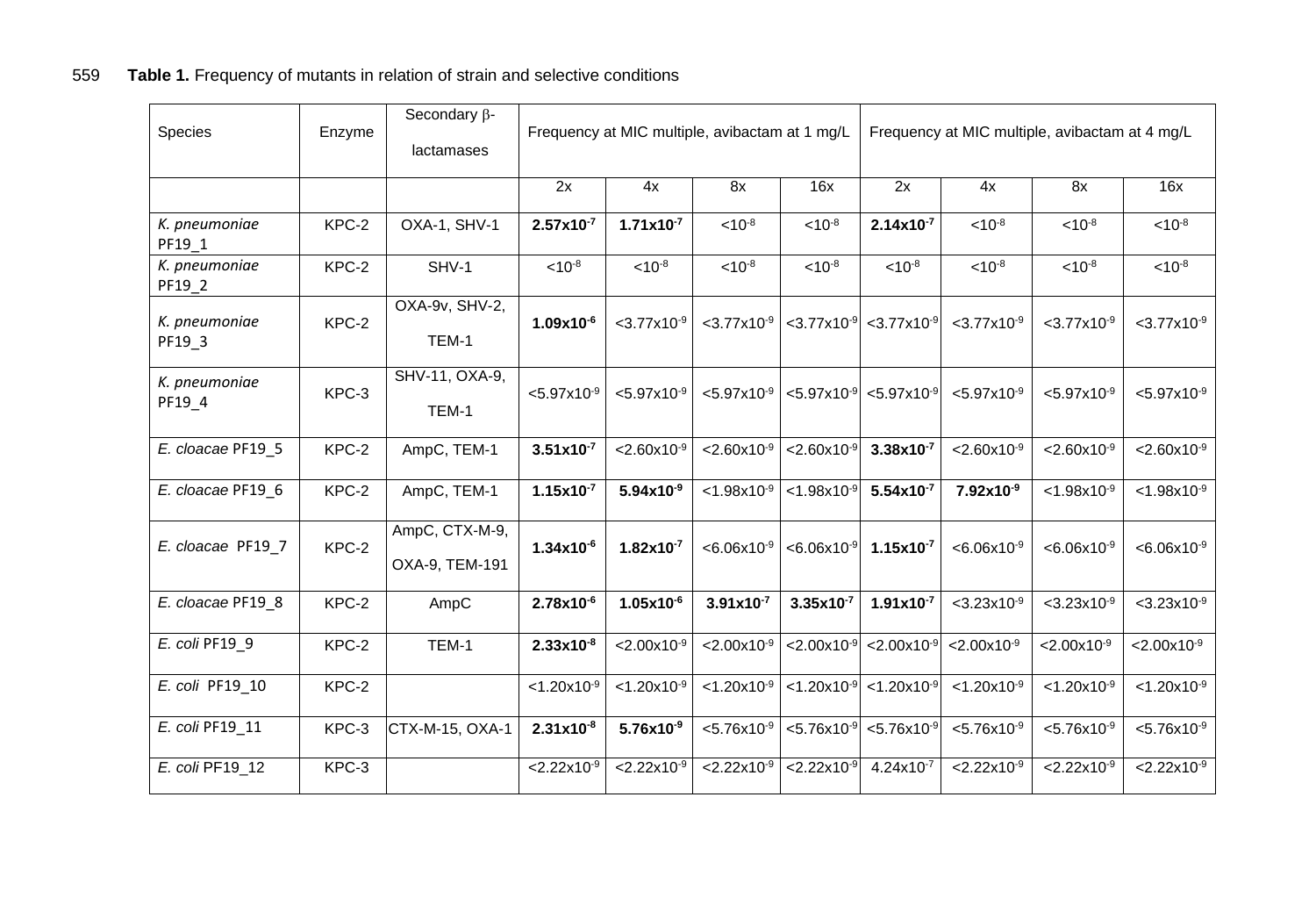| E. coli PF19_35 | NDM-1   | CTX-M-15, OXA-1        | $2.06x10^{-6}$                     | $3.01x10^{-9}$            | $<$ 3.01x10 $\overline{9}$ | $<$ 3.01x10 <sup>-9</sup> | $2.37x10^{-7}$                     | $<$ 3.01x10 $-9$                   | $<$ 3.01x10 $-9$                   | $<$ 3.01x10 <sup>-9</sup>          |
|-----------------|---------|------------------------|------------------------------------|---------------------------|----------------------------|---------------------------|------------------------------------|------------------------------------|------------------------------------|------------------------------------|
| E. coli PF19_36 | NDM-1   |                        | $2.12x10^{-7}$                     | $< 7.3 \times 10^{-9}$    | $< 7.3 \times 10^{-9}$     | $< 7.3 \times 10^{-9}$    | $1.92x10^{-7}$                     | $< 7.3 \times 10^{-9}$             | $< 7.3 \times 10^{-9}$             | $< 7.3 \times 10^{-9}$             |
| E. coli PF19_37 | NDM-5   | TEM-1                  | $1.79x10^{-9}$                     | $< 3.88 \times 10^{-9}$   | $< 3.88 \times 10^{-9}$    | $<$ 3.88x10 <sup>-9</sup> | $< 3.88 \times 10^{-9}$            | $< 3.88 \times 10^{-9}$            | $< 3.88 \times 10^{-9}$            | $< 3.88 \times 10^{-9}$            |
| E. coli PF19_38 | NDM-5   |                        | $< 1.83 \times 10^{-9}$            | $< 1.83 \times 10^{-9}$   | $< 1.83 \times 10^{-9}$    | $< 1.83 \times 10^{-9}$   | $< 1.83 \times 10^{-9}$            | $< 1.83 \times 10^{-9}$            | $< 1.83 \times 10^{-9}$            | $< 1.83 \times 10^{-9}$            |
| E. coli PF19_39 | NDM-7   | OXA-33p, TEM-1         | $2.47x10^{-6}$                     | $1.33x10^{-7}$            | $<$ 3.41x10 <sup>-9</sup>  | $<$ 3.41x10 <sup>-9</sup> | $2.15x10^{-6}$                     | $3.58x10^{-7}$                     | $3.41x10^{-9}$                     | $<$ 3.41x10 <sup>-9</sup>          |
| E. coli PF19 40 | NDM-7   | OXA-1, TEM-1           | $9.76x10^{-7}$                     | $1.58x10^{-8}$            | $<4.76x10^{-9}$            | $< 4.76 \times 10^{-9}$   | $2.71x10^{-7}$                     | $< 4.76 \times 10^{-9}$            | $< 4.76 \times 10^{-9}$            | $< 4.76x10^{-9}$                   |
| K. pneumoniae   | NDM-1   | <b>CTX-M-15</b>        | $< 5.35 \times 10^{-9}$            | $< 5.35 \times 10^{-9}$   | $< 5.35 \times 10^{-9}$    | $< 5.35 \times 10^{-9}$   | $< 5.35 \times 10^{-9}$            | $< 5.35 \times 10^{-9}$            | $< 5.35 \times 10^{-9}$            | $< 5.35 \times 10^{-9}$            |
| PF_41           |         |                        |                                    |                           |                            |                           |                                    |                                    |                                    |                                    |
| K. pneumoniae   | NDM-1   | OXA-1                  | $3.57x10^{-6}$                     | $6.37x10^{-9}$            | $< 6.37 \times 10^{-9}$    | $< 6.37 \times 10^{-9}$   | $< 6.37 \times 10^{-9}$            | $< 6.37 \times 10^{-9}$            | $< 6.37 \times 10^{-9}$            | $< 6.37 \times 10^{-9}$            |
| $PF_42$         |         |                        |                                    |                           |                            |                           |                                    |                                    |                                    |                                    |
| E. coli PF19_43 | $VIM-4$ | <b>CTX-M-14, TEM-1</b> | $< 8.26 \times 10^{-9}$            | $< 8.26 \times 10^{-9}$   | $< 8.26 \times 10^{-9}$    | $< 8.26 \times 10^{-9}$   | 7.60x10 <sup>-7</sup>              | $< 8.26 \times 10^{-9}$            | $< 8.26 \times 10^{-9}$            | $< 8.26 \times 10^{-9}$            |
| E. coli PF19_44 | $VIM-1$ |                        | $1.64x10^{-9}$                     | $<$ 4.1x10 $-10$          | $< 4.1 \times 10^{-10}$    | $< 4.1x10^{-10}$          | $1.64x10^{-9}$                     | $<$ 4.1x10 $10$                    | $<$ 4.1x10 <sup>-10</sup>          | $< 4.1x10^{-10}$                   |
| K. pneumoniae   | $VIM-4$ | CTX-M-15, SHV-         | $<$ 3.85 $\times$ 10 <sup>-9</sup> | $<$ 3.85x10 <sup>-9</sup> | $<$ 3.85x10 <sup>-9</sup>  | $<$ 3.85x10 <sup>-9</sup> | $<$ 3.85 $\times$ 10 <sup>-9</sup> | $<$ 3.85 $\times$ 10 <sup>-9</sup> | $<$ 3.85 $\times$ 10 <sup>-9</sup> | $<$ 3.85 $\times$ 10 <sup>-9</sup> |
| PF19_45         |         | 100                    |                                    |                           |                            |                           |                                    |                                    |                                    |                                    |
| K. pneumoniae   | $VIM-4$ | SHV-11, TEM-1,         | $< 2.34 \times 10^{-9}$            | $< 2.34 \times 10^{-9}$   | $< 2.34 \times 10^{-9}$    | $< 2.34 \times 10^{-9}$   | $< 2.34 \times 10^{-9}$            | $< 2.34 \times 10^{-9}$            | $< 2.34 \times 10^{-9}$            | $< 2.34 \times 10^{-9}$            |
| PF19_46         |         | $LEN-11p$              |                                    |                           |                            |                           |                                    |                                    |                                    |                                    |
| K. pneumoniae   | $VIM-1$ | <b>SHV-12</b>          | $7.63 \times 10^{-7}$              | $< 2.77 \times 10^{-9}$   | $< 2.77 \times 10^{-9}$    | $< 2.77 \times 10^{-9}$   | $< 2.77 \times 10^{-9}$            | $< 2.77 \times 10^{-9}$            | $< 2.77 \times 10^{-9}$            | $< 2.77 \times 10^{-9}$            |
| PF19_47         |         |                        |                                    |                           |                            |                           |                                    |                                    |                                    |                                    |
| K. pneumoniae   | $VIM-1$ | <b>SHV-100</b>         | $2.40x10^{-7}$                     | $< 1.04 \times 10^{-8}$   | $< 1.04 \times 10^{-8}$    | $< 1.04 \times 10^{-8}$   | 7.77x10-8                          | $< 1.04 \times 10^{-8}$            | $< 1.04 \times 10^{-8}$            | $< 1.04 \times 10^{-8}$            |
| PF19_48         |         |                        |                                    |                           |                            |                           |                                    |                                    |                                    |                                    |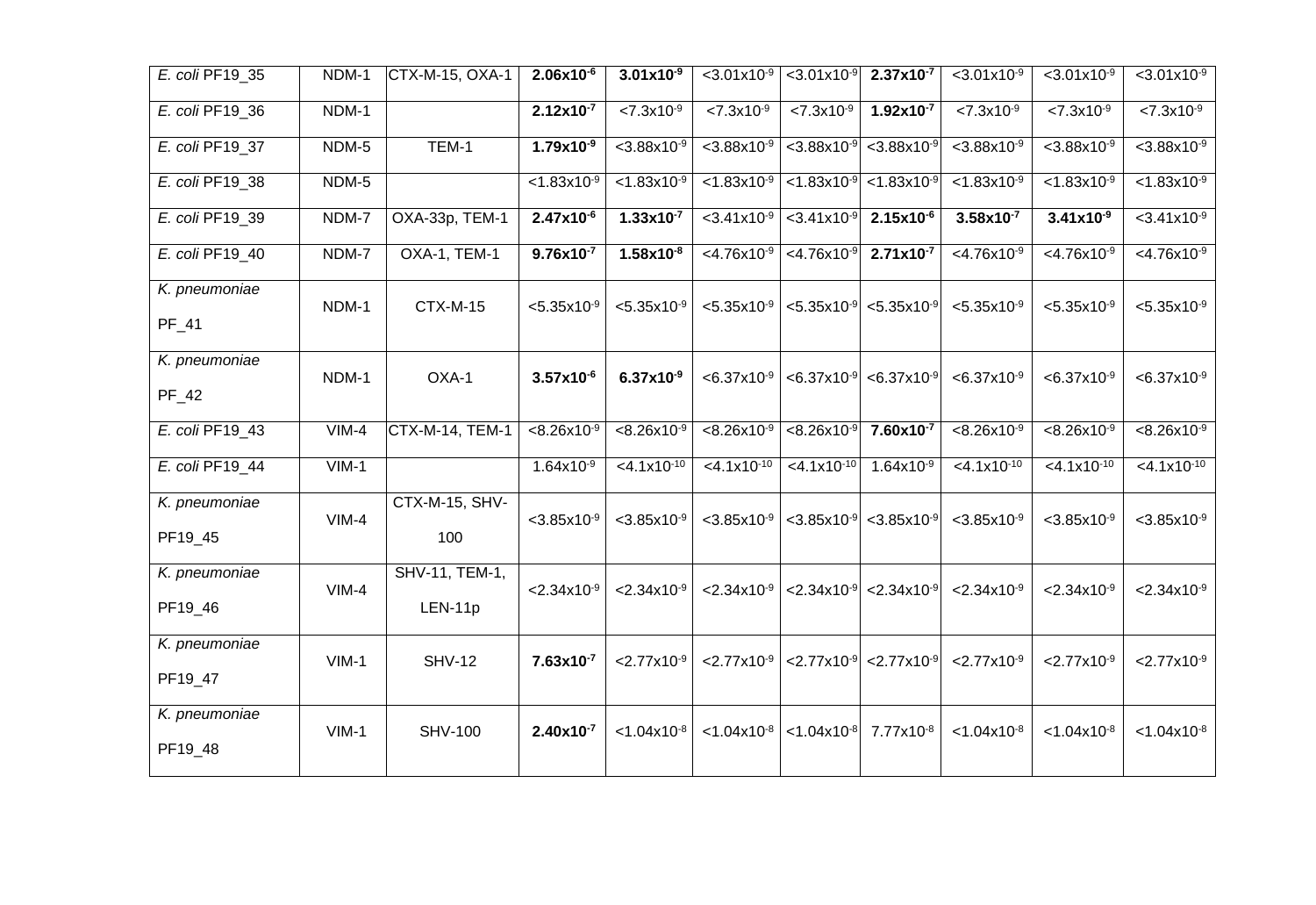| K. pneumoniae   |                 | CTX-M-15, OXA-1, |                           |                           |                           |                           |                                             |                           |                                    |                           |
|-----------------|-----------------|------------------|---------------------------|---------------------------|---------------------------|---------------------------|---------------------------------------------|---------------------------|------------------------------------|---------------------------|
|                 | $IMP-1$         |                  | $2.67x10^{-8}$            | $< 5.35 \times 10^{-9}$   | $< 5.35 \times 10^{-9}$   | $< 5.35 \times 10^{-9}$   | $2.56x10^{-7}$                              | $< 5.35 \times 10^{-9}$   | $< 5.35 \times 10^{-9}$            | $< 5.35 \times 10^{-9}$   |
| PF19_49         |                 | SHV-36, TEM-1    |                           |                           |                           |                           |                                             |                           |                                    |                           |
| K. pneumoniae   |                 |                  |                           |                           |                           |                           |                                             |                           |                                    |                           |
| PF19_50         | $IMP-1$         | SHV-53p          | $1.43x10^{-6}$            | $1.78x10^{-7}$            | $< 5.78 \times 10^{-9}$   | $< 5.78 \times 10^{-9}$   | $9.83 \times 10^{-7}$                       | $5.78x10^{-9}$            | $< 5.78 \times 10^{-9}$            | $< 5.78 \times 10^{-9}$   |
|                 |                 |                  |                           |                           |                           |                           |                                             |                           |                                    |                           |
|                 | NDM-5           | CTX-M-15, OXA-1, | $1.94x10^{-6}$            | $8.00x10^{-8}$            | $1.20x10^{-7}$            |                           | $3.60x10^{-7}$                              | $2.00x10^{-8}$            | $< 2.00 \times 10^{-8}$            | $< 2.00 \times 10^{-8}$   |
| E. coli PF19_51 |                 | TEM-1            |                           |                           |                           | $< 2.00 \times 10^{-8}$   |                                             |                           |                                    |                           |
|                 |                 | CTX-M-15, OXA-1, |                           |                           |                           |                           |                                             |                           |                                    |                           |
| E. coli PF19_52 | NDM-7           |                  | $5.01x10^{-7}$            | $< 2.43 \times 10^{-9}$   | $< 2.43 \times 10^{-9}$   | $< 2.43 \times 10^{-9}$   | $2.92x10^{-8}$                              | $< 2.43 \times 10^{-9}$   | $< 2.43 \times 10^{-9}$            | $< 2.43 \times 10^{-9}$   |
|                 |                 | TEM-1            |                           |                           |                           |                           |                                             |                           |                                    |                           |
| E. coli PF19_31 | $OXA-48$        |                  | $1.69x10^{-8}$            | $< 8.44 \times 10^{-9}$   | $< 8.44 \times 10^{-9}$   | $< 8.44 \times 10^{-9}$   | $2.53 \times 10^{-8}$                       | $< 8.44 \times 10^{-9}$   | $< 8.44 \times 10^{-9}$            | $< 8.44 \times 10^{-9}$   |
| E. coli PF19_32 | OXA-48          |                  | $1.67x10^{-8}$            | $<$ 3.34x10 <sup>-9</sup> | $<$ 3.34x10 <sup>-9</sup> | $<$ 3.34x10 <sup>-9</sup> | $2.87x10^{-6}$                              | 4.30x10 <sup>-6</sup>     | $<$ 3.34x10 <sup>-9</sup>          | $< 3.34 \times 10^{-9}$   |
| K. pneumoniae   |                 |                  |                           |                           |                           |                           |                                             |                           |                                    |                           |
|                 | OXA-48          | CTX-M-15, SHV-1  | $<$ 4.23x10 <sup>-9</sup> | $<$ 4.23x10 <sup>-9</sup> | $<$ 4.23x10 <sup>-9</sup> | $<$ 4.23x10 $^9$          | $7.61x10^{-8}$                              | $<$ 4.23x10 <sup>-9</sup> | $<$ 4.23x10 <sup>-9</sup>          | $<$ 4.23x10 <sup>-9</sup> |
| PF19_33         |                 |                  |                           |                           |                           |                           |                                             |                           |                                    |                           |
| K. pneumoniae   |                 |                  |                           |                           |                           |                           |                                             |                           |                                    |                           |
| PF19_34         | OXA-48          | SHV-1, LEN-11    | $1.41x10^{-7}$            | $< 6.12 \times 10^{-9}$   | $< 6.12 \times 10^{-9}$   | $< 6.12 \times 10^{-9}$   | $< 6.12 \times 10^{-9}$                     | $< 6.12 \times 10^{-9}$   | $< 6.12 \times 10^{-9}$            | $< 6.12 \times 10^{-9}$   |
|                 |                 |                  |                           |                           |                           |                           |                                             |                           |                                    |                           |
| E. coli PF19_13 | CTX-M-15        | OXA-1, TEM-1     | $< 5.99 \times 10^{-9}$   | $< 5.99 \times 10^{-9}$   | $< 5.99 \times 10^{-9}$   | $< 5.99 \times 10^{-9}$   | $< 5.99 \times 10^{-9}$                     | $< 5.99 \times 10^{-9}$   | $< 5.99 \times 10^{-9}$            | $< 5.99 \times 10^{-9}$   |
| E. coli PF19_14 |                 | TEM-1            | $1.39x10^{-7}$            | $< 5.33 \times 10^{-9}$   | $\overline{5.33x10^{-9}}$ | $< 5.33 \times 10^{-9}$   | $< 5.33 \times 10^{-9}$                     | $< 5.33 \times 10^{-9}$   | $< 5.33 \times 10^{-9}$            | $5.33 \times 10^{-9}$     |
| K. pneumoniae   |                 | OXA-9, SHV-39p,  |                           |                           |                           |                           |                                             |                           |                                    |                           |
| PF19_15         | <b>CTX-M-15</b> | <b>TEM-191p</b>  | $2.31 \times 10^{-7}$     | $5.01x10^{-9}$            | $< 5.01 \times 10^{-9}$   | $< 5.01 \times 10^{-9}$   | $4.01x10^{-8}$                              | $< 5.01 \times 10^{-9}$   | $< 5.01 \times 10^{-9}$            | $< 5.01x10^{-9}$          |
|                 |                 |                  |                           |                           |                           |                           |                                             |                           |                                    |                           |
| K. pneumoniae   |                 |                  |                           |                           |                           |                           |                                             |                           |                                    |                           |
| PF19_16         | <b>CTX-M-15</b> | Not sequenced    | $<$ 4.47x10 <sup>-9</sup> | $<$ 4.47x10 <sup>-9</sup> | $<$ 4.47x10 <sup>-9</sup> |                           | $\leq 4.47x10^{-9}$ < 4.47x10 <sup>-9</sup> | $<$ 4.47 $x10^{-9}$       | $<$ 4.47 $\times$ 10 <sup>-9</sup> | $<$ 4.47x10 <sup>-9</sup> |
|                 |                 |                  |                           |                           |                           |                           |                                             |                           |                                    |                           |
| E. coli PF19_17 | <b>CTX-M-14</b> |                  | $1.67x10^{-7}$            | $< 8.37 \times 10^{-9}$   | $< 8.37 \times 10^{-9}$   | $< 8.37 \times 10^{-9}$   | $< 8.37 \times 10^{-9}$                     | $< 8.37 \times 10^{-9}$   | $< 8.37 \times 10^{-9}$            | $< 8.37 \times 10^{-9}$   |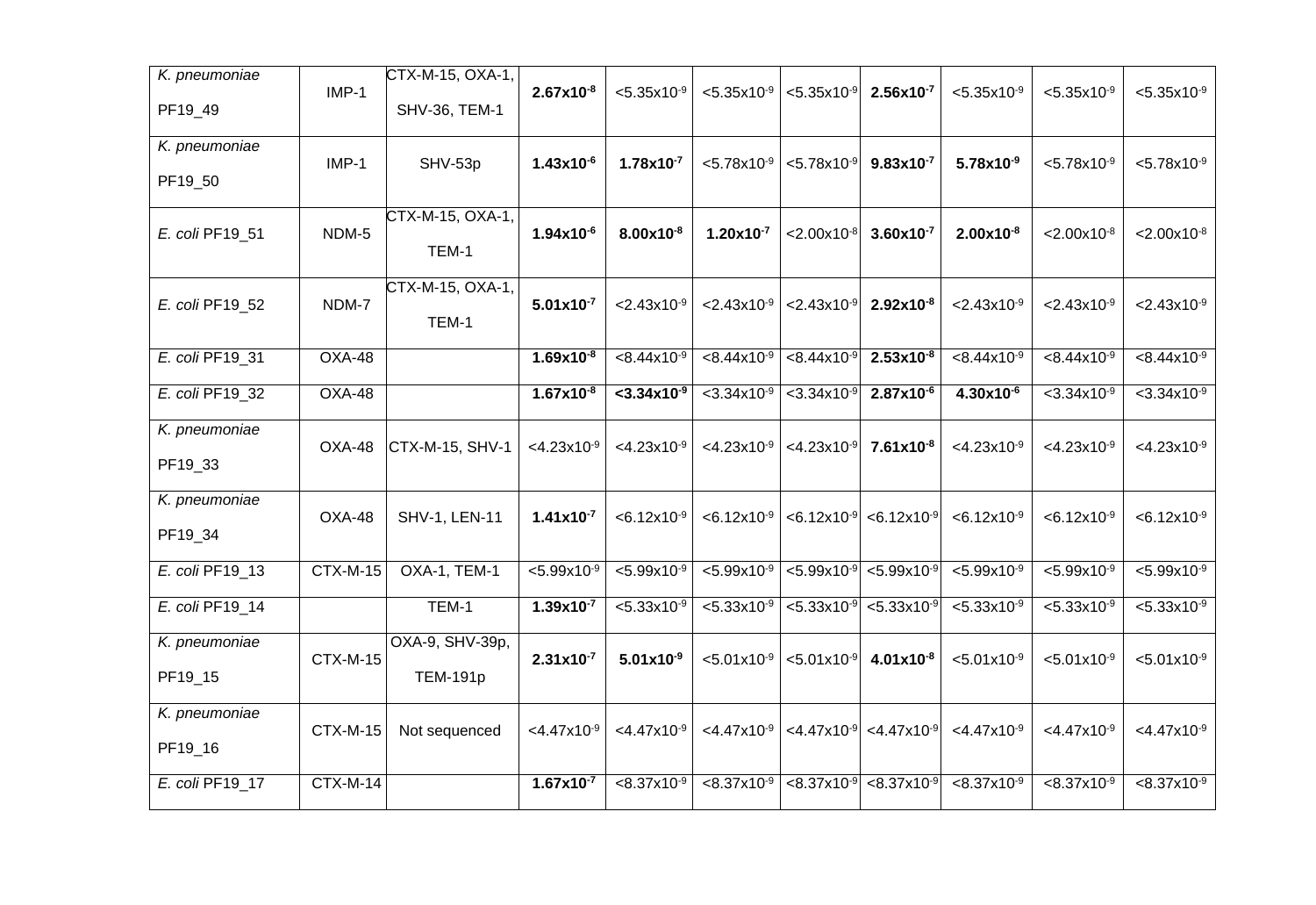| E. coli PF19 18          | $CTX-M-14$      |                          | $4.04x10^{-8}$          | $<$ 4.49x10 <sup>-9</sup> | $<$ 4.49x10 <sup>-9</sup> | $<$ 4.49 $\times$ 10 <sup>-9</sup> | $<$ 4.49x10 <sup>-9</sup> | $<$ 4.49x10 <sup>-9</sup> | $<$ 4.49x10 <sup>-9</sup> | $<$ 4.49 $\times$ 10 <sup>-9</sup> |
|--------------------------|-----------------|--------------------------|-------------------------|---------------------------|---------------------------|------------------------------------|---------------------------|---------------------------|---------------------------|------------------------------------|
| K. pneumoniae<br>PF19_19 | CTX-M-14        |                          | $8.70x10^{-8}$          | $< 7.25 \times 10^{-9}$   | $< 7.25 \times 10^{-9}$   | $< 7.25 \times 10^{-9}$            | $< 7.25 \times 10^{-9}$   | $< 7.25 \times 10^{-9}$   | $< 7.25 \times 10^{-9}$   | $< 7.25 \times 10^{-9}$            |
| K. pneumoniae<br>PF19 20 | <b>CTX-M-14</b> |                          | $< 6.67 \times 10^{-9}$ | $< 6.67 \times 10^{-9}$   | $< 6.67 \times 10^{-9}$   | $< 6.67 \times 10^{-9}$            | $< 6.67 \times 10^{-9}$   | $< 6.67 \times 10^{-9}$   | $< 6.67 \times 10^{-9}$   | $< 6.67 \times 10^{-9}$            |
| K. pneumoniae<br>PF19 21 | SHV-5           | SHV-1                    | $5.33 \times 10^{-8}$   | $< 5.33 \times 10^{-9}$   | $< 5.33 \times 10^{-9}$   | $< 5.33 \times 10^{-9}$            | $1.13x10^{-8}$            | $< 5.33 \times 10^{-9}$   | $< 5.33 \times 10^{-9}$   | $< 5.33 \times 10^{-9}$            |
| K. pneumoniae<br>PF19_22 | SHV-2           | None                     | $2.03x10^{-7}$          | $< 6.15 \times 10^{-9}$   | $< 6.15 \times 10^{-9}$   | $< 6.15 \times 10^{-9}$            | $< 6.15 \times 10^{-9}$   | $< 6.15 \times 10^{-9}$   | $< 6.15 \times 10^{-9}$   | $< 6.15 \times 10^{-9}$            |
| E. coli PF19 23          | <b>TEM-10</b>   | None                     | $2.36x10^{-5}$          | $2.27x10^{-8}$            | $< 2.27 \times 10^{-8}$   | $< 2.27 \times 10^{-8}$            | $2.11x10^{-6}$            | $< 2.27 \times 10^{-8}$   | $< 2.27 \times 10^{-8}$   | $< 2.27 \times 10^{-8}$            |
| E. coli PF19_24          | <b>TEM-10</b>   | None                     | $< 1.18 \times 10^{-8}$ | $< 1.18 \times 10^{-8}$   | $< 1.18 \times 10^{-8}$   | $< 1.18 \times 10^{-8}$            | $< 1.18 \times 10^{-8}$   | $< 1.18 \times 10^{-8}$   | $< 1.18 \times 10^{-8}$   | $< 1.18 \times 10^{-8}$            |
| E. coli PF19 25          | CMY-2           | None                     | $4.18x10^{-9}$          | $< 5.36 \times 10^{-9}$   | $< 5.36 \times 10^{-9}$   | $< 5.36 \times 10^{-9}$            | $< 5.36 \times 10^{-9}$   | $< 5.36 \times 10^{-9}$   | $< 5.36 \times 10^{-9}$   | $< 5.36 \times 10^{-9}$            |
| E. coli PF19_26          | <b>CMY-44</b>   | None                     | $7.71x10^{-8}$          | $1.29x10^{-8}$            | $< 6.43 \times 10^{-9}$   | $< 6.43 \times 10^{-9}$            | $< 6.43 \times 10^{-9}$   | $6.43x10^{-9}$            | $< 6.43 \times 10^{-9}$   | $< 6.43 \times 10^{-9}$            |
| E. cloacae PF19_27       | AmpC            | $\overline{\phantom{a}}$ | $1.94x10^{-7}$          | $1.01x10^{-8}$            | $<$ 3.37x10 <sup>-9</sup> | $<$ 3.37x10 <sup>-9</sup>          | $1.34 \times 10^{-7}$     | $<$ 3.37x10 <sup>-9</sup> | $<$ 3.37x10 <sup>-9</sup> | $<$ 3.37x10 <sup>-9</sup>          |
| E. cloacae PF19 28       | AmpC            |                          | $1.04x10^{-6}$          | $1.11x10^{-8}$            | $< 3.71x10^{-9}$          | $< 3.71 \times 10^{-9}$            | $1.01x10^{-6}$            | $1.36x10^{-7}$            | $< 3.71 \times 10^{-9}$   | $< 3.71x10^{-9}$                   |
| E. cloacae PF19_29       | AmpC            |                          | $6.00x10^{-6}$          | $< 2.21 \times 10^{-9}$   | $< 2.21 \times 10^{-9}$   | $< 2.21 \times 10^{-9}$            | $1.00x10^{-6}$            | $< 2.21 \times 10^{-9}$   | $< 2.21 \times 10^{-9}$   | $2.21x10^{-9}$                     |
| E. cloacae PF19_30       | AmpC            |                          | $8.82\times10^{-7}$     | $2.11x10^{-8}$            | $4.67x10^{-9}$            | $< 1.87 \times 10^{-9}$            | $9.34x10^{-9}$            | $< 1.87 \times 10^{-9}$   | $3.78x10^{-9}$            | $< 1.87 \times 10^{-9}$            |

560

561 Bold font: measurable frequencies; plain font: below detection limits indicated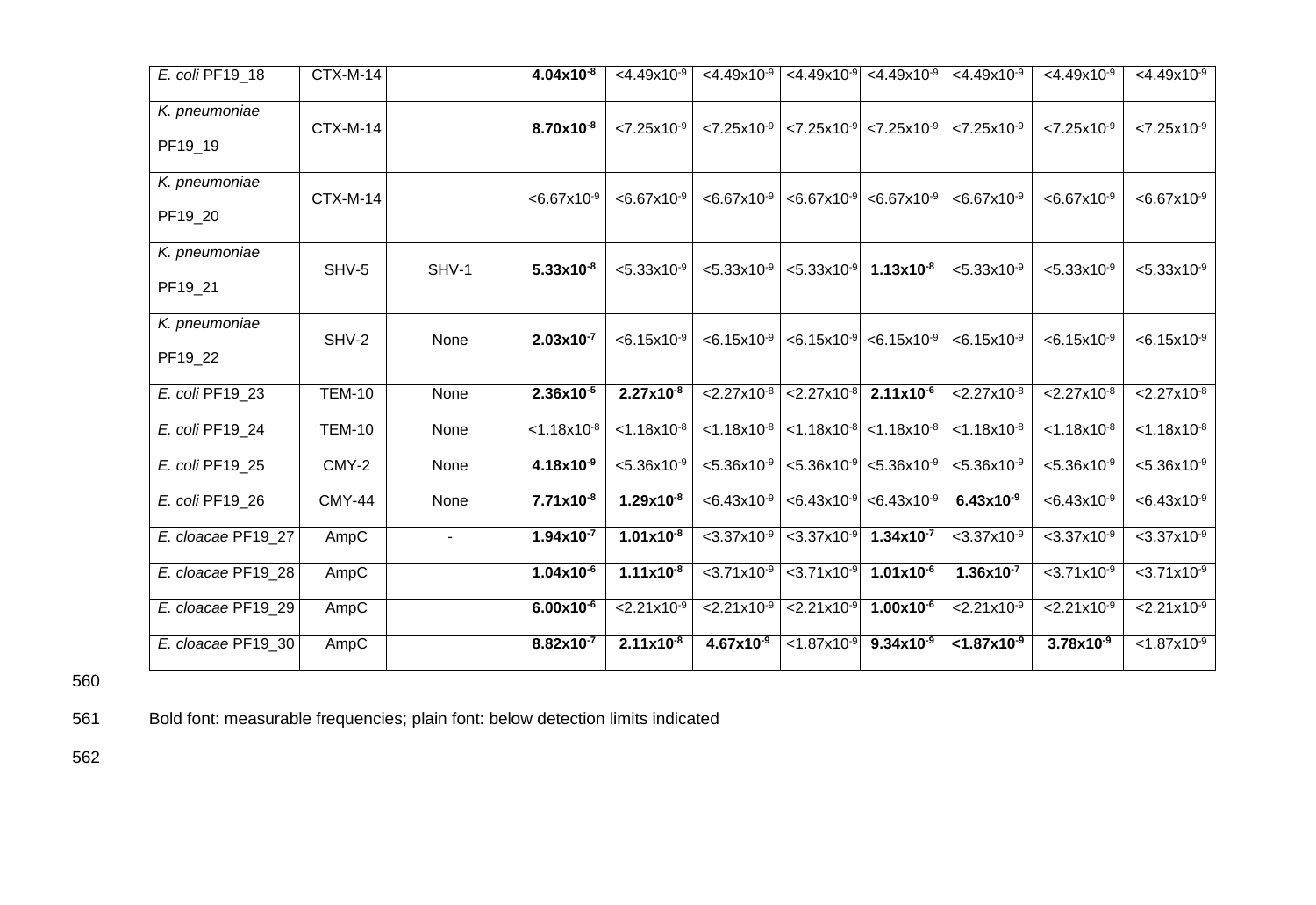# Table 2. Mutations selected with aztreonam/avibactam in isolates with KPC enzymes

563<br>564

|                             |                                              |                           |            |                    |                    |      |                |                |             | MIC (mg/L) |                |      |            |            |            |             |                |
|-----------------------------|----------------------------------------------|---------------------------|------------|--------------------|--------------------|------|----------------|----------------|-------------|------------|----------------|------|------------|------------|------------|-------------|----------------|
| Strain                      | $\beta$ -Lactamase(s)                        | <b>Mutations</b><br>found | <b>ATM</b> | <b>ATM</b><br>AVI1 | <b>ATM</b><br>AVI4 | CAZ  | CAZ<br>AVI4    | FEP            | FEP<br>AVI4 | <b>CPT</b> | CPT<br>AVI4    | AVI  | <b>CTX</b> | <b>MEM</b> | <b>TZP</b> | <b>CIP</b>  | AMK            |
| K. pneumoniae<br>PF_19-1    | <b>KPC-2; OXA-1;</b><br>SHV-1                |                           | >128       | 0.25               | 0.12               | 64   | $\mathbf{1}$   | >128           | 0.12        | 16         | 0.5            | >4.0 | >128       | 32         | >128       | 4           | 16             |
| PF 19-1b (2 x<br>$MIC@4)^a$ |                                              | <b>KPC2 S109P</b>         | 64         | 4                  | $\mathbf{1}$       | 4    | $\mathbf{1}$   | $\mathbf{1}$   | 0.06        | 16         | $\mathbf{1}$   | >4.0 | 8          | 2          | >128       | 4           | 8              |
| PF_19-1f (4 x<br>MIC@1)     |                                              | KPC2 W105R;<br>TilS R17S  | >128       | 16                 | $\overline{2}$     | 16   | 0.5            | $\overline{2}$ | 0.06        | 16         | $\mathbf{1}$   | >4.0 | >128       | 1          | 128        | 4           | 32             |
| K. pneumoniae<br>PF_19-3    | <b>KPC-2; OXA-9v,</b><br><b>SHV-2, TEM-1</b> |                           | >128       | $\mathbf{1}$       | 0.25               | 128  | $\overline{2}$ | 32             | 0.12        | 32         | $\mathbf{1}$   | >4.0 | 128        | 64         | >128       | 0.06        | $\mathbf{2}$   |
| PF_19-3h (2 x<br>MIC@1)     |                                              | <b>DUF445</b><br>silent   | >128       | >128               | $\overline{2}$     | >128 | 8              | >128           | 2           | >128       | 8              | >4.0 | >128       | >128       | >128       | 0.12        | $\overline{2}$ |
| PF 19-3k (2 x<br>MIC@1)     |                                              | LdcC silent               | >128       | $\overline{4}$     | 0.5                | >128 | 4              | 128            | 0.12        | 32         | $\overline{2}$ | >4.0 | >128       | 64         | >128       | 0.06        | $\overline{2}$ |
| K. pneumoniae<br>PF_19-4    | <b>KPC-3; SHV-11;</b><br><b>OXA-9, TEM-1</b> |                           | >128       | $\overline{2}$     | 0.25               | >128 | $\overline{2}$ | >128           | 0.25        | 64         | $\mathbf{1}$   | >4.0 | >128       | >128       | >128       | 128         | 64             |
| PF 19-4b (2 x<br>MIC@1)     |                                              | <b>KPC3 W105R</b>         | >128       | 128                | 4                  | >128 | $\overline{2}$ | 16             | 0.25        | 32         | $\mathbf{1}$   | >4.0 | >128       | 16         | >128       | 128         | 64             |
| PF 19-4c (2 x<br>MIC@1)     |                                              | <b>KPC3 S106P</b>         | 64         | 16                 | $\overline{2}$     | 16   | $\overline{2}$ | 4              | 0.25        | 32         | $\mathbf{1}$   | >4.0 | 8          | 8          | >128       | 128         | 64             |
| E. cloacae PF_19-<br>5      | KPC-2; AmpC;<br><b>TEM-1</b>                 |                           | >128       | 0.25               | 0.06               | 16   | 0.5            | 16             | 0.12        | 8          | 0.5            | >4.0 | >128       | 8          | >128       | $\leq 0.03$ | $\mathbf{2}$   |
| PF 19-5c (2 x<br>MIC@4)     |                                              |                           | >128       | 2                  | 0.5                | >128 | $\mathbf{1}$   | >128           | 0.25        | 64         | $\mathbf{1}$   | >4.0 | >128       | 64         | >128       | $\leq 0.03$ | $\overline{2}$ |
| E. cloacae PF_19-<br>6      | KPC-2; AmpC;<br><b>TEM-1</b>                 |                           | >128       | 0.5                | 0.12               | 64   | $\mathbf{1}$   | 32             | 0.12        | 32         | $\mathbf{1}$   | >4.0 | >128       | 16         | >128       | $\leq 0.03$ | $\mathbf{2}$   |
| PF 19-6d (4 x<br>MIC@4)     |                                              | BaeS D111V                | >128       | $\overline{4}$     | $\overline{2}$     | >128 | 4              | >128           | 0.5         | 32         | $\overline{2}$ | >4.0 | >128       | 64         | >128       | $\leq 0.03$ | $\overline{2}$ |
| E. cloacae PF_19-<br>7      | KPC2; AmpC;<br>CTX-M-9; OXA-<br>9v; TEM191-P |                           | >128       | 0.5                | 0.06               | 32   | $\mathbf{1}$   | >128           | 0.25        | 32         | $\mathbf{1}$   | >4.0 | >128       | 16         | >128       | < 0.03      | $\overline{2}$ |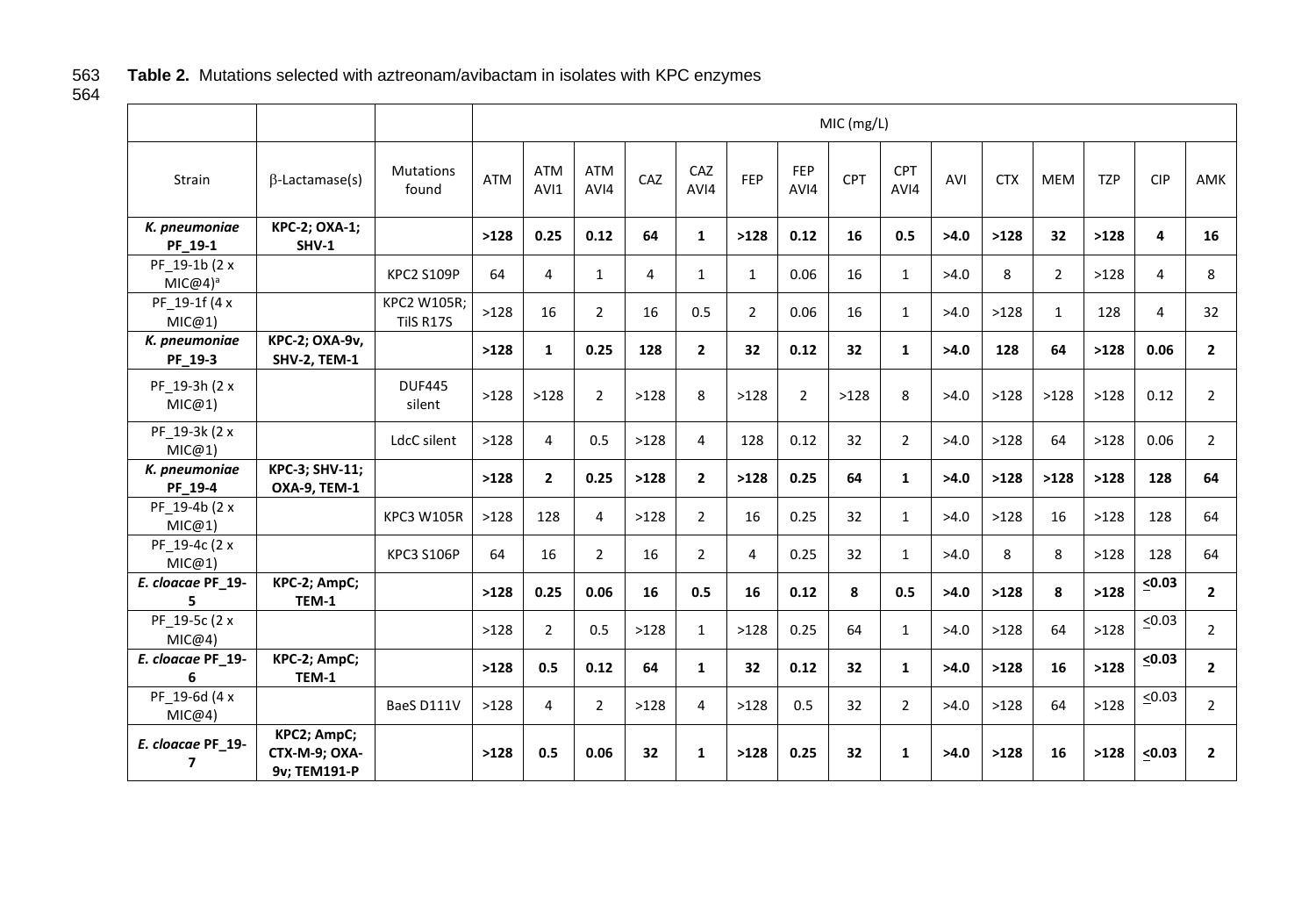| PF 19-7e (2 x<br>MIC@4)  |                            | KPC2 S106P;<br>Maltoporin<br>N347D             | 128  | 8              | $\overline{2}$ | 8    | $\overline{2}$ | 8            | 0.25        | 32              | $\overline{2}$ | >4.0 | 64   | 1              | 128  | $\leq 0.03$    | $\overline{2}$ |
|--------------------------|----------------------------|------------------------------------------------|------|----------------|----------------|------|----------------|--------------|-------------|-----------------|----------------|------|------|----------------|------|----------------|----------------|
| PF_19-7h (4 x<br>MIC@1)  |                            | Maltoporin<br>N347D                            | >128 | 4              | 0.5            | >128 | $\overline{2}$ | >128         | 0.12        | 64              | $\mathbf{1}$   | >4.0 | >128 | 16             | >128 | 0.06           | $\overline{2}$ |
| E. cloacae PF_19-<br>8   | KPC-2, AmpC                |                                                | >128 | 0.5            | 0.25           | 64   | $\overline{2}$ | >128         | 0.25        | 16              | $\mathbf{1}$   | >4.0 | >128 | 16             | >128 | 0.5            | 4              |
| PF_19-8a (2 x<br>MIC@4)  |                            |                                                | >128 | 16             | 4              | >128 | 4              | >128         | 0.5         | 64              | 4              | >4.0 | >128 | 64             | >128 | $\overline{2}$ | $\overline{2}$ |
| PF_19-8h (16 x<br>MIC@1) |                            | AmpD I113S                                     | >128 | 8              | $\mathbf{1}$   | >128 | $\overline{2}$ | >128         | 0.25        | 32              | 2              | >4.0 | >128 | 16             | >128 | 0.5            | $\overline{2}$ |
| E. coli PF_19-9          | <b>KPC-2;</b><br>TEM-1     |                                                | >128 | 0.25           | 0.12           | 32   | 0.5            | 128          | 0.06        | 32 <sub>2</sub> | $\mathbf{1}$   | >4.0 | >128 | 8              | >128 | 0.25           | $\mathbf{2}$   |
| PF_19-9a (2 x<br>MIC@1)  |                            | <b>KPC2 W105R</b>                              | >128 | 8              | $\mathbf{1}$   | 8    | 0.5            | $\mathbf{1}$ | $\leq 0.03$ | 8               | 0.5            | >4.0 | >128 | $\overline{2}$ | 32   | $\leq 0.03$    | $\overline{2}$ |
| E. coli PF_19-11         | KPC-3; CTX-M-<br>15; OXA-1 |                                                | >128 | 0.12           | 0.12           | 128  | 0.25           | 128          | $\leq 0.03$ | 8               | 0.25           | >4.0 | >128 | 4              | >128 | 0.06           | 8              |
| PF 19-11b (2 x<br>MIC@4) |                            | <b>KPC3 W105R</b>                              | >128 | 4              | 0.5            | 64   | 0.5            | 64           | 0.06        | 8               | 0.5            | >4.0 | >128 | 0.12           | 32   | 0.06           | 8              |
| E. coli PF_19-12         | KPC-3                      |                                                | >128 | 0.25           | 0.06           | >128 | 0.5            | 128          | 0.06        | 16              | 0.25           | >4.0 | >128 | 8              | >128 | $\leq 0.03$    | 64             |
| PF_19-12c (2 x<br>MIC@4) |                            | rfaG<br>premature<br>stop Q196*;<br>pepP T421I | >128 | $\overline{2}$ | $\mathbf{1}$   | >128 | 4              | >128         | 0.12        | 32              | $\mathbf{1}$   | >4.0 | >128 | 32             | >128 | 0.25           | 64             |

565<br>566

<sup>a</sup> 2 x MIC@4 means 'selected at 2 x MIC of aztreonam avibactam for the parent strain, as found using 4 mg/L avibactam etc.

567 Parent strains are shown in bold font

569

570 Abbreviations: ATM, aztreonam; ATM AVI1, aztreonam/avibactam 1 mg/L; ATM AVI4, aztreonam/avibactam 4 mg/L; CAZ, ceftazidime, CAZ AVI 4,

571 ceftazidime/avibactam 4 mg/L; FEP, cefepime; FEP AVI4, cefepime/avibactam 4 mg/L; CPT, ceftaroline; CPT AVI 4, ceftaroline/avibactam 4 mg/L; 572 AVI, avibactam: CTX, cefotaxime: MEM, meropenem: TZP, piperacillin/tazoba

572 AVI, avibactam; CTX, cefotaxime; MEM, meropenem; TZP, piperacillin/tazobactam 4 mg/L; CIP, ciprofloxacin and AMK, amikacin.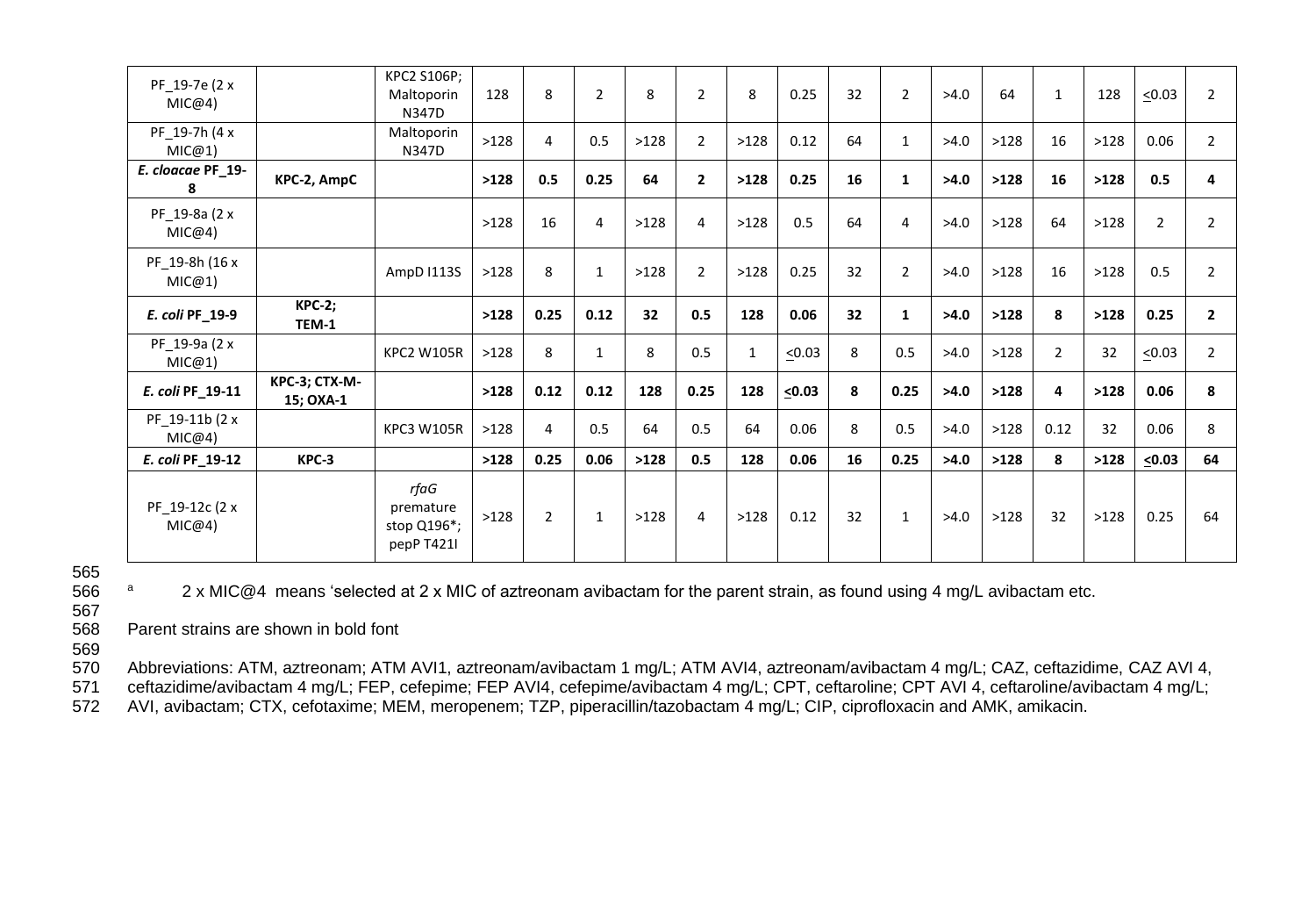# $573$  **Table 3.** Mutations selected with aztreonam/avibactam in Isolates with metallo-  $\beta$ -lactamases

|                                      |                               |                                                                        |                |                    |                |      |             |            |                    | MIC (mg/L) |                    |      |            |              |            |             |      |
|--------------------------------------|-------------------------------|------------------------------------------------------------------------|----------------|--------------------|----------------|------|-------------|------------|--------------------|------------|--------------------|------|------------|--------------|------------|-------------|------|
| <b>Strain</b>                        | $\beta$ -Lactamase(s)         | Mutations<br>found                                                     | <b>ATM</b>     | <b>ATM</b><br>AVI1 | ATM<br>AVI4    | CAZ  | CAZ<br>AVI4 | <b>FEP</b> | <b>FEP</b><br>AVI4 | <b>CPT</b> | <b>CPT</b><br>AVI4 | AVI  | <b>CTX</b> | <b>MEM</b>   | <b>TZP</b> | <b>CIP</b>  | AMK  |
| E. coli PF_19-35                     | NDM-1, CTX-M-15;<br>OXA-1     |                                                                        | >128           | $\overline{2}$     | 0.5            | >128 | >128        | >128       | 128                | >128       | >128               | >4.0 | >128       | 64           | >128       | 128         | 16   |
| PF 19-35b<br>(2x MIC@4) <sup>a</sup> |                               | BaeS R418L.<br>AsnS H149Y                                              | >128           | 8                  | 4              | >128 | >128        | >128       | >128               | >128       | >128               | >4.0 | >128       | 64           | >128       | 128         | 16   |
| E. coli PF_19-36                     | NDM-1                         |                                                                        | 0.12           | 0.12               | 0.12           | >128 | >128        | 64         | 64                 | >128       | >128               | >4.0 | >128       | 64           | >128       | $\leq 0.03$ | >128 |
| PF 19-36g<br>(2x MIC@4)              |                               | BaeS G421D                                                             | 0.5            | 0.5                | 0.5            | >128 | >128        | 64         | 128                | >128       | >128               | >4.0 | >128       | 64           | >128       | $\leq 0.03$ | >128 |
| E. coli PF_19-39                     | NDM-7, OXA-33-<br>p*; TEM-1   |                                                                        | $\overline{2}$ | $\mathbf{1}$       | $\overline{2}$ | >128 | >128        | >128       | >128               | >128       | >128               | >4.0 | >128       | >128         | >128       | >128        | 8    |
| PF_19-39b (4x<br>MIC@4)              |                               | None found                                                             | 16             | 16                 | 16             | >128 | >128        | >128       | >128               | >128       | >128               | >4.0 | >128       | >128         | >128       | >128        | 16   |
| E. coli PF_19-40                     | <b>NDM-7, OXA-1;</b><br>TEM-1 |                                                                        | $\overline{2}$ | $\mathbf{1}$       | $\mathbf{1}$   | >128 | >128        | >128       | >128               | >128       | >128               | >4.0 | >128       | >128         | >128       | >128        | 16   |
| PF 19-40b (2x<br>MIC@4)              |                               | glnA silent;<br>RpoB R451H                                             | 32             | 16                 | 16             | >128 | >128        | >128       | >128               | >128       | >128               | >4.0 | >128       | >128         | >128       | >128        | 32   |
| PF 19-40f (2x<br>MIC@4)              |                               | glnA silent;<br>BaeS Q163L                                             | 16             | 16                 | 16             | >128 | >128        | >128       | >128               | >128       | >128               | >4.0 | >128       | >128         | >128       | >128        | 8    |
| K. pneumoniae<br>PF_19-42            | <b>NDM-1, OXA-1</b>           |                                                                        | 0.12           | 0.12               | 0.06           | >128 | >128        | 128        | 64                 | >128       | >128               | >4.0 | >128       | 64           | >128       | 64          | >128 |
| PF 19-42k (2x<br>MIC@1)              |                               | Class I SAM-<br>dependent<br>methyltransf<br>erase P22T;<br>EnvZ G145G | 0.5            | 0.5                | 0.25           | >128 | >128        | >128       | >128               | >128       | >128               | >4.0 | >128       | 128          | >128       | 128         | >128 |
| E. coli PF_19-43                     | VIM-4, CTX-M-<br>14;TEM-1     |                                                                        | 64             | 0.25               | 0.06           | 32   | 16          | >128       | $\overline{2}$     | >128       | 128                | >4.0 | >128       | 4            | >128       | $\leq 0.03$ | 8    |
| PF 19-43c (2x<br>MIC@4)              |                               | <b>EnvZ V241G</b>                                                      | >128           | $\mathbf{1}$       | 0.5            | 128  | 64          | >128       | 8                  | >128       | >128               | >4.0 | >128       | 16           | >128       | $\leq 0.03$ | 8    |
| E. coli PF_19-44                     | $VIM-1$                       |                                                                        | 0.12           | 0.12               | 0.06           | >128 | 128         | 8          | 8                  | 128        | 128                | >4.0 | 64         | $\mathbf{2}$ | >128       | 0.5         | 4    |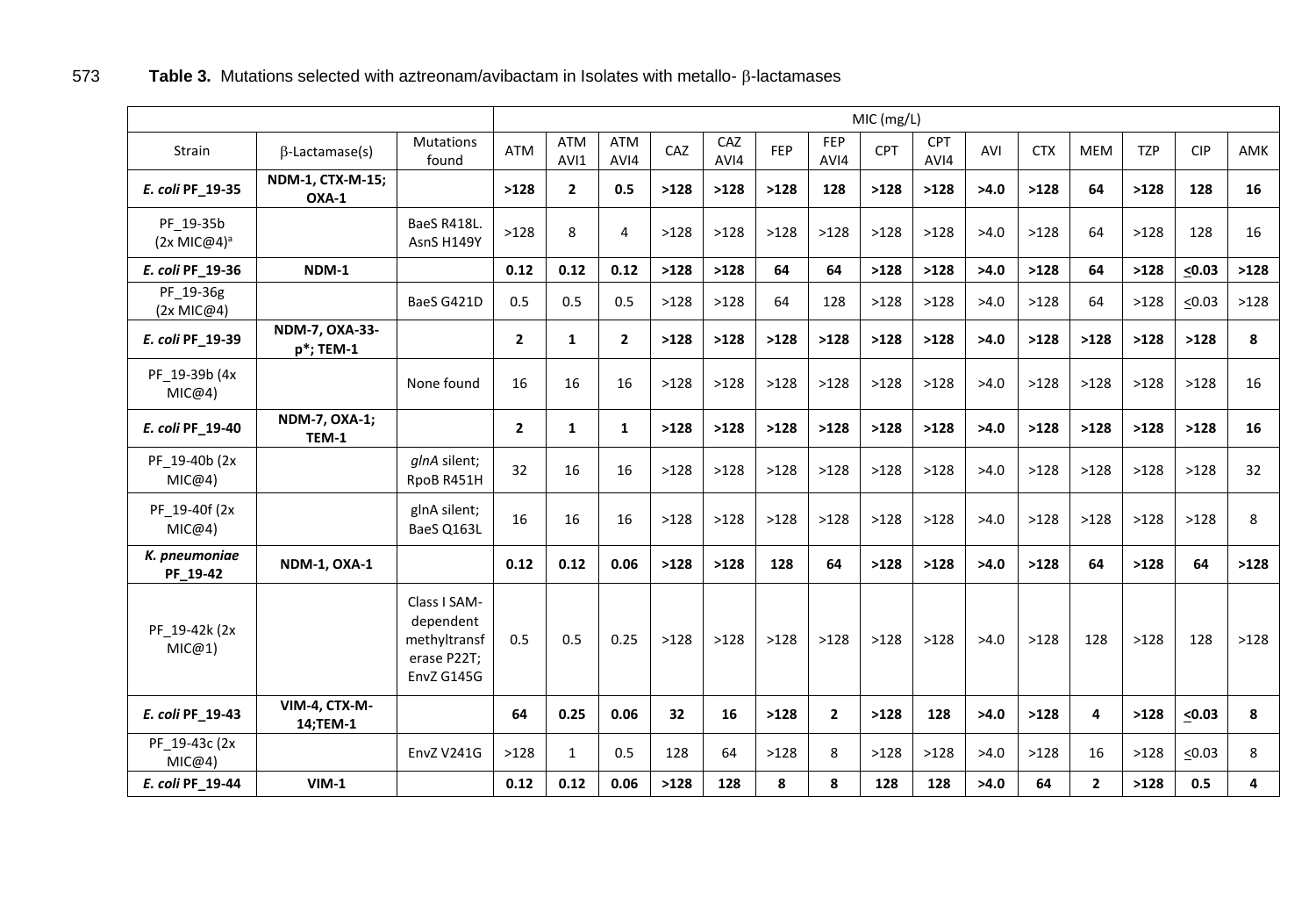| PF_19-44f (2x<br>MIC@4)   |                                             | EnvZ A51E;<br>LamB parent<br>premature<br>stop at 499,<br>mutant has<br>addition<br>premature<br>stop at 216. | $\overline{2}$ | $\mathbf{1}$   | $\mathbf{1}$ | >128 | >128 | 32   | 64   | >128 | >128 | >4.0 | >128 | 16           | >128 | $\mathbf{1}$   | 4              |
|---------------------------|---------------------------------------------|---------------------------------------------------------------------------------------------------------------|----------------|----------------|--------------|------|------|------|------|------|------|------|------|--------------|------|----------------|----------------|
| K. pneumoniae<br>PF_19-47 | <b>VIM-1, SHV-12</b>                        |                                                                                                               | >128           | $\mathbf{1}$   | 0.25         | >128 | >128 | 8    | 16   | 64   | 128  | >4.0 | 64   | $\mathbf{2}$ | 128  | 8              | $\mathbf{2}$   |
| PF 19-47l (2x<br>MIC@1)   |                                             | None found                                                                                                    | >128           | 4              | 0.5          | >128 | >128 | 32   | >128 | >128 | >128 | >4.0 | >128 | 32           | >128 | $\overline{2}$ | $\overline{2}$ |
| K. pneumoniae<br>PF_19-48 | VIM-1, SHV-100[u]                           |                                                                                                               | 0.06           | 0.25           | 0.12         | >128 | >128 | 32   | 32   | >128 | >128 | >4.0 | 128  | 8            | >128 | $\mathbf{1}$   | $\mathbf{2}$   |
| PF_19-48v (2x<br>MIC@1)   |                                             | None found                                                                                                    | $\mathbf{1}$   | $\mathbf{1}$   | 0.5          | >128 | >128 | 32   | 64   | >128 | >128 | >4.0 | >128 | 64           | >128 | $\overline{2}$ | 4              |
| K. pneumoniae<br>PF_19-49 | IMP-1; CTX-M-15;<br>OXA-1; SHV-36;<br>TEM-1 |                                                                                                               | 128            | 0.12           | 0.12         | >128 | >128 | 32   | 64   | >128 | >128 | >4.0 | >128 | 16           | 128  | 4              | 8              |
| PF_19-49h (2x)<br>MIC@4)  |                                             | BaeS V295G;<br>EnvZ I152N;<br>adhE silent                                                                     | 128            | $\overline{2}$ | $\mathbf{1}$ | >128 | >128 | >128 | >128 | >128 | >128 | >4.0 | >128 | 32           | >128 | $\overline{2}$ | 16             |
| K. pneumoniae<br>PF_19-50 | IMP-1; SHV-53-p*                            |                                                                                                               | 0.12           | 0.06           | 0.06         | >128 | >128 | 32   | 64   | >128 | >128 | >4.0 | >128 | 32           | >128 | $\mathbf{1}$   | 4              |
| PF_19-50k (4x<br>MIC@1)   |                                             | <b>EnvZ1152S</b>                                                                                              | $\mathbf{1}$   | 0.5            | 0.25         | >128 | >128 | 128  | 128  | >128 | >128 | >4.0 | >128 | 32           | >128 | $\mathbf{1}$   | 4              |
| E. coli PF_19-51          | NDM-5; CTX-M-15;<br><b>OXA-1; T EM-1</b>    |                                                                                                               | >128           | $\mathbf{2}$   | $\mathbf{1}$ | >128 | >128 | >128 | >128 | >128 | >128 | >4.0 | >128 | 128          | >128 | >128           | >128           |
| PF_19-51e (2x<br>MIC@4)   |                                             | BaeS Y42H                                                                                                     | >128           | 16             | 16           | >128 | >128 | >128 | >128 | >128 | >128 | >4.0 | >128 | 64           | >128 | 128            | >128           |
| PF_19-51n (8x<br>MIC@1)   |                                             | <b>BaeS G241D;</b><br>AraAQ26stop                                                                             | >128           | 32             | 32           | >128 | >128 | >128 | >128 | >128 | >128 | >4.0 | >128 | 64           | >128 | >128           | >128           |
| E. coli PF_19-52          | NDM-7; CTX-M-15;<br><b>OXA-1; TEM-1</b>     |                                                                                                               | >128           | 8              | 4            | >128 | >128 | >128 | >128 | >128 | >128 | >4.0 | >128 | >128         | >128 | 128            | >128           |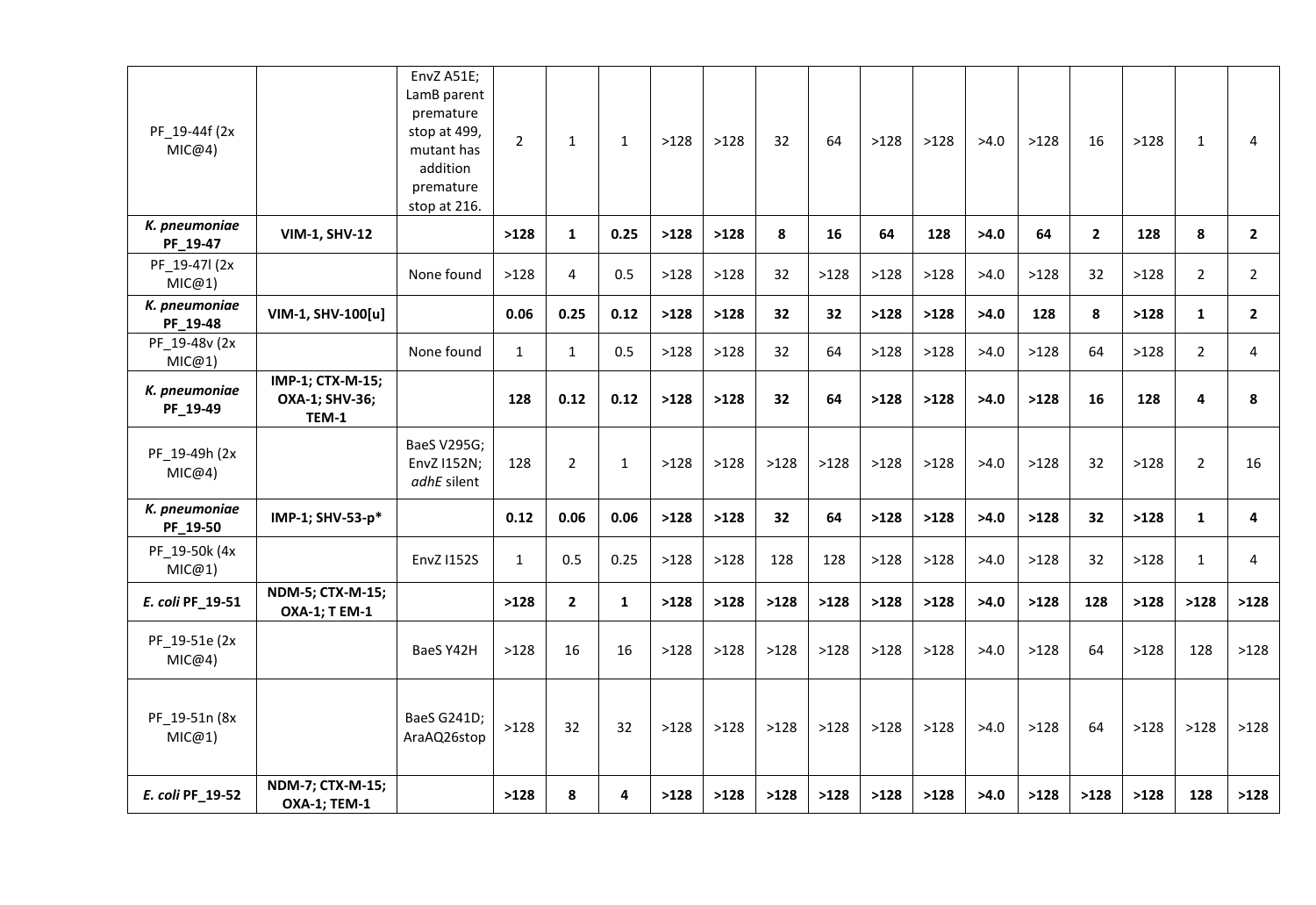| PF_19-52d (2x<br>MIC@4) | BaeR G23E  | >128 | 32 | 16 | >128 | >128 | >128 | >128 | >128 | >128 | >4.0 | >128 | >128 | >128 | 128 | >128 |
|-------------------------|------------|------|----|----|------|------|------|------|------|------|------|------|------|------|-----|------|
| PF_19-52j (2x<br>MIC@4) | BaeS F159L | >128 | 32 | 16 | >128 | >128 | >128 | >128 | >128 | >128 | >4.0 | >128 | >128 | >128 | 128 | >128 |

574

<sup>a</sup> 575 For mutant notation and abbreviations see Table 2

576<br>577

Parent strains are shown in bold font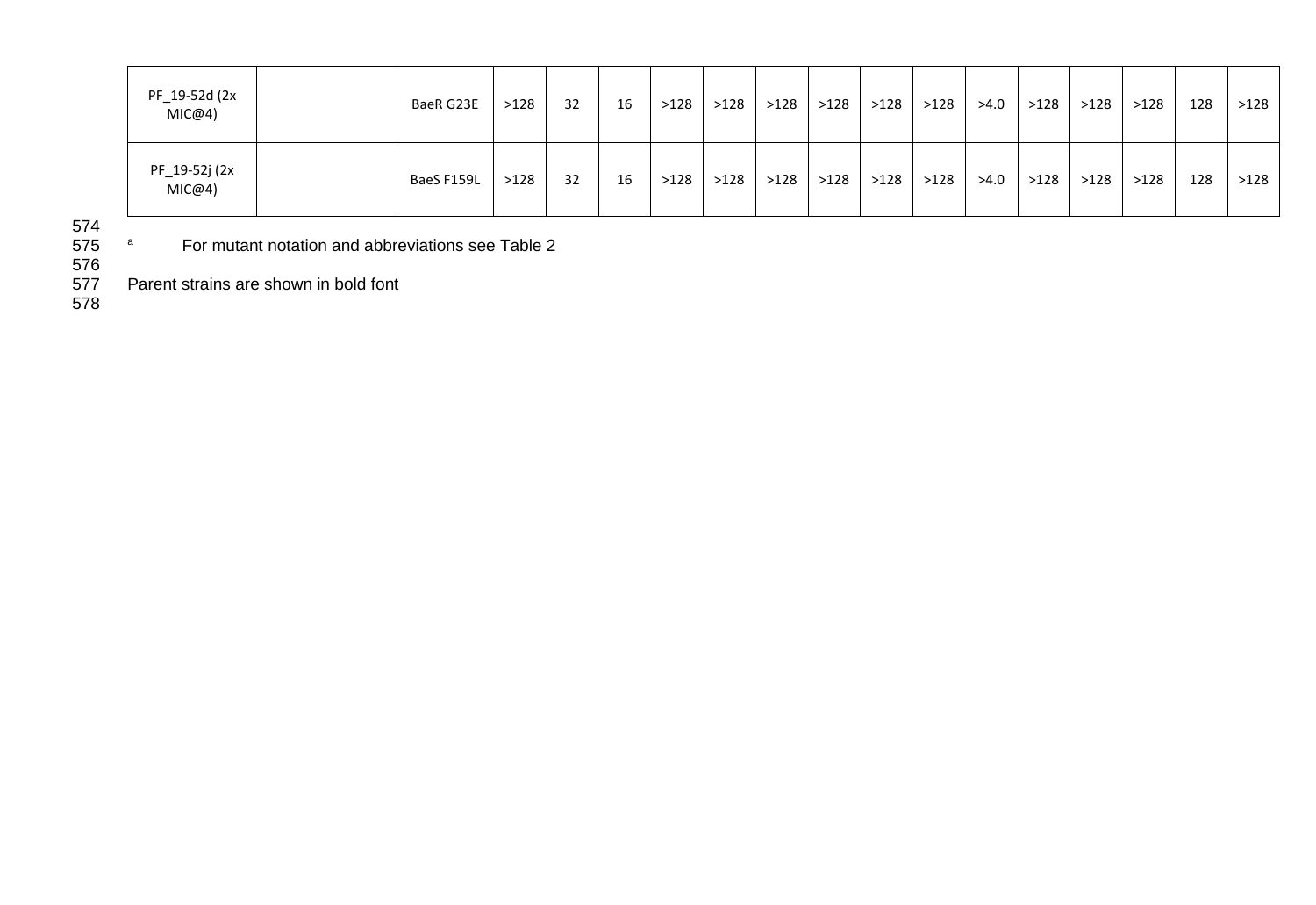|                                      |                             |                           |                |                    |              |                |              |              |                    | MIC (mg/L) |                    |      |            |                |            |             |     |
|--------------------------------------|-----------------------------|---------------------------|----------------|--------------------|--------------|----------------|--------------|--------------|--------------------|------------|--------------------|------|------------|----------------|------------|-------------|-----|
| Strain                               | $\beta$ -Lactamase(s)       | <b>Mutations</b><br>found | <b>ATM</b>     | <b>ATM</b><br>AVI1 | ATM<br>AVI4  | CAZ            | CAZ<br>AVI4  | <b>FEP</b>   | <b>FEP</b><br>AVI4 | CPT        | <b>CPT</b><br>AVI4 | AVI  | <b>CTX</b> | <b>MEM</b>     | <b>TZP</b> | <b>CIP</b>  | AMK |
| E. coli<br>PF_19-31                  | OXA-48, CTX-M-<br>15, TEM-1 |                           | 32             | 0.25               | 0.12         | 16             | 0.25         | 32           | 0.06               | 4          | 0.12               | >4.0 | >128       |                | 128        | 0.5         | 8   |
| PF_19-31m (2x<br>MIC@1) <sup>a</sup> |                             | BaeS P255A;<br>RpoA L48A  | 64             |                    | 0.25         | 16             | 0.5          | 16           | 0.06               | 4          | 0.06               | >4.0 | >128       | $\overline{2}$ | 128        |             | 8   |
| E. coli<br>PF_19-32                  | <b>OXA-48</b>               |                           | $\overline{2}$ | 0.25               | 0.12         |                | 0.12         | $\mathbf{2}$ | 0.12               | 8          | 0.06               | >4.0 | 8          | 64             | >128       | 128         | 4   |
| PF_19-32n (2x<br>MIC@1)              |                             | BaeS R416H                | $\overline{2}$ | $\overline{2}$     | $\mathbf{1}$ | $\overline{2}$ |              | 2            | 0.25               | 8          | 0.25               | >4.0 | 8          | 64             | >128       | 128         | 4   |
| K. pneumoniae<br>PF_19-33            | OXA-48, CTX-M-<br>15, SHV-1 |                           | 128            | 0.12               | 0.06         | 64             | 0.5          | >128         | < 0.03             | 8          | 0.12               | >4.0 | >128       | $\overline{2}$ | >128       | 0.06        | 4   |
| PF_19-33h (2x<br>MIC@4)              |                             | <b>BaeS T279I</b>         | 128            | $\mathbf{1}$       | 0.25         | 64             | $\mathbf{1}$ | >128         | $\leq 0.03$        | 8          | 0.25               | >4.0 | >128       | $\mathbf{2}$   | >128       | $\leq 0.03$ | 2   |

580

581 <sup>a</sup> For mutant notation and abbreviations see Table 2

582 Parent strains are shown in bold font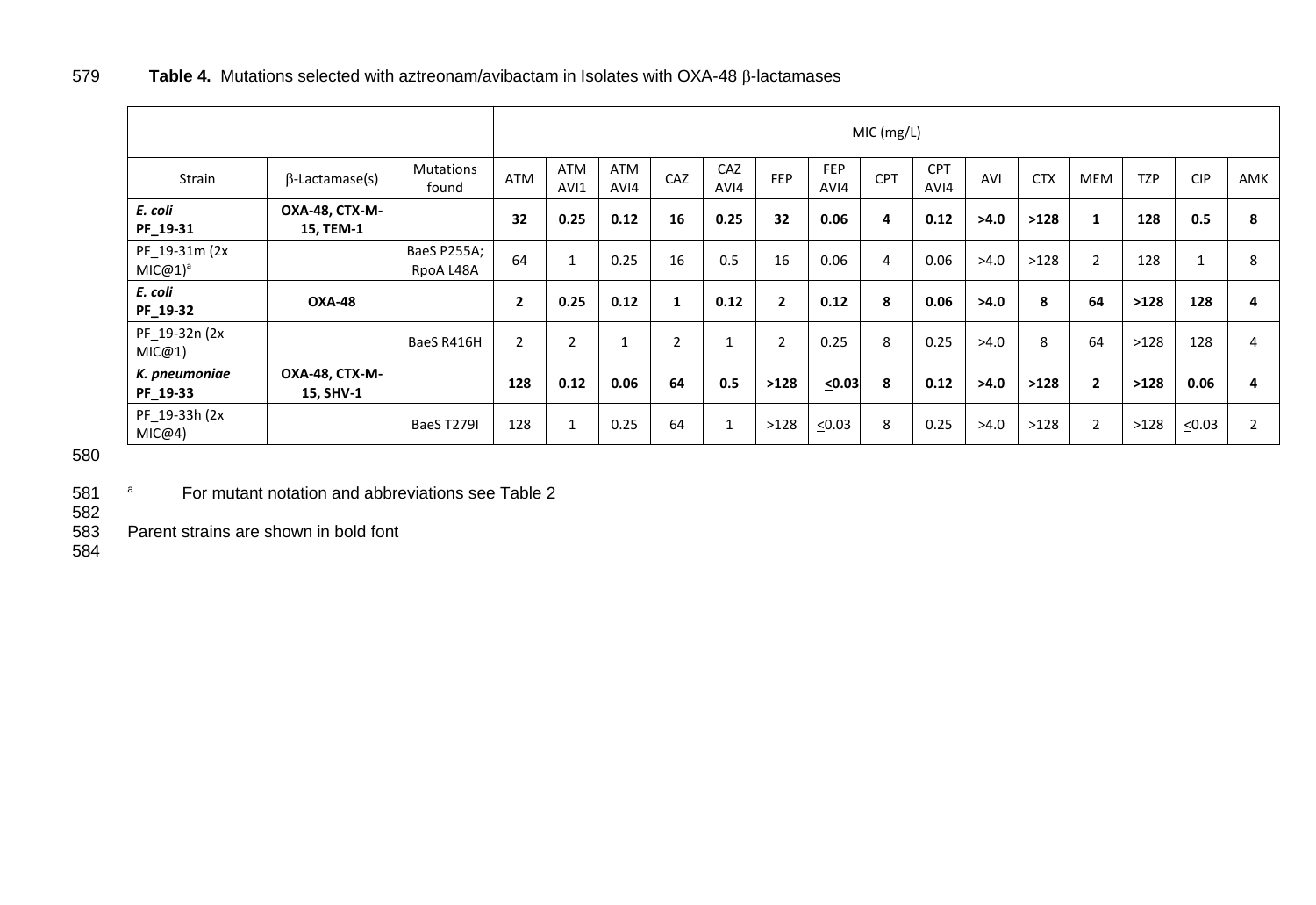# 585 **Table 5.** Mutations selected with aztreonam/avibactam in Isolates with ESBLs

586

|                             |                                            |                           |      |                |                    |      |                |      |                    | MIC (mg/L)     |                    |      |            |             |            |                |                |
|-----------------------------|--------------------------------------------|---------------------------|------|----------------|--------------------|------|----------------|------|--------------------|----------------|--------------------|------|------------|-------------|------------|----------------|----------------|
| Strain                      | $\beta$ -Lactamase(s)                      | <b>Mutations</b><br>found | ATM  | ATM<br>AVI1    | <b>ATM</b><br>AVI4 | CAZ  | CAZ<br>AVI4    | FEP  | <b>FEP</b><br>AVI4 | CPT            | <b>CPT</b><br>AVI4 | AVI  | <b>CTX</b> | <b>MEM</b>  | <b>TZP</b> | <b>CIP</b>     | AMK            |
| K. pneumoniae<br>PF_19-15   | CTX-M-15; OXA-<br>9; SHV-39; TEM-<br>191-p |                           | >128 | 0.5            | 0.25               | >128 | $\mathbf{1}$   | 64   | 0.06               | 8              | 0.5                | >4.0 | >128       | 0.06        | 8          | 4              | 16             |
| PF 19-15f (2x<br>$MIC@4)^a$ | CTX-M-15                                   | None found                | >128 | $\overline{4}$ | $\mathbf{1}$       | >128 | $\overline{2}$ | 64   | 0.06               | 8              | 0.5                | >4.0 | >128       | 0.06        | >128       | $\overline{4}$ | 32             |
| E. coli PF_19-17            | CTX-M-14.<br>TEM-1                         |                           | 32   | 0.5            | 0.25               | 4    | 0.5            | 128  | 0.12               | 8              | 0.25               | >4.0 | >128       | 0.06        | 4          | 128            | $\overline{2}$ |
| PF 19-17m (2x<br>MIC@1)     | CTX-M-14                                   | BaeS Q163H                | 32   | $\mathbf{1}$   | 0.5                | 4    | $\mathbf{1}$   | 128  | 0.12               | 8              | 0.12               | >4.0 | >128       | 0.06        | 8          | 128            | $\overline{4}$ |
| K. pneumoniae<br>PF_19-21   | <b>SHV-5, SHV-1</b>                        |                           | >128 | 0.5            | 0.12               | >128 | 0.5            | 8    | 0.06               | 8              | 0.25               | >4.0 | 128        | 0.12        | 8          | $\mathbf{1}$   | $\overline{4}$ |
| PF_19-21c (2x<br>MIC@4)     |                                            |                           | >128 | 8              | $\mathbf{1}$       | >128 | $\overline{4}$ | 32   | 0.06               | 8              | 0.12               | >4.0 | >128       | 0.12        | >128       | $\mathbf{1}$   | $\overline{2}$ |
| K. pneumoniae<br>PF_19-22   | <b>SHV-2</b>                               |                           | 16   | 0.06           | 0.12               | 64   | 0.5            | 32   | 0.06               | 8              | 0.12               | >4.0 | >128       | 0.12        | >128       | 0.06           | 4              |
| PF_19-22g (2x<br>MIC@1)     |                                            | EnvZ F284V                | >128 | $\mathbf{1}$   | 0.25               | >128 | $\overline{2}$ | >128 | 0.06               | 32             | 0.12               | >4.0 | >128       | 0.12        | >128       | 0.06           | $\overline{2}$ |
| E. coli PF_19-23            | <b>TEM-10</b>                              |                           | 128  | 0.25           | 0.12               | >128 | 0.5            | 4    | $\leq 0.03$        | $\overline{a}$ | 0.06               | >4.0 | 4          | $\leq 0.03$ | 8          | $\leq 0.03$    | $\overline{2}$ |
| PF 19-23d (2x<br>MIC@4)     |                                            | EnvZ L23P                 | >128 | $\overline{2}$ | $\mathbf{1}$       | >128 | 8              | 64   | $\mathbf{1}$       | 8              | $\mathbf{1}$       | >4.0 | 16         | 0.25        | 64         | $\leq 0.03$    | $\overline{2}$ |

<sup>a</sup> 588 For mutant notation and abbreviations see Table 2. Parent strains are shown in bold font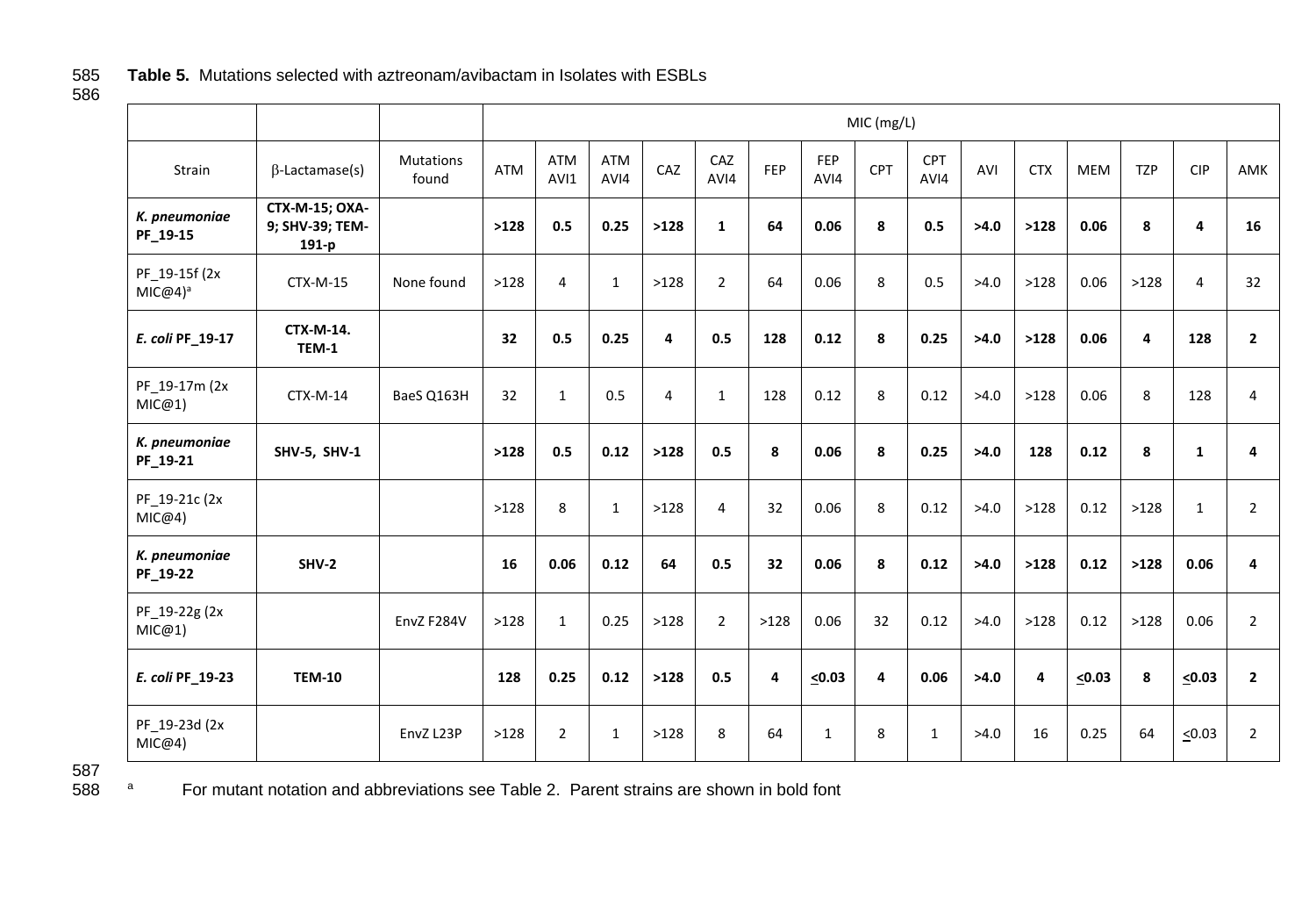# Table 6. Mutations selected with aztreonam/avibactam in Isolates with AmpC  $\beta$ -lactamases

589<br>590

|                                      |                        |                    | MIC (mg/L) |              |                    |                |                |                |                |             |                    |      |                |             |            |             |                |
|--------------------------------------|------------------------|--------------------|------------|--------------|--------------------|----------------|----------------|----------------|----------------|-------------|--------------------|------|----------------|-------------|------------|-------------|----------------|
| Strain                               | $\beta$ -Lactamase(s)  | Mutations<br>found | <b>ATM</b> | ATM<br>AVI1  | <b>ATM</b><br>AVI4 | CAZ            | CAZ<br>AVI4    | <b>FEP</b>     | FEP<br>AVI4    | <b>CPT</b>  | <b>CPT</b><br>AVI4 | AVI  | <b>CTX</b>     | <b>MEM</b>  | <b>TZP</b> | <b>CIP</b>  | AMK            |
| E. coli PF_19-25                     | CMY-2; OXA-1;<br>TEM-1 |                    | 8          | 0.25         | 0.12               | 32             | 0.25           | $\mathbf{1}$   | 0.06           | 4           | 0.12               | >4.0 | 8              | $\leq 0.03$ | 64         | 128         | 16             |
| PF_19-25c (2x<br>MIC@1) <sup>a</sup> |                        | None found         | >128       | 8            | $\mathbf{1}$       | >128           | $\mathbf{1}$   | 8              | 0.12           | 32          | 0.25               | >4.0 | 128            | 0.25        | >128       | 128         | 16             |
| E. coli PF_19-26                     | CMY-44[v];<br>TEM-1    |                    | 16         | 0.5          | 0.25               | 64             | 0.5            | 0.5            | 0.06           | 8           | 0.06               | >4.0 | 16             | $\leq 0.03$ | 8          | 8           | 4              |
| PF_19-26a (4x<br>MIC@4)              |                        | CMY-44 Y150C       | 64         | 64           | 16                 | $\overline{4}$ | 0.5            | 0.25           | 0.06           | $2^{\circ}$ | 0.25               | >4.0 | $\overline{2}$ | $\leq 0.03$ | 16         | 8           | $\overline{4}$ |
| PF_19-26l (2x<br>MIC@1)              |                        | repZ silent        | 32         | 32           | 8                  | >128           | $\overline{4}$ | $\overline{2}$ | 0.06           | 32          | $\overline{2}$     | >4.0 | 64             | 0.06        | 128        | 8           | 8              |
| E. cloacae<br>PF_19-27               | AmpC                   |                    | 64         | $\mathbf{2}$ | 0.5                | 128            | $\mathbf{1}$   | $\mathbf{1}$   | 0.12           | 16          | $\mathbf{1}$       | >4.0 | >128           | 0.12        | 128        | $\leq 0.03$ | $\overline{2}$ |
| PF_19-27s (2x<br>MIC@1)              |                        | <b>UgpE I211L</b>  | >128       | 128          | 4                  | >128           | 8              | 16             | 0.25           | >128        | 4                  | >4.0 | >128           | 8           | >128       | $\leq 0.03$ | $\mathbf{1}$   |
| E. cloacae<br>PF_19-28               | AmpC                   |                    | 32         | $\mathbf{2}$ | 0.5                | >128           | 0.5            | $\overline{2}$ | 0.12           | 16          | 0.5                | >4.0 | >128           | 0.06        | 128        | $\leq 0.03$ | $\overline{2}$ |
| PF_19-28b (4x<br>MIC@4)              |                        | <b>PBP3 A498T</b>  | 64         | 16           | 4                  | >128           | 8              | 32             | $\overline{2}$ | 32          | $\overline{2}$     | >4.0 | >128           | 0.12        | >128       | $\leq 0.03$ | $\overline{2}$ |
| PF 19-28r (2x<br>MIC@1)              |                        | None found         | 128        | 16           | $\overline{2}$     | >128           | $\overline{2}$ | 32             | 0.5            | 64          | $\overline{2}$     | >4.0 | >128           | 0.25        | >128       | $\leq 0.03$ | $\overline{2}$ |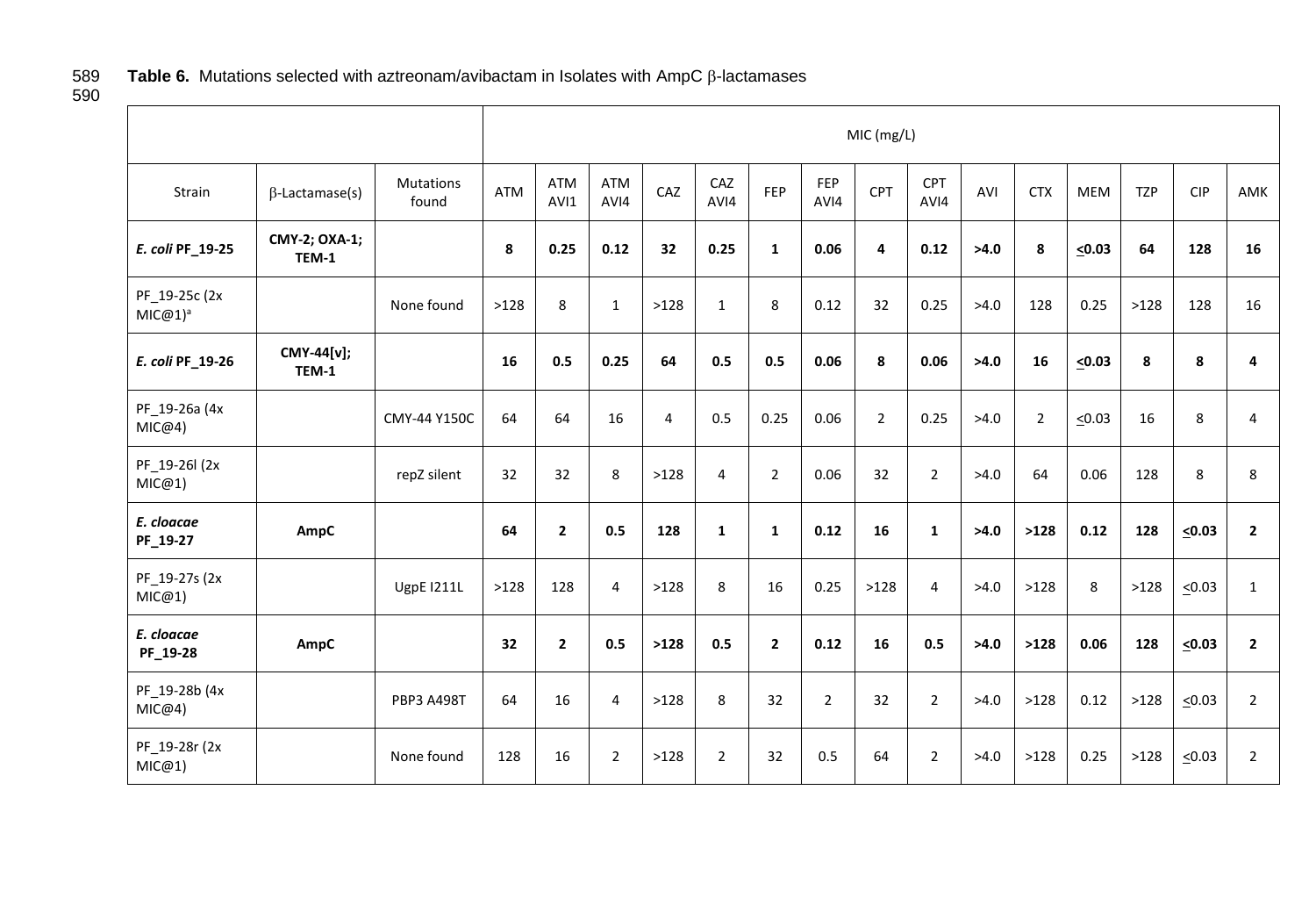| E. cloacae PF_19-<br>29  | AmpC |                          | 64   | $\mathbf{2}$ | 0.5            | 128  | $\mathbf{1}$ | $\overline{2}$ | 0.25           | 32  | 0.5          | >4.0 | >128 | 0.25           | 128  | 0.06        | 4              |
|--------------------------|------|--------------------------|------|--------------|----------------|------|--------------|----------------|----------------|-----|--------------|------|------|----------------|------|-------------|----------------|
| PF_19-29f (2x<br>MIC@4)  |      | RpoC G82V;<br>LptD G389V | >128 | 16           | $\overline{4}$ | >128 | 4            | 16             | $\mathbf{1}$   | 32  | $2^{\circ}$  | >4.0 | >128 | 0.25           | >128 | 0.06        | $\overline{2}$ |
| PF_19-29t (2x<br>MIC@1)  |      | LptD G389V               | 128  | 16           | $\mathbf{1}$   | 128  | $\mathbf{1}$ | 8              | 0.12           | 64  | 0.5          | >4.0 | >128 | $\overline{4}$ | >128 | $\leq 0.03$ | $\overline{2}$ |
| E. cloacae PF_19-<br>30  | AmpC |                          | 64   | 4            | 1              | >128 | $\mathbf{1}$ | 4              | 0.12           | 16  | $\mathbf{1}$ | >4.0 | >128 | 0.12           | >128 | $\leq 0.03$ | $\overline{2}$ |
| PF_19-30a (8x<br>MIC@4)  |      | AmpC Y150C               | >128 | >128         | 128            | 8    | 1            | 0.5            | 0.25           | 16  | 4            | >4.0 | 8    | 0.06           | 128  | 0.06        | $\overline{2}$ |
| PF_19-30h (2x)<br>MIC@4) |      | AmpC N346Y               | 64   | 32           | 16             | >128 | 128          | 8              | $\overline{2}$ | 128 | 64           | >4.0 | 128  | $\leq 0.03$    | 128  | $\leq 0.03$ | $\overline{2}$ |
| PF_19-30n (4x<br>MIC@4)  |      | GalU R21W                | 128  | 16           | $\overline{4}$ | >128 | $\mathbf{1}$ | 16             | 0.12           | 64  | $\mathbf{1}$ | >4.0 | >128 | $\overline{4}$ | >128 | 0.06        | $\overline{2}$ |

591<br>592

<sup>a</sup> For mutant notation and abbreviations see Table 2

593<br>594

Parent strains are shown in bold font